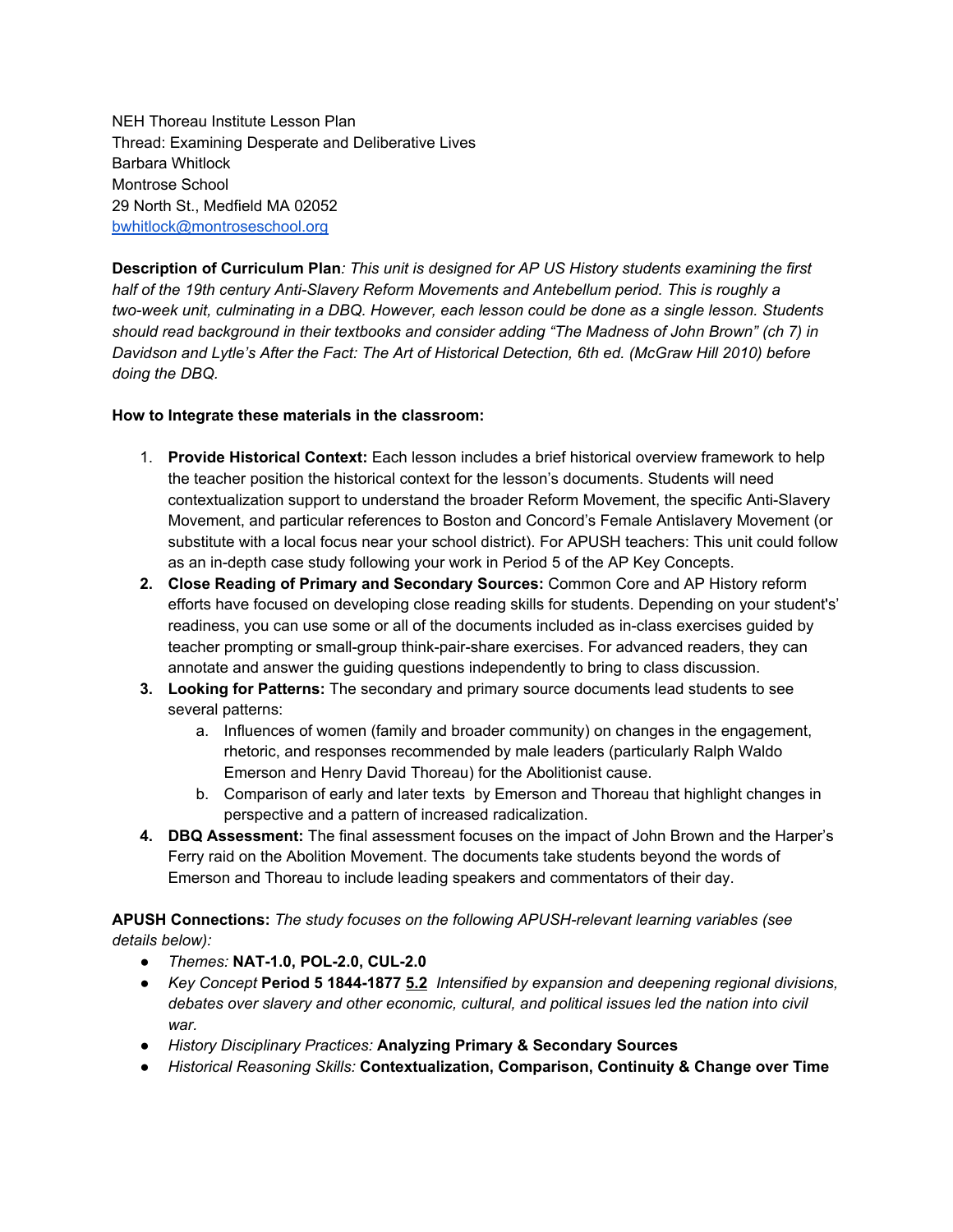2018 AP History Disciplinary Practices & Reasoning Skills:

<https://apcentral.collegeboard.org/courses/resources/ap-history-disciplinary-practices-and-reasoning-skills> 2017 APUSH Key Concepts Guide:

[https://secure-media.collegeboard.org/digitalServices/pdf/ap/ap-us-history-course-and-exam-description.p](https://secure-media.collegeboard.org/digitalServices/pdf/ap/ap-us-history-course-and-exam-description.pdf)  $df$  (pp 60-61)

**Essential Question**: To what extent does deliberation or desperate circumstances drive transformative historic change?

**Guiding Question**: What role did deliberation play in developing the Anti-Slavery Movement in Massachusetts (1835-1860), and how did desperate responses to the Fugitive Slave Act of 1850 and John Brown's Raid at Harper's Ferry in 1859 shift key abolitionist leaders from moderation to calls for more radical intervention?

**Focus Question:** What was the process by which leading Transcendentalist figures such as Ralph Waldo Emerson and Henry David Thoreau became radicalized in their approach to abolition, and what was the pivotal role of women in the Abolitionist movement in Massachusetts and national events in influencing these leaders?

## **Lesson 1. Research one of the female members of regional anti-slavery societies in Massachusetts.**

**Overview:** *In 1833, women of diverse races formed the Boston Female Anti-Slavery Society, the first female anti-slavery society in the US. In 1834, women formed the Middlesex County Anti-Slavery Society; and, in 1837, a group of women connected to the Transcendentalists formed the Concord Female Anti-Slavery Society. Similar organizations emerged in towns throughout Massachusetts and across cities throughout the North. The documentary history of these women remains in official documents, such as the Boston Anti-Slavery Society Constitution 1835 (included below), resolutions from meetings, speeches (see below) and letters by members. Uncovering the influence of these women among the men in their families and communities requires inference. In this lesson, students will research one woman involved in a female anti-slavery society in Massachusetts (or local school district) to discern the connection between the social and political history of these community-based movements. The connection between the Boston Female Anti-Slavery Society and other such societies in Massachusetts was facilitated by the extension of the railway system. For example, the Fitchburg line of the train station, completed in 1844,* connected the Concord activists to Boston activists daily, with five trains running per week day. A network *of lecturers spoke among these organizations, further charging the movement's responses to advancing the abolitionist cause.*

*These pockets of activism involved years of deliberation and collaboration, yet key events contributed to the process of radicalization. The passage of the 1850 Fugitive Slave Act, with MA Senator Daniel Webster casting the passing vote, along with key legal decisions in MA courts that returned African-Americans to slavery in the South, contributed to the shift toward more charged rhetoric and advocacy for more dramatic responses to the problem of abolition.*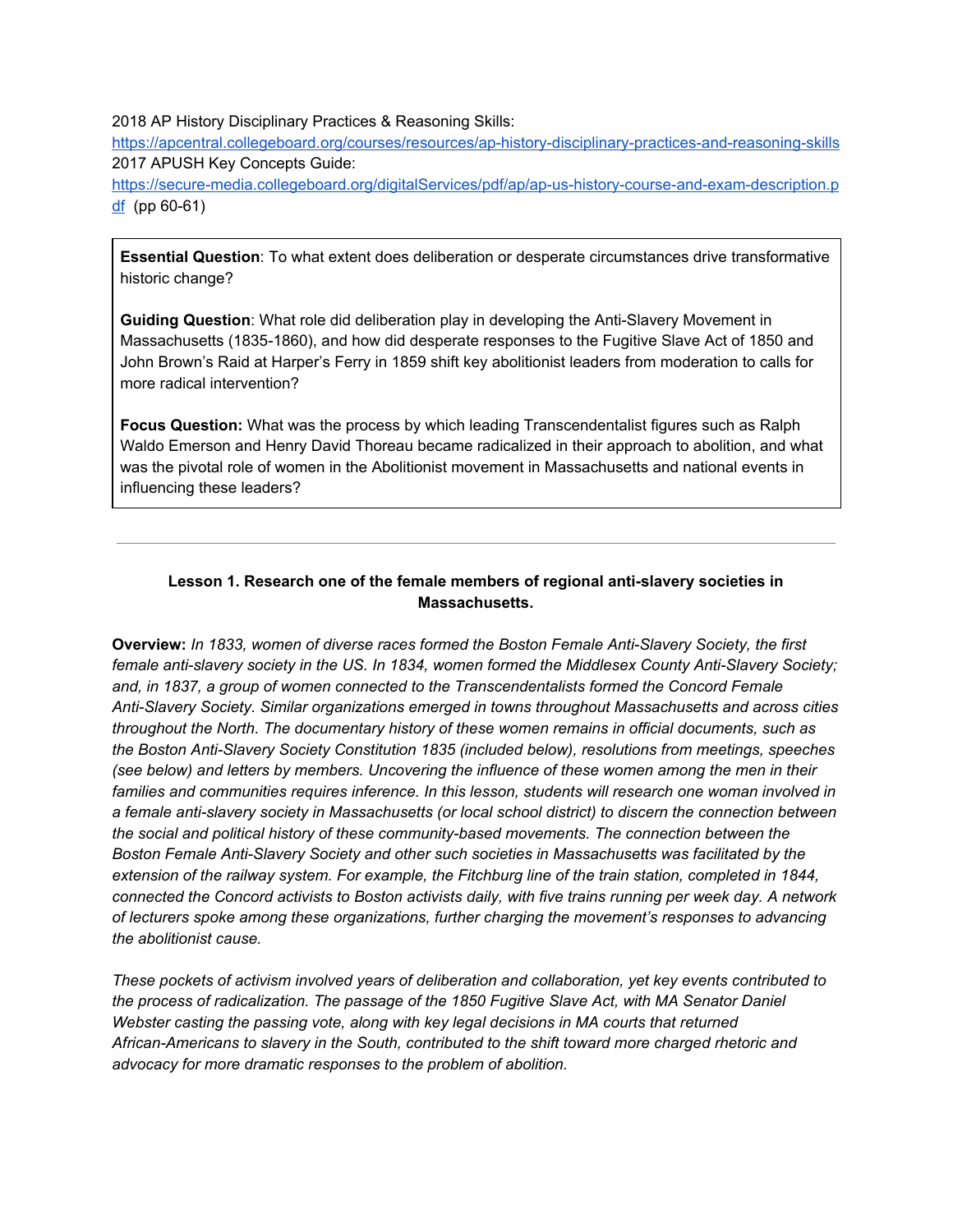$\rightarrow$  Use the resources below to identify and research a woman leader of a female antislavery society in MA (or apply this to regions near your school district). Identify her role in her community and discern her impact on spreading the abolitionist cause.

### **Guiding Questions:**

- What was her place in her town/city?
- What role did she play in her local anti-slavery society? How did she get involved?
- What key events did she participate in?
- What texts influenced her?
- What primary source verifies her role? (speech, letter, newspaper article)

**Expanding learning**: Students could also reflect back to see what role the women they researched may have played in temperance societies in the 1830s and look forward to discern their role in the suffrage movement and Seneca Falls Convention in 1848 to to trace the historical reasoning skill of continuity and change over time.

#### **Resources**:

Jeffrey, Julie Roy, *The Great Silent Army of Abolitionism: Ordinary Women in the Anti-Slavery Movement*, 1998 (UNC Press).

<https://www.gilderlehrman.org/history-by-era/slavery-and-anti-slavery/resources/woman-abolitionists> Female Anti-Slavery Society members in Massachusetts:

For Boston:

Hanson, Debra Gold, *Strained Sisterhood,* 2009 (UMASS Press) <http://www.americanabolitionists.com/boston-female-anti-slavery-society.html> <http://www.masshist.org/online/abolition/index.php?id=70>

For Salem: <http://www.blackpast.org/aah/remond-sarah-parker-1824-1894> For Worcester: <http://www.wwhp.org/Resources/Biographies/sarahhusseyearle.html> For Concord:

Petrulionis, Sandra, *To Set the World Right: The Anti-Slavery Movement in Thoreau's Concord,* 2006 (Cornell Univ Press).

<http://www.robbinshouse.org/wp-content/uploads/Meet-Ellen-Garrison-PROOF.pdf>

### **Lesson 2: Primary Source Analysis of the Boston Anti-Slavery Society Constitution 1835 and a July 13, 1836 Address to the organization**

**Overview:** *The Boston Female Anti-Slavery Society established its guiding principles in the two documents included here: the organization's constitution and in an early address by leaders to its members. Note that these documents emphasize the right of petition. In addition, the role of women as moral leaders charged to influence men toward what is right and good emerges in such references as: "*As *wives* and *mothers*, as *sisters* and *daughters*, we are deeply responsible for the influence we have on the human race. We are bound to exert it; we are bound to urge men to cease to do evil, and learn to do well." *By comparing these two documents, students will uncover the principles that guided the women's commitment to the Abolitionist Movement in light of the broader Reform Movement (1820-1865).*

### **Guiding Questions:**

• What are the key principles guiding these documents, and what implicit values emerge?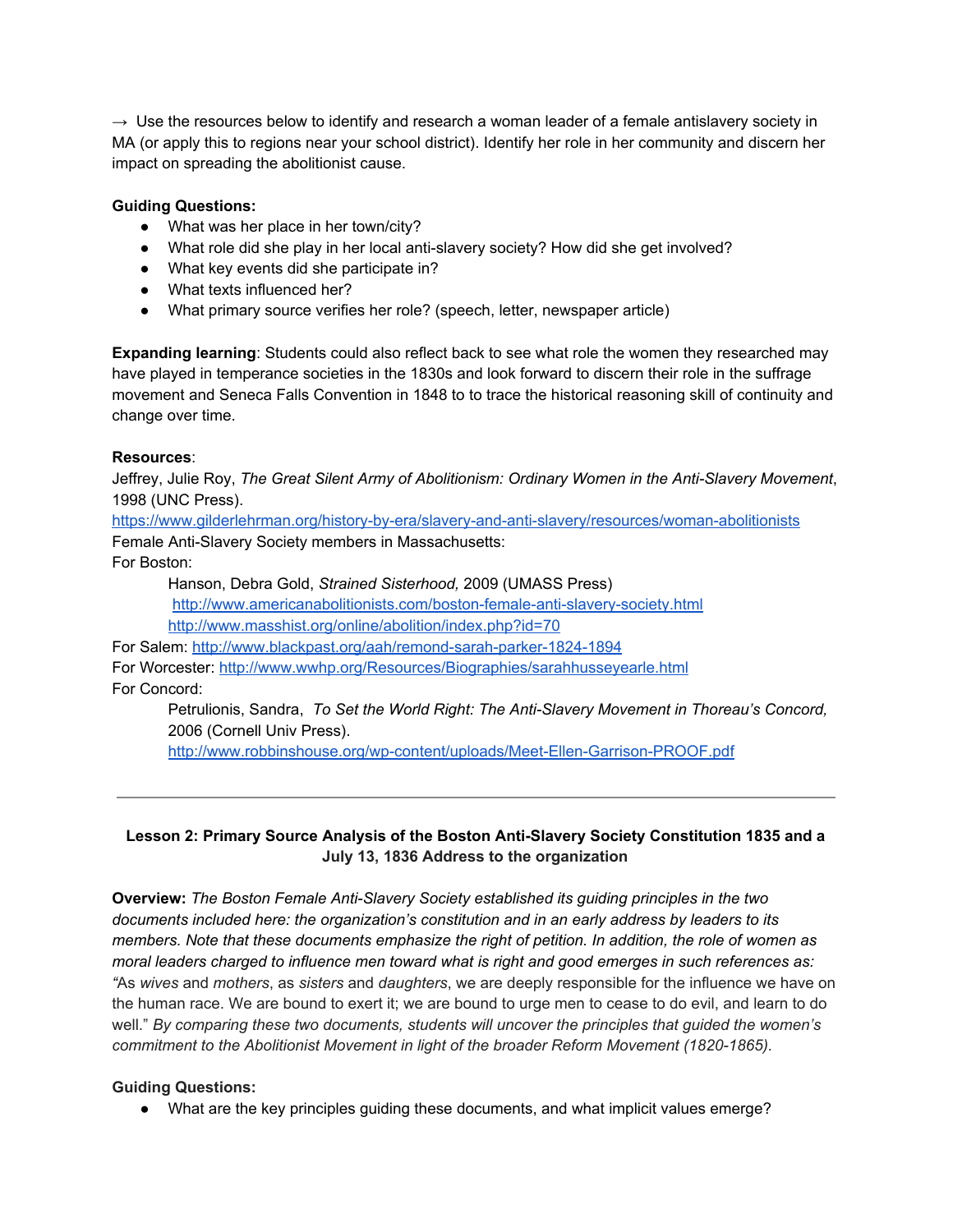- How inclusive was the organization? (Are there references to race? How about the annual fee? Use this historical currency calculator: [https://futureboy.us/fsp/dollar.fsp\)](https://futureboy.us/fsp/dollar.fsp)
- How would you assess the organization's methods to advance abolition?

Image of the original document:

# Preamble to the Constitution of the Boston Female Anti-Slavery Society.

Believing slavery to be a direct violation of the laws of God, and productive of a vast amount of misery and crime; and convinced that its abolition can only be effected by an acknowledgement of <sup>®</sup>the justice and necessity of *immediate emancipation*,—we hereby agree to form ourselves into a Society TO AID AND AS-SIST IN THIS RIGHTEOUS CAUSE AS FAR AS LIES WITHIN OUR POWER.

#### *Preamble.*

Believing slavery to be a direct violation of the law of God, and productive of a vast amount of misery and crime; and convinced that its abolition can only be effected by an acknowledgement of the justice and necessity of immediate emancipation,--we hearby agree to form ourselves into a Society to aid and assist in this righteous cause as far as lies within our power.

#### *Constitution.*

.

Article 1st. This Society shall be called the Boston Female Anti Slavery Society.

Art. 2d. Any lady may become a member of this Society, by subscribing to the sentiments contained in the preamble, and paying fifty cents annually. Any lady by paying five dollars at entrance will be considered a life member. Art. 3d. Its funds shall be appropriated to the dissemination of TRUTH on the subject of slavery, and the improvement of the moral and intellectual character of the colored population. The opinions of the members, as to the best means of effecting These purposes will be freely given at the meetings. Questions relative to the business of the Society may be decided by a vote of two thirds of the members present, or such decisions may be transferred by them to the Board of Officers.

Art. 4th. The government of this Society, shall be vested in a Board of Officers, consisting of a President, whose duty it is to preside at all meetings of the Society. A Vice President, to supply the place of the former, in case of absence. A Corresponding Secretary, who shall keep all communications addressed to the Society, and manage all the correspondence with any other bodies or individuals, according to the direction of the Society, or officers. A Recording Secretary, who is to keep a record of transactions, and give notice of the time and place for all meetings of the Society. A Treasurer, authorized to receive subscriptions, donations, &c., and to pay the bills of the Society; and five Counsellors, to advice and assist the other officers. In case of the absence of both President and Vice President, a presiding officer may be chosen by vote. Two thirds of the officers shall constitute a quorum.

Art. 5th. An annual meeting of the Society shall be held on the second Wednesday in October, at which meeting the reports of the Secretaries and Treasurer shall be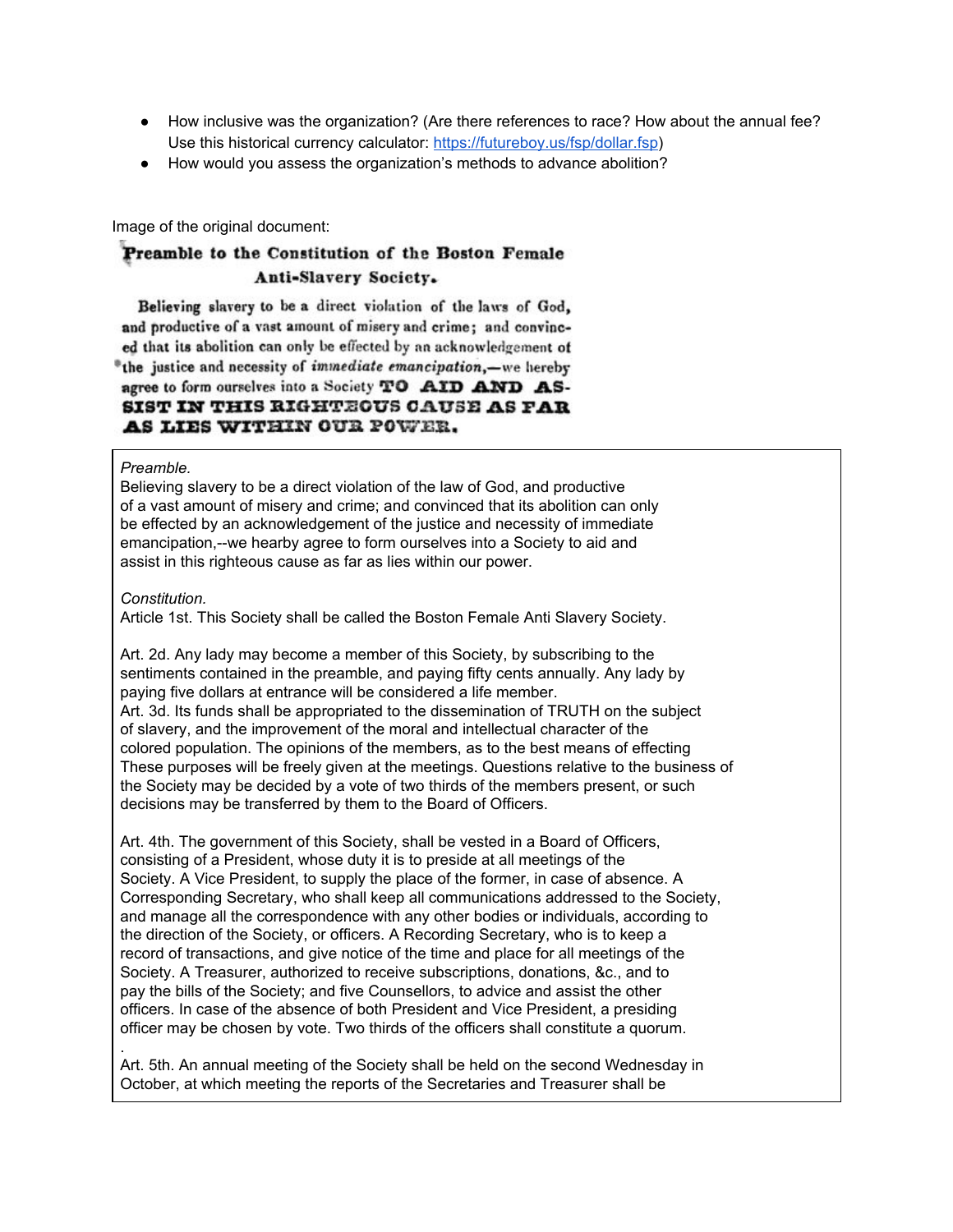read, and officers chosen for the ensuing year.

Art. 6th. Quarterly meetings of the Society shall be held on the second Wednesdays of January, April, July and October, at which time the Secretary shall report the proceedings of the Society, and such other business shall be transacted as circumstances may render necessary. If for any unforeseen reasons, other meetings become advisable, the President is authorized to summon the other officers, and they may give notice to the members of the Society. Art. 7th. If any vacancies occur in the Board, during the intervals of the regular meetings, the Board shall have power to fill such vacancies, pro tem. Art. 8th. Each member is entitled to a copy of every publication issued by the Society. Art. 9th. Any of the above articles may be amended, or new ones introduced, by a vote of two-thirds of the members present. Boston, May, 1835.

<http://www.lehigh.edu/~dek7/SSAWW/writBoston%20FASS.htm>

July 13, 1836

## ADDRESS OF THE BOSTON FEMALE ANTI-SLAVERY SOCIETY.

### TO THE WOMEN OF MASSACHUSETTS:

### **SISTERS AND FRIENDS:**

As *immortal souls*, created by God to know and love him with all our hearts, and our neighbor as ourselves, we owe immediate obedience to his commands, respecting the sinful system of Slavery, beneath which 2,500,000 of our Fellow-Immortals, children of the same country, are crushed, soul and body, in the extremity of degradation and agony.

As *women*, it is incumbent upon us, instantly and always, to labor to increase the knowledge and the love of God that such concentrated hatred of his character and laws may no longer be so intrenched in *men's* business and bosoms, that they dare not condemn and renounce it.

As *wives* and *mothers*, as *sisters* and *daughters*, we are deeply responsible for the influence we have on the human race. We are bound to exert it; we are bound to urge men to cease to do evil, and learn to do well. We are bound to urge them to regain, defend, and preserve inviolate the rights of all, especially those whom they have most deeply wronged. We are bound to the constant exercise of the only right we ourselves enjoy—the right which our physical weakness renders peculiarly appropriate—the right of petition. We are bound to try how much it can accomplish in the District of Columbia, or we are as verily guilty touching slavery as our brethren and sisters in the slaveholding States: for Congress possesses power 'to exercise exclusive legislation over the District of Columbia in all cases whatsoever,' by a provision of the [Constitution;](https://en.wikisource.org/wiki/Constitution_of_the_United_States_of_America) and by an *act* of the *First* Congress, the right of petition was secured to us.

By a *resolution* of the *Last* Congress, that no petition respecting slavery, shall be printed for the information of the members, and that no vote shall be taken on it, by which we may know whether the men we call our representatives are truly such, the whole nation is made to feel the slaveholder's scourge. The best and noblest of our countrymen, thus seeing, and thus feeling these things, have spoken and acted like freemen—Oh, let us aid them to rouse the slumbering manhood of the rest! Let us rise in the moral power power of womanhood; and give utterance to the voice of outraged mercy,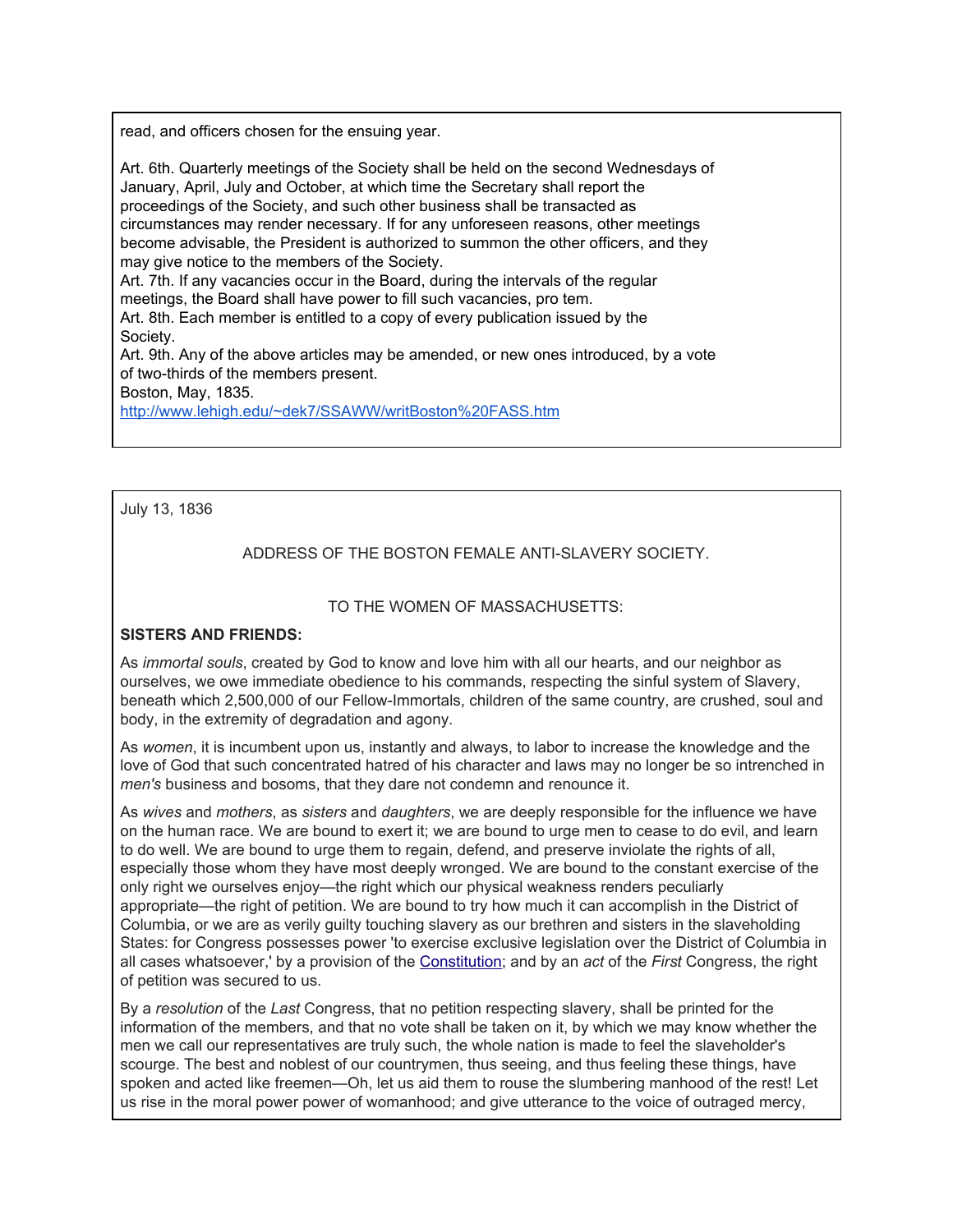and insulted justice, and eternal truth, and mighty love, and holy freedom; in the name and for the sake of our Saviour; and in the mountain-moving faith that we can do all things, Christ strengthening us.

Let us petition:—petition, till, even for our importunity, we cannot be denied. Let us know no rest till we have done our utmost to convince the mind, and to obtain the testimony of every woman, in every town, in every county of our Commonwealth, against the horrible Slave-traffic, which makes the District of Columbia a disgrace to the earth, and exhibits in the centre of a Christian country, an unrebuked wickedness, for which, no other spot on earth affords a parallel.

To facilitate this, we annex a form of petition, and entreat the aid of every woman whose hand it reaches, to circulate it (or a better,) rapidly, faithfully and thoroughly, and to transmit the signatures, as soon as possible, to 46, Washington Street, Boston, addressed to the person whose name, as a member of our Executive Committee, shall to be affixed to this address.

A detail of the mere physical particulars involved in the arrangements of a single Slave-dealer, would show the abolition of Slavery in the ten miles square, to be 'a cause worth dying for:' but while our whole country, by deliberately sanctioning such atrocities, stands before God and the world, as the strong hold of Slavery, while the institutions of the free are daily breaking down under operation of the Slave system; while in the best regulated parts of our country, the lives of the free are endangered by an avowal of the principles of the Declaration of [Independence;](https://en.wikisource.org/wiki/Declaration_of_Independence) and freedom itself embittered because honorable and dignifying industry is stigmatized as *slavish*—while these things are , we must devote ourselves to avert the fearful crisis to which these things are leading. Weak and wicked is the idea, that union in oppression is possible. Every nation that attempts it, 'God beholds, and drives asunder;' and has done from the foundation of the world.

*Christian friends*, again we conjure you, by all that woman holds dear and holy, to labor as woman has never yet done, in view of the unutterable destruction which waits visibly round about, to make our land a perpetual desolation, unless the people repent.

Leave no energy unemployed, no righteous means untried. Grudge no expense—yield to no opposition—forget fatigue—till, by the strength of prayer and sacrifice, the spirit of love shall have overcome sectional jealousy, political rivalry, prejudice against color, cowardly concession of principle, wicked compromise with sin, devotion to gain, and spiritual despotism, which now bear with a mountain's weight upon the Slave. Let but each *woman* in the land do a Christian woman's duty, and the result cannot fail to be his instant, peaceful, unconditional deliverance. Thus, and thus only can we hope to deliver our own souls. Only in thus doing, can we hope to hear the voice of Jesus, saying unto us, 'Come, ye blessed of my Father!—Inasmuch as ye have done it unto the least of these my brethren, ye have done it unto me!'

By Order of the Boston Female Anti-Slavery Society,

M. AMMIDON,

M. W. CHAPMAN, *Corresponding Secretaries.*

https://en.wikisource.org/wiki/Address of the Boston Female Anti-Slavery Society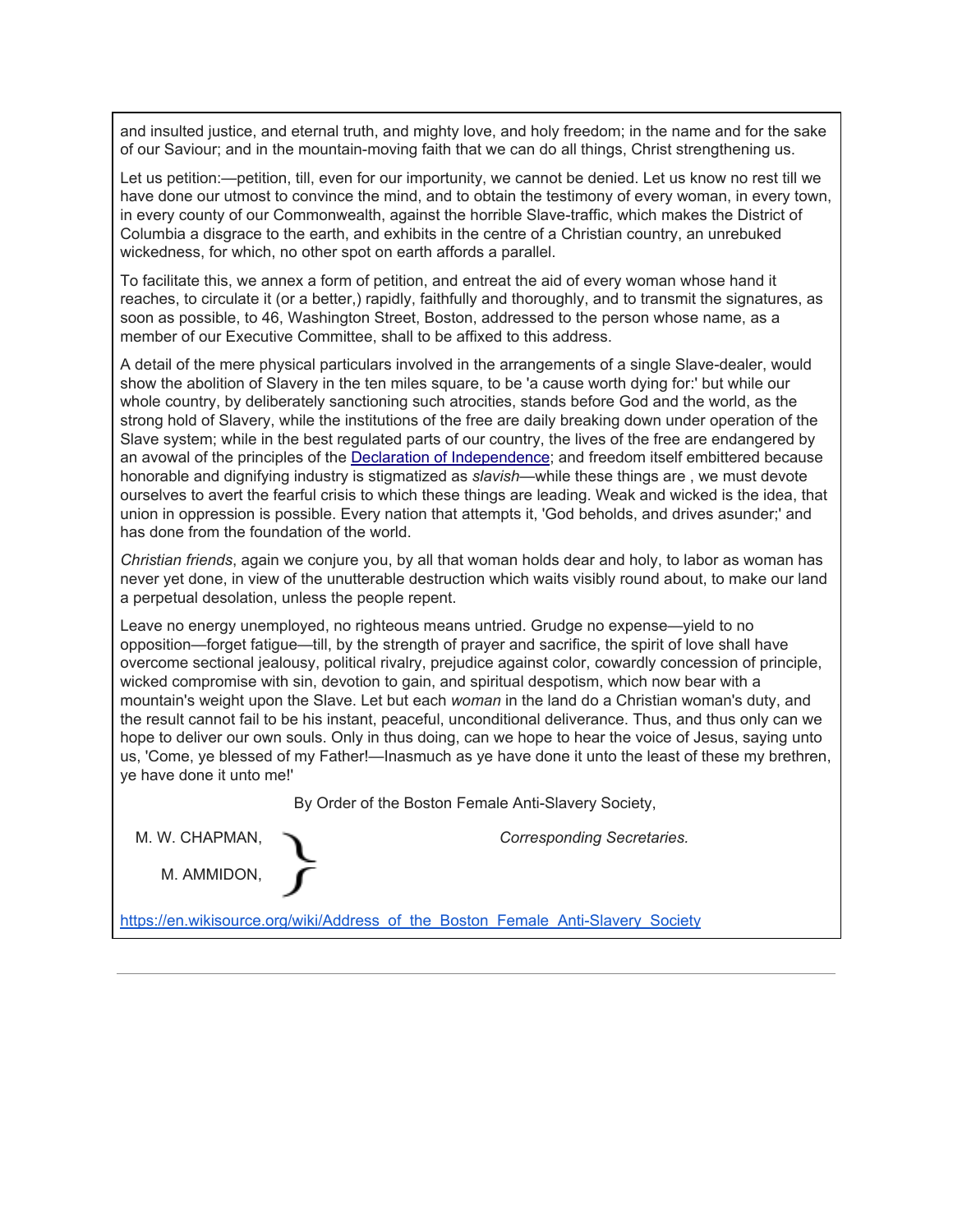## **Lesson 3. Trace Emerson's changing views on how to respond to slavery, and consider the role of his wife, Lidian Emerson in affecting his views along with the effect of desperate events triggered by The Fugitive Slave Act of 1850.**

**Overview:** *Emerson worked briefly as a Unitarian minister before settling into a writing and lecturing career and supporting the development of an intellectual community in Concord later known as the Transcendentalists. He was a scholar who advocated for the principles of equality and freedom in his* writing and speeches. However, he is often described as "reluctant" to engage in the early years of the *Abolitionist Movement. Sandra Petrulionis argued: "Emerson's embrace of the cause evolved over twenty years from near indifference to full-blown militance." To what extent did his wife Lidian Jackson Emerson and other female anti-slavery advocates in Concord influence the change in Emerson's rhetoric, revealed* in the documents below? To what extent was the shift in his tone reveal increasing desperation as a result *of the Fugitive Slave Act of 1850?*

*The first secondary source document ("Emerson's Path into the World of Reform") notes female influences in this shift. Petrulionis claims that another Concord-based women's leader helped push Emerson toward greater involvement in Abolition by inviting him to speak at events that marked pivotal anniversaries, such as the freeing of slaves in the British West Indies. Petrulionis claims: "Under the relentless direction of Concord native Mary Merrick Brooks, the female antislavery society joined neighboring towns in hosting antislavery 'celebrations' on August 1st to commemorate the anniversary of* emancipation in the West Indies. The first of these events in 1844 marked a shift in Waldo Emerson's *public commitment to antislavery as Concord's leading intellectual addressed a gathering that included Frederick Douglass." The primary source document of Emerson's 1844 address to the Concord Women's Anti-Slavery Society on the Anniversary of the Emancipation of the Negroes in The British West Indies outlines Emerson's early ideas promoting legislative reform to end slavery while cautioning patience, which he models by documenting the process Great Britain underwent to end slavery.*

*Reading further, students will read a secondary source that sets the stage for the changes in Emerson's* rhetoric and strategies to end slavery in his Address to Citizens of Concord 3 May, 1851, a year after *passage of the Fugitive Slave Act of 1850. How did historical events cause Emerson's dramatic shift in tone? How does Emerson's transition shed light on the essential question: To what extent does deliberation or desperate circumstances drive transformative historic change?*

### **Resources:**

Influence of wife Lidian Jackson Emerson on her husband, Ralph Waldo Emerson: [https://concordlibrary.org/special-collections/antislavery/03b\\_essay](https://concordlibrary.org/special-collections/antislavery/03b_essay)

Petrulionis, Sandra, *To Set This World Right: The Antislavery Movement in Thoreau's Concord*, Ithaca: Cornell University Press, 2006).

Moody, Marjory M., "The Evolution of Emerson as an Abolitionist," American Literature Vol. 17, No. 1 (Mar., 1945), pp. 1-21 Database JSTOR via bbp.org

Buell, Lawrence. *Emerson*. (Belknap Harvard Press 2003).

Mott, Wesley T, *Ralph Waldo Emerson in Context* (Cambridge Univ Press 2013).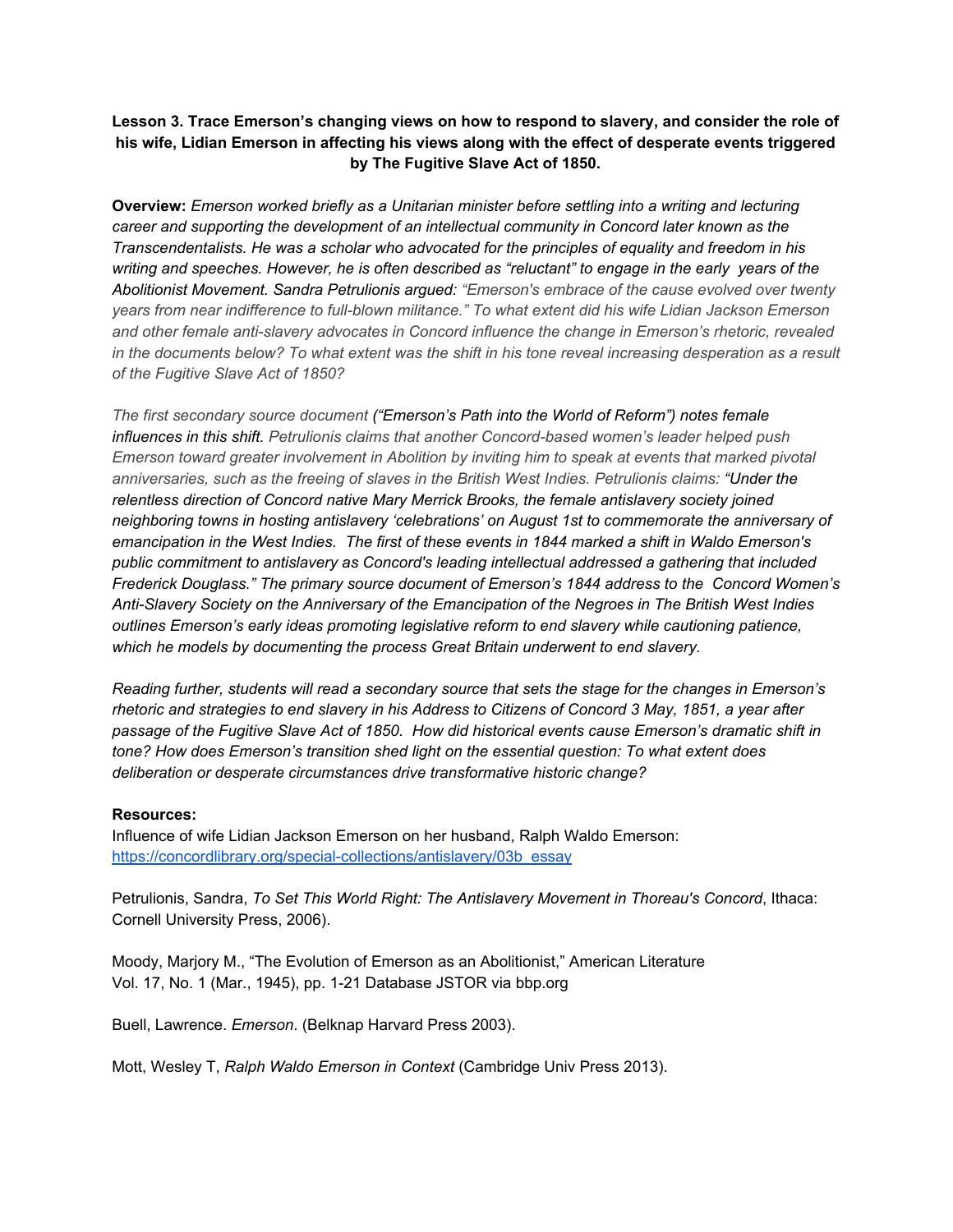### **Emerson's Path into the World of Reform**

At first, the skeptic in Emerson kept him apart from reforming "associations". He believed that reform could best be accomplished through the individual practice of "self-culture", his Transcendental term for moral self-improvement. Also, in the early years of the abolitionist movement, he found many of its proponents to be narrow, bitter, and self-righteous. After the abolitionist George Thompson visited his home in 1835, Emerson recorded the following in his journal.

*Thompson the Abolitionist is inconvertible; what you say or what might be said would make no impression on him. He belongs I fear to that great class of the Vanity-stricken. An inordinate* thirst for notice can not be gratified until it has found in its gropings what is called a Cause that men will bow to; tying himself fast to that, the small man is then at liberty to consider all objections made to him as proofs of folly & the devil in the objector, & under that screen, if he *gets a rotten egg or two, yet his name sounds through the world and he is praised & praised.[5]*

But over the years, he came to admire and support many abolitionist leaders, including Mary Merrick Brooks, president of Concord's own Female Anti-Slavery Society. In fact, all the women in Emerson's household, beginning with Lidian in the 1830s, would become members of that Society.

Eventually, he would entertain several of these leaders in his home, including the Grimké sisters, Garrison, and Wendell Phillips. Phillips, Emerson came to feel, was one of the best orators of the age. Against protests by conservatives, he would argue successfully for Phillip's right to speak on slavery at the Concord Lyceum, a controversial topic even there. His admiration for Garrison, the most famous of the abolitionists, grew considerably over the years. In 1841, Emerson noted, "I cannot speak of that gentleman without respect".[6] He also considered Lucretia Mott a "noble woman", and described Frederick Douglass as a compelling example of the heroic "anti-slave".[7] Emerson's eventual alliance with these reformers came only after the slavery issue heated up and he began to appreciate their abolitionist efforts. Yet seeds for this shift lay in his earlier writings.

When Emerson gave his "American Scholar" address in 1837, he assured his distinguished audience of Harvard alumni and students that "Action is with the scholar subordinate, but it is essential. Without it, he is not yet man".[8] Announcing a cultural revolution, his mission was change and reform. The question was, how might someone such as himself, attuned to "the strains of eloquence", as he put it, actually act? Until the late 1830s and early 1840s, he felt that moral suasion and education were action enough. By "goodness calling to goodness", his speeches sought to open listeners to the divine voice within. He hoped that his message would lead individuals to an intuitive perception of universal moral law, which would then transform society. In this early view, change in the single soul had to come first.

By the mid-1840s, however, Emerson recognized that this strategy was simply not working. Far from improving, America was actually becoming more corrupt. Years before, he had warned about the dangers of materialism. Now the nation's commercial success had fostered what he called a "vulgar prosperity that retrogrades ever to barbarism".[9] In an 1846 poem, Emerson lamented, "Things are in the saddle, and ride mankind".[10] For him, the grossest example of this grasping after goods was the institution of slavery, long embodied by the South's "ownership" of Washington, D.C. Throughout the late 1840s, the Southern slave power threatened to grow exponentially. Soon after the Mexican War ended in 1848, Texas entered the Union as a large, new Slave State. Simultaneously, vast new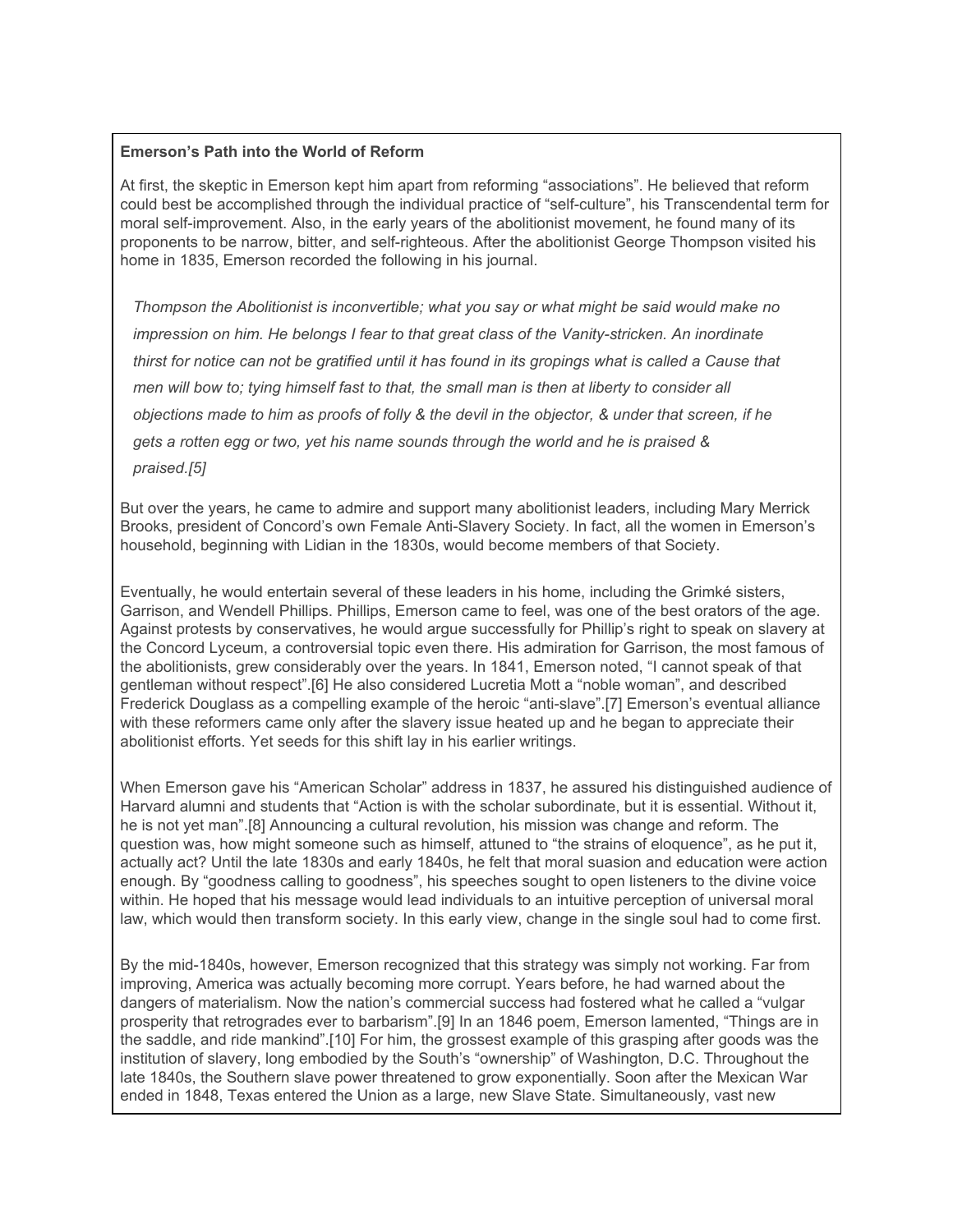territories acquired as a result of the war — territories that extended west to California and north to Utah — promised an even further expansion of the slave power. These national developments accentuated Emerson's moral and cultural distress. Consequently, beginning in the mid-1840s, his philosophy began to undergo a significant transition. The "visionary ecstasy" of his earlier works gave way to a belief in "ethical engagement as a means of spiritual fulfillment".[11] As a result, Emerson became more and more involved in the major social issues of his day, especially slavery and, eventually, the women's rights movement.

<http://brewminate.com/ralph-waldo-emerson-pragmatic-idealist-in-action-as-a-reformer-1850-1865/>

**Secondary & Primary Source Analysis:** Ralph Waldo Emerson's Address delivered at the Concord Courthouse before the Concord Women's Anti-Slavery Society on the Anniversary of the Emancipation of the Negroes in The British West Indies, August 1, 1844.

### **Guiding Questions:**

- What evidence demonstrates Emerson's support for abolition?
- What methods does Emerson endorse to ensure abolition?
- He documents the process by which England ended slavery by 1833. What should his audience infer from this analogy about how America should end slavery?

Secondary Source: Historical Framework

"Ralph Waldo Emerson's 1844 speech is one of the best-known and better-anthologized examples of antislavery rhetoric to emerge from the Transcendentalist movement. Prior to this speech, Emerson (1803-1882) had not been known as a public voice in support of abolitionism even if his private sentiments long had been opposed to slavery. Likely heavily influenced by his wife Lidian's strong abolitionist sentiments, he accepted a speaking invitation from the Women's Anti-Slavery Society, of which his wife was a member. Public opinion did not support abolitionism at this date and Concord churches refused to host this meeting, causing it to be scheduled for the court-house. To ensure attendance, Henry David Thoreau campaigned from door-to-door throughout town.

"In keeping with his social views emphasizing the advance of human progress, Emerson locates his discussion of race slavery within the "history of mankind [that] interests us only as it exhibits a steady gain in truth and right..." (4) With language that is by turns ironic and incensed, he discusses features of slavery – deprivation, disenfranchisement, ruin of families -- that contradict such a social advance. Emerson enumerates the horrors of slavery and writes "the blood is anti-slavery: it runs cold in the veins: the stomach rises with disgust, and curses slavery." (6) Progress, he argues, arrives through witness reports of these sights and ensuing political action.

"Emerson calls upon rationalism to eliminate slavery, arguing that the concepts of Right and Freedom are aligned with each other."

Lockard, Joe, "Anti-Slavery Literature" <http://antislavery.eserver.org/tracts/emersonaddress>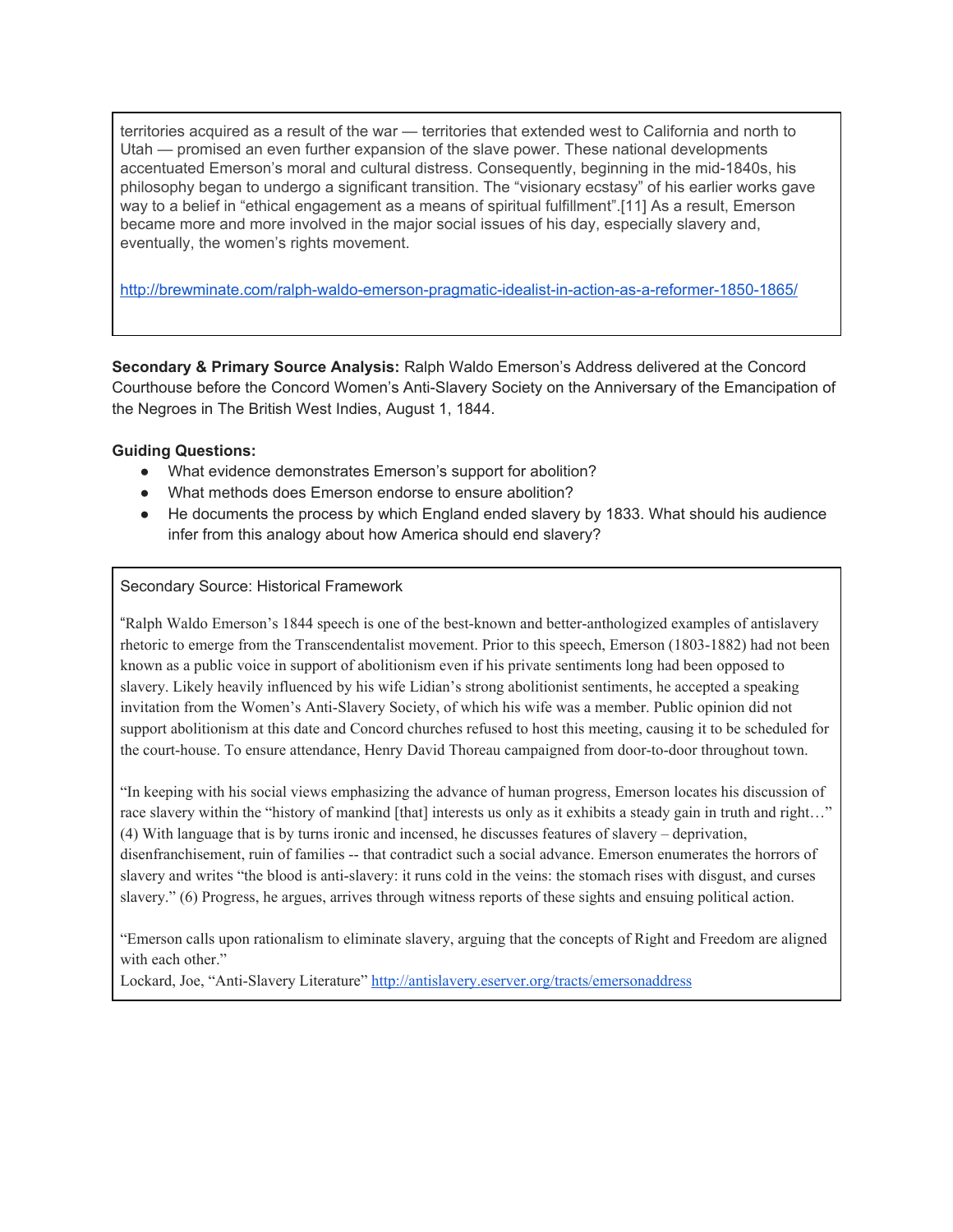Primary Source: **Ralph Waldo Emerson's Address delivered at the Concord Courthouse before the Concord Women's Anti-Slavery Society on the Anniversary of the Emancipation of the Negroes in The British West Indies, August 1, 1844**

THERE a captive sat in chains,

Crooning ditties treasured well

From his Afric's torrid plains.

Sole estate his sire bequeathed,—

Hapless sire to hapless son,—

Was the wailing song he breathed,

And his chain when life was done.

FRIENDS AND FELLOW CITIZENS: [1](http://www.bartleby.com/90/1104.html#note1104.1) We are met to exchange congratulations on the anniversary of an event singular in the history of civilization; a day of reason; of the clear light; of that which makes us better than a flock of birds and beasts; a day which gave the immense fortification of a fact, of gross history, to ethical abstractions. It was the settlement, as far as a great Empire was concerned, of a question on which almost every leading citizen in it had taken care to record his vote; one which for many years absorbed the attention of the best and most eminent of mankind. I might well hesitate, coming from other studies, and without the smallest claim to be a special laborer in this work of humanity, to undertake to set this matter before you; which ought rather to be done by a strict coöperation of many well-advised persons; but I shall not apologize for my weakness. In this cause, no man's weakness is any prejudice: it has a thousand sons; if one man cannot speak, ten others can; and, whether by the wisdom of its friends, or by the folly of the adversaries; by speech and by silence; by doing and by omitting to do, it goes forward. Therefore I will speak,—or, not I, but the might of liberty in my weakness. The subject is said to have the property of making dull men eloquent.

... Let us withhold every reproachful, and, if we can, every indignant remark. In this cause, we must renounce our temper, and the risings of pride. ..

The history of mankind interests us only as it exhibits a steady gain of truth and right, in the incessant conflict which it records between the material and the moral nature. From the earliest monuments it appears that one race was victim and served the other races...The prizes of society, the trumpet of fame, the privileges of learning, of culture, of religion, the decencies and joys of marriage, honor, obedience, personal authority and a perpetual melioration into a finer civility,—these were for all, but not for them. For the negro, was the slave-ship to begin with, in whose filthy hold he sat in irons, unable to lie down; bad food, and insufficiency of that; disfranchisement; no property in the rags that covered him; no marriage, no right in the poor black woman that cherished him in her bosom, no right to the children of his body; no security from the humors, none from the crimes, none from the appetites of his master: toil, famine, insult and flogging; and, when he sank in the furrow, no wind of good fame blew over him, no priest of salvation visited him with glad tidings: but he went down to death with dusky dreams of African shadow-catchers and Obeahs hunting him....

But the crude element of good in human affairs must and ripen, spite of whips and plantation laws and West Indian interest. Conscience rolled on its pillow, and could not sleep. We sympathize very tenderly here with the poor aggrieved planter, of whom so many unpleasant things are said; but if we saw the whip applied to old men, to tender women; and, undeniably, though I shrink to say so, pregnant women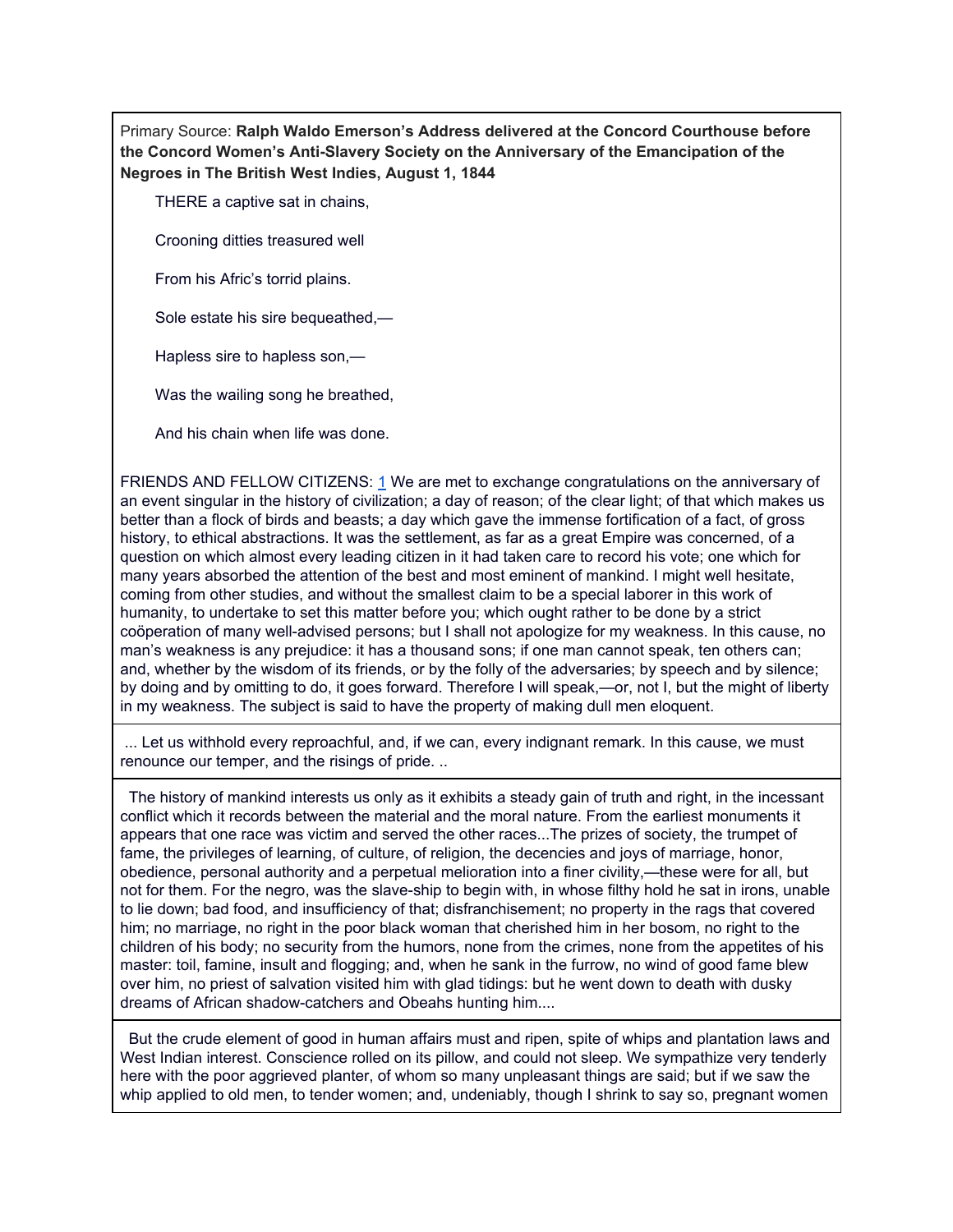set in the treadmill for refusing to work; when, not they, but the eternal law of animal nature refused to work;—if we saw men's backs flayed with cowhides, and "hot rum poured on, superinduced with brine or pickle, rubbed in with a cornhusk, in the scorching heat of the sun;"—if we saw the runaways hunted with bloodhounds into swamps and hills; and, in cases of passion, a planter throwing his negro into a copper of boiling cane-juice,—if we saw these things with eyes, we too should wince. They are not pleasant sights. The blood is moral: the blood is anti-slavery: it runs cold in the veins: the stomach rises with disgust, and curses slavery. …

The richest and greatest, the prime minister of England, the king's privy council were obliged to say that it was too true. It became plain to all men, the more this business was looked into, that the crimes and cruelties of the slave-traders and slave-owners could not be overstated. The more it was searched, the more shocking anecdotes came up,—things not to be spoken. Humane persons who were informed of the reports insisted on proving them. Granville Sharpe was accidentally made acquainted with the sufferings of a slave, whom a West Indian planter had brought with him to London and had beaten with a pistol on his head, so badly that his whole body became diseased, and the man useless to his master, who left him to go whither he pleased. The man applied to Mr. William Sharpe, a charitable surgeon, who attended the diseases of the poor. In process of time, he was healed. Granville Sharpe found him at his brother's and procured a place for him in an apothecary's shop. The master accidentally met his recovered slave, and instantly endeavored to get possession of him again. Sharpe protected the slave. In consulting with the lawyers, they told Sharpe the laws were against him. Sharpe would not believe it; no prescription on earth could ever render such iniquities legal. 'But the decisions are against you, and Lord Mansfield, now Chief Justice of England, leans to the decisions. Sharpe instantly sat down and gave himself to the study of English law for more than two years, until he had proved that the opinions relied on, of Talbot and Yorke, were incompatible with the former English decisions and with the whole spirit of English law. He published his book in 1769, and he so filled the heads and hearts of his advocates that when he brought the case of George Somerset, another slave, before Lord Mansfield, the slavish decisions were set aside, and equity affirmed...

This decision established the principle that the "air of England is too pure for any slave to breathe," but the wrongs in the islands were not thereby touched. Public attention, however, was drawn that way, and the methods of the stealing and the transportation from Africa became noised abroad. The Quakers got the story. In their plain meeting-houses and prim dwellings this dismal agitation got entrance. They were rich: they owned, for debt or by inheritance, island property; they were religious, tender-hearted men and women; and they had to hear the news and digest it as they could. Six Quakers met in London on the 6th of July, 1783,—William Dillwyn, Samuel Hoar, George Harrison, Thomas Knowles, John Lloyd, Joseph Woods, "to consider what step they should take for the relief and liberation of the negro slaves in the West Indies, and for the discouragement of the slave-trade on the coast of Africa." They made friends and raised money for the slave; they interested their Yearly Meeting; and all English and all American Quakers. John Woolman of New Jersey, whilst yet an apprentice, was uneasy in his mind when he was set to write a bill of sale of a negro, for his master. He gave his testimony against the traffic, in Maryland and Virginia. Thomas Clarkson was a youth at Cambridge, England, when the subject given out for a Latin prize dissertation was, "Is it right to make slaves of others against their will?" He wrote an essay, and won the prize; but he wrote too well for his own peace; he began to ask himself if these things could be true; and if they were, he could no longer rest. He left Cambridge; he fell in with the six Quakers. They engaged him to act for them. He himself interested Mr. Wilberforce in the matter.

The shipmasters in that trade were the greatest miscreants, and guilty of every barbarity to their own crews. Clarkson went to Bristol, made himself acquainted with the interior of the slave-ships and the details of the trade. The facts confirmed his sentiment, "that Providence had never made that to be wise which was immoral, and that the slave-trade was as impolitic as it was uniust;" [5](http://www.bartleby.com/90/1104.html#note1104.5) that it was found peculiarly fatal to those employed in it. More seamen died in that trade in one year than in the whole remaining trade of the country in two. Mr. Pitt and Mr. Fox were drawn into the generous enterprise.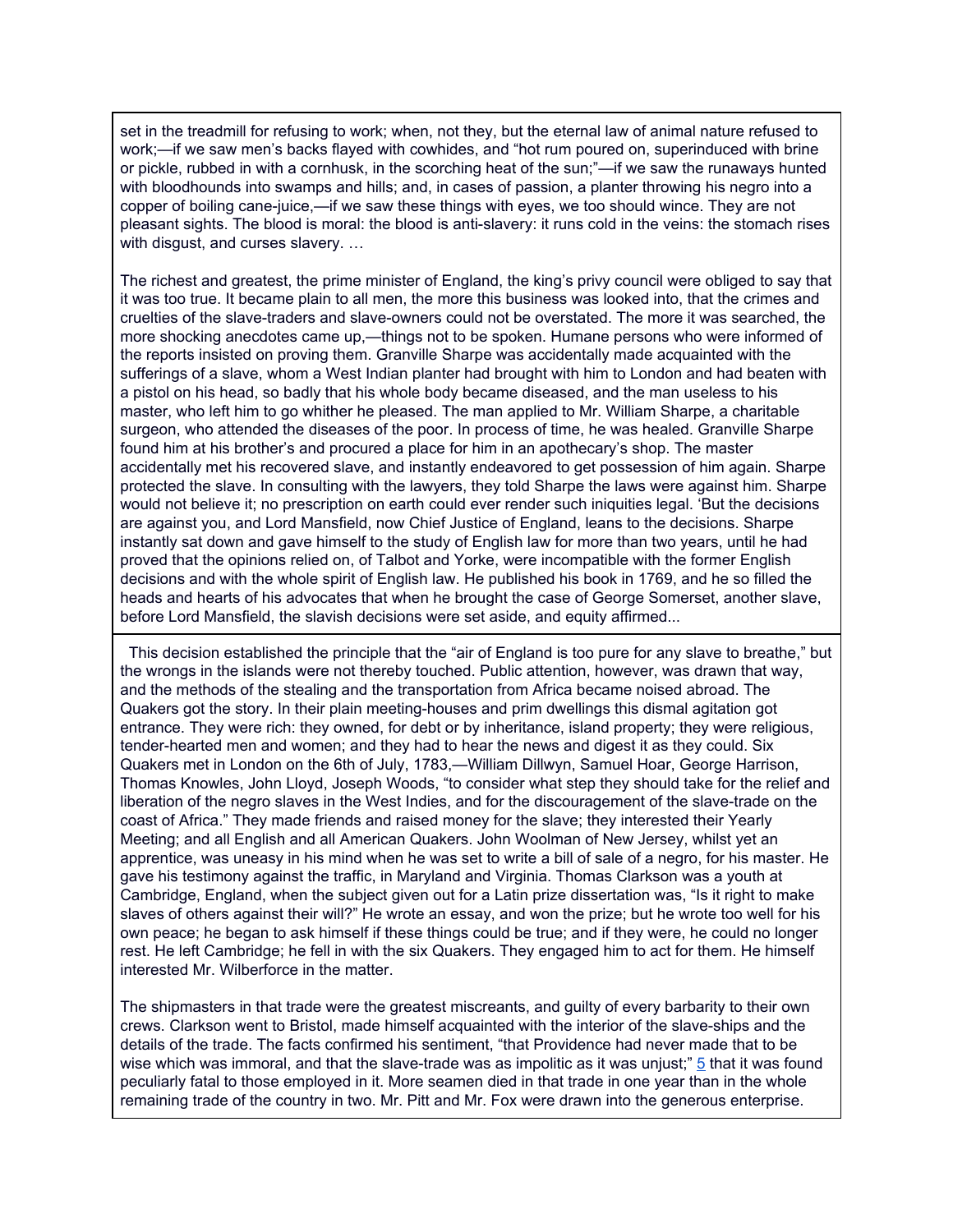In 1788, the House of Commons voted Parliamentary inquiry. In 1791, a bill to abolish the trade was brought in by Wilberforce, and supported by him and by Fox and Burke and Pitt, with the utmost ability and faithfulness; resisted by the planters and the whole West Indian interest, and lost. During the next sixteen years, ten times, year after year, the attempt was renewed by Mr. Wilberforce, and ten times defeated by the planters. The king, and all the royal family but one, were against it. These debates are instructive, as they show on what grounds the trade was assailed and defended. ..

For months and years the bill was debated, with some consciousness of the extent of its relations by the first citizens of England, the foremost men of the earth; every argument was weighed, every particle of evidence was sifted, and laid in the scale; and, at last, the right triumphed, the poor man was vindicated, and the oppressor was flung out. I know that England has the advantage of trying the question at a wide distance from the spot where the nuisance exists the planters are not, excepting in rare examples, members of the legislature. The extent of the empire, and the magnitude and number of other questions crowding into court, keep this one in balance, and prevent it from obtaining that ascendency, and being urged with that intemperance, which a question of property tends to acquire. There are causes in the composition of the British legislature, and the relation of its leaders to the country and to Europe, which exclude much that is pitiful and injurious in other legislative assemblies. From these reasons, the question was discussed with a rare independence and magnanimity...

<http://www.bartleby.com/90/1104.html>

**Primary & Secondary Source Analysis:** Ralph Waldo Emerson's Address to the Citizens of Concord 3 May 1851 after the passage of the Compromise of 1850 Fugitive Slave Act, with MA Senator Daniel Webster casting the vote that secured the legislation.

### Secondary Source **Historic Context:**

"Emerson was outraged by the Fugitive Slave Law and by early attempts to enforce it. His journal and letters after its passage were full of anger. He seethed, for example, in one entry in 1851, "And this filthy enactment was made in the 19th Century, by people who could read & write. I will not obey it, by God."

"Edward Waldo Emerson wrote in *Emerson in Concord* of his father's preoccupation with the detested law: "He woke in the mornings with a weight upon him When his children told him that the subject given out for their next school composition was, The Building of a House, he said, 'You must be sure to say that no house nowadays is perfect without having a nook where a fugitive slave can be safely hidden away.' " Edward recalled, too, that his father's rage was channeled into legal research: "The national disgrace took Mr. Emerson's mind from poetry and philosophy, and almost made him for a time a student of law and an advocate. He eagerly sought and welcomed all principles in law-books, or broad rulings of great jurists, that Right lay behind Statute to guide its application and that immoral laws are void."

"On April 26, 1851, thirty-five of Emerson's Concord townsmen signed a letter asking him publicly to present his views on the law. On May 3rd, he delivered an impassioned speech—his first of several in reaction to the Fugitive Slave Law.

"In the address, Emerson openly advocated breaking the law on the grounds that an immoral law carried no authority. (Henry Thoreau had earlier offered a similar view in his "Resistance to Civil Government," now known as *Civil Disobedience*.) The speech was well-received by the antislavery community. Although under normal circumstances not much inclined to political activism, Emerson repeated the speech a number of times in various Middlesex locations to support the campaign to elect Free Soil candidate John G. Palfrey to the United States Congress."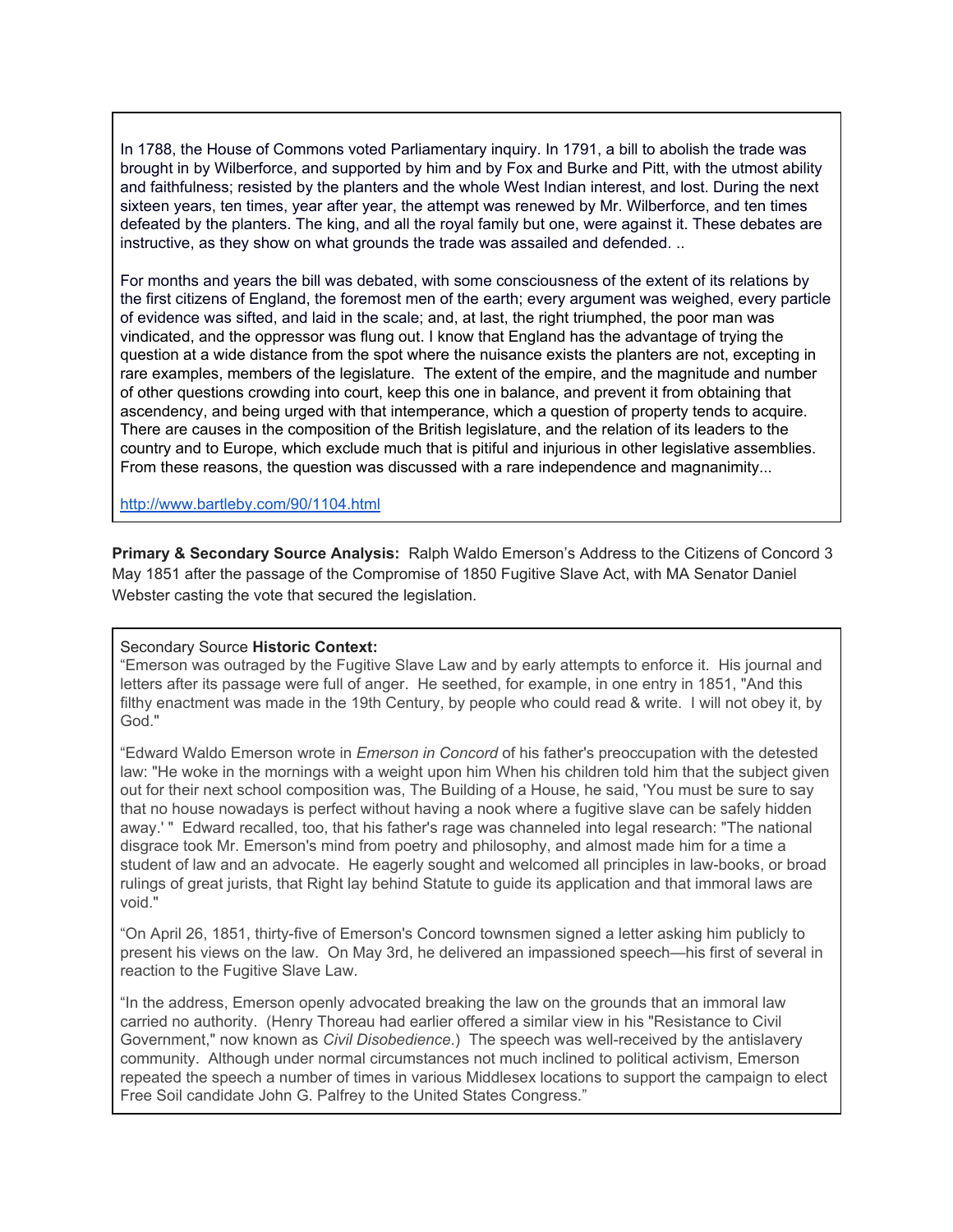## <https://concordlibrary.org/special-collections/antislavery/29>

#### **Guiding Questions:**

- What changes can you note in Emerson's tone and rhetorical strategies?
- What methods does Emerson advocate to bring about change?

Primary Source: Address to Citizens of Concord 3 May, 1851

THE ETERNAL Rights,

Victors over daily wrongs:

Awful victors, they misguide

Whom they will destroy,

And their coming triumph hide

In our downfall, or our joy:

They reach no term, they never sleep,

In equal strength through space abide;

Though, feigning dwarfs, they crouch and creep,

The strong they slay, the swift outstride;

Fate's grass grows rank in valley clods,

And rankly on the castled steep,—

Speak it firmly, these are gods,

Are all ghosts beside.

FELLOW CITIZENS: [1](http://www.bartleby.com/90/1106.html#note1106.1) I accepted your invitation to speak to you on the great question of these days, with very little consideration of what I might have to offer: for there seems to be no option. The last year has forced us all into politics, and made it a paramount duty to seek what it is often a duty to shun. We do not breathe well. There is infamy in the air. I have a new experience. I wake in the morning with a painful sensation, which I carry about all day, and which, when traced home, is the odious remembrance of that ignominy which has fallen on Massachusetts, which robs the landscape of beauty, and takes the sunshine out of every hour. I have lived all my life in this state, and never had any experience of personal inconvenience from the laws, until now. They never came near me to any discomfort before. I find the like sensibility in my neighbors; and in that class who take no interest in the ordinary questions of party politics. There are men who are as sure indexes of the equity of legislation and of the same state of public feeling, as the barometer is of the weight of the air, and it is a bad sign when these are discontented, for though they snuff oppression and dishonor at a distance, it is because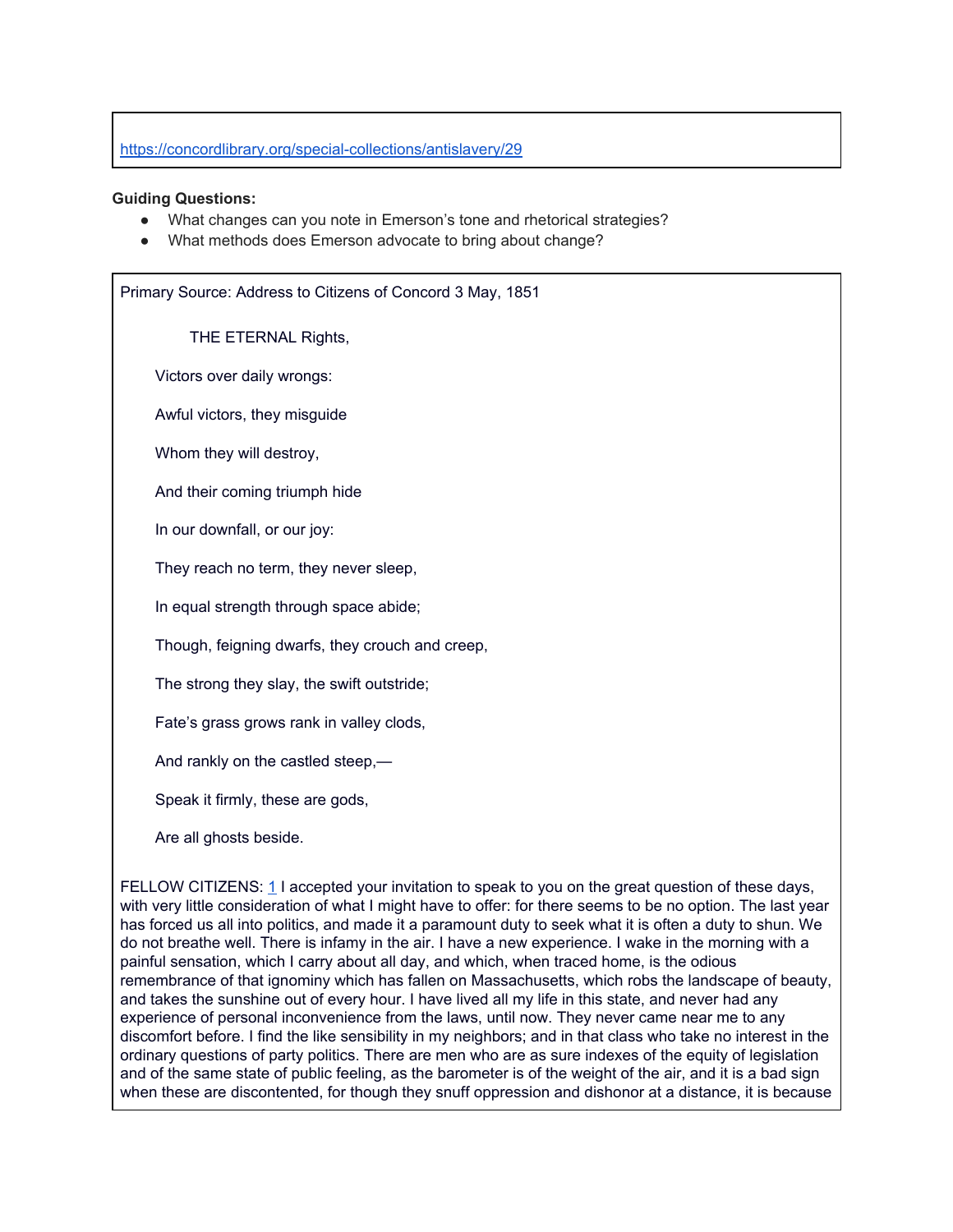they are more impressionable: the whole population will in a short time be as painfully affected.

Every hour brings us from distant quarters of the Union the expression of mortification at the late events in Massachusetts, and at the behavior of Boston. The tameness was indeed shocking. Boston, of whose fame for spirit and character we have all been so proud; Boston, whose citizens, intelligent people in England told me they could always distinguish by their culture among Americans; the Boston of the American Revolution, which figures so proudly in John Adams's Diary, which the whole country has been reading; Boston, spoiled by prosperity, must bow its ancient honor in the dust, and make us irretrievably ashamed. In Boston, we have said with such lofty confidence, no fugitive slave can be arrested, and now, we must transfer our vaunt to the country, and say, with a little less confidence, no fugitive man can be arrested here; at least we can brag thus until to-morrow, when the farmers also may be corrupted.

The crisis had the illuminating power of a sheet of lightning at midnight. It showed truth. It ended a good deal of nonsense we had been wont to hear and to repeat, on the 19th of April, the 17th of June, the 4th of July. It showed the slightness and unreliableness of our social fabric, it showed what stuff reputations are made of, what straws we dignify by office and title, and how competent we are to give counsel and help in a day of trial. It showed the shallowness of leaders; the divergence of parties from their alleged grounds; showed that men would not stick to what they had said, that the resolutions of public bodies, or the pledges never so often given and put on record of public men, will not bind them. The fact comes out more plainly that you cannot rely on any man for the defence of truth, who is not constitutionally or by blood and temperament on that side. A man of a greedy and unscrupulous selfishness may maintain morals when they are in fashion: but he will not stick.

What is the use of admirable law-forms, and political forms, if a hurricane of party feeling and a combination of monied interests can beat them to the ground? What is the use of courts, if judges only quote authorities, and no judge exerts original jurisdiction, or recurs to first principles? What is the use of a Federal Bench, if its opinions are the political breath of the hour? And what is the use of constitutions, if all the guaranties provided by the jealousy of ages for the protection of liberty are made of no effect, when a bad act of Congress finds a willing commissioner? The levity of the public mind has been shown in the past year by the most extravagant actions. Who could have believed it, if foretold that a hundred guns would be fired in Boston on the passage of the Fugitive Slave Bill? Nothing proves the want of all thought, the absence of standard in men's minds, more than the dominion of party. Here are humane people who have tears for misery, an open purse for want; who should have been the defenders of the poor man, are found his embittered enemies, rejoicing in his rendition,—merely from party ties. I thought none, that was not ready to go on all fours, would back this law. And yet here are upright men, *compotes mentis,* husbands, fathers, trustees, friends, open, generous, brave, who can see nothing in this claim for bare humanity, and the health and honor of their native State, but canting fanaticism, sedition and "one idea." Because of this preoccupied mind, the whole wealth and power of Boston—two hundred thousand souls, and one hundred and eighty millions of money—are thrown into the scale of crime: and the poor black boy, whom the fame of Boston had reached in the recesses of a vile swamp, or in the alleys of Savannah, on arriving here finds all this force employed to catch him. The famous town of Boston is his master's hound. The learning of the universities, the culture of elegant society, the acumen of lawyers, the majesty of the Bench, the eloquence of the Christian pulpit, the stoutness of Democracy, the respectability of the Whig party are all combined to kidnap him.

1. By the sentiment of duty. An immoral law makes it a man's duty to break it, at every hazard. For virtue is the very self of every man. It is therefore a principle of law that an immoral contract is void, and that an immoral statute is void. For, as laws do not make right, and are simply declaratory of a right which already existed, it is not to presumed that they can so stultify themselves as to command iniustice.

2. It is contravened by all the sentiments. How can a law be enforced that fines pity, and imprisons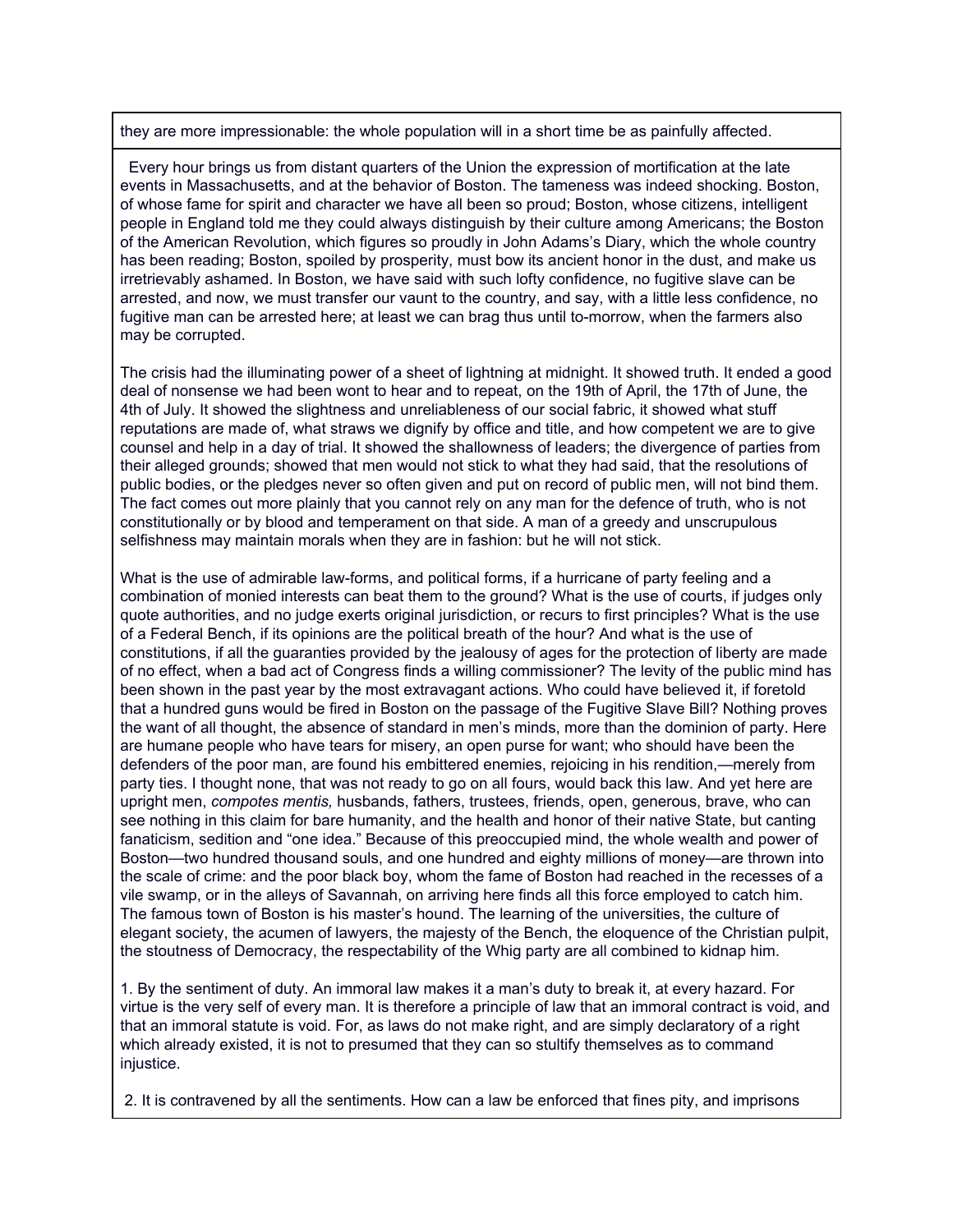charity? As long as men have bowels, they will disobey. You know that the Act of Congress of September 18, 1850, is a law which every one of you will break on the earliest occasion. There is not a manly Whig, or a manly Democrat, of whom, if a slave were hidden in one of our houses from the hounds, we should not ask with confidence to lend his wagon in aid of his escape, and he would lend it. The man would be too strong for the partisan.

3. It is contravened by the written laws themselves, because the sentiments, of course, write the statutes. Laws are merely declaratory of the natural sentiments of mankind, and the language of all permanent laws will be in contradiction to any immoral enactment.

4. It is contravened by the mischiefs it operates. A wicked law cannot be executed by good men, and must be by bad.

Let the attitude of the states be firm. Let us respect the Union to all honest ends. But also respect an older and wider union, the law of Nature and rectitude. Massachusetts is as strong as the Universe, when it does that. We will never intermeddle with your slavery,—but you can in no wise be suffered to bring it to Cape Cod and Berkshire. This law must be made inoperative. It must be abrogated and wiped out of the statute-book; but whilst it stands there, it must be disobeyed. We must make a small state great, by making every man in it true. It was the praise of Athens, "She could not lead countless armies into the field, but she knew how with a little band to defeat those who could." Every Roman reckoned himself at least a match for a Province. Every Dorian did. Every Englishman in Australia, in South Africa, in India, or in whatever barbarous country their forts and factories have been set up,—represents London, represents the art, power and law of Europe. Every man educated at the Northern school carries the like advantages into the South. For it is confounding distinctions to speak of the geographic sections of this country as of equal civilization. Every nation and every man bows, in spite of himself, to a higher mental and moral existence; and the sting of the late disgraces is that this royal position of Massachusetts was foully lost, that the well-known sentiment of her people was not expressed. Let us correct this error. In this one fastness let truth be spoken and right done.

<http://www.bartleby.com/90/1106.html>

## **Lesson 4: Trace Henry David Thoreau's changing views on how to respond to slavery, and consider the role of the women in his family in affecting his views along with the effect of desperate events triggered by The Fugitive Slave Act of 1850.**

**Overview:** *While Henry David Thoreau is renowned for the relative solitude of his two year experiment living in the Walden woods, scholars reveal that he lived amidst "outcasts" in these woods -- former slaves, Irish laborers and other marginalized people. In addition, Thoreau remained close to his family, dominated by women involved in Concord's Female Antislavery Society: his mother Cynthia, sisters and* aunts. In addition, he was like a "big brother" to the Emerson and Alcott children. These close family and *community connections enabled Thoreau to stay closely connected to Abolitionist efforts. While he never joined an organization, he transported fugitive slaves who stayed in his family's home to rail passage northward.*

*In addition to these domestic and community connections, Thoreau responded spiritedly in opposing the annexation of Texas (1845) and the Mexican-American War (1846-1848) to oppose American imperialism* and also to oppose the expansion of slavery. The passage of the Fugitive Slave Act in 1850, the coopting *of MA Senator Daniel Webster in support of this legislation, and Boston-based legal cases in which fugitive slaves were returned to the South (Thomas Sims 1850, Shadrach Minkins 1851, Anthony Burns*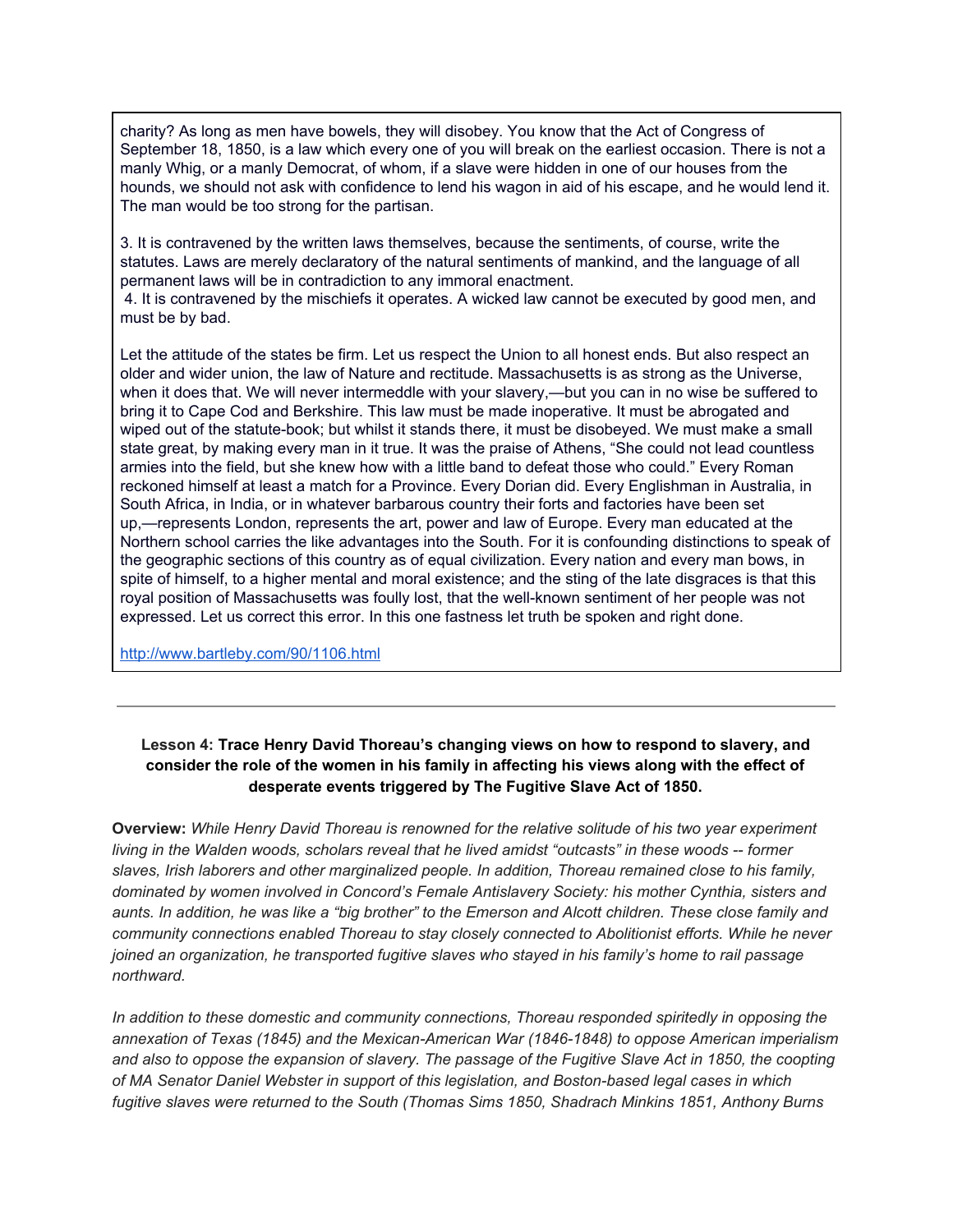*1854) provided fuel to fan the flames of Thoreau's antislavery rhetoric and of his advocacy for increased* resistance -- including the right to revolution -- to ensure an end to the injustice of slavery in the US.

*The first secondary source document advances Petrulionis' arguments for the influence of female family and community members in the process of Thoreau's radicalization, while the following secondary source outline proximate historical events that explain historical allusions in the first primary source document of Thoreau's 1849 "Civil Disobedience" essay. Note the language of "resistance" in this document. Then students will see a shift, five years later when Thoreau presented the 1854 speech "Slavery in Massachusetts" at the 1854 Framingham MA rally that the Boston Anti-Slavery Society organized to protest both the Kansas-Nebraska Act, which allowed popular sovereignty to determine whether new states entering the Union would be slave or free, and the re-enslavement of fugitive Anthony Burns. This Framingham event was held on July 4th and included abolitionists Sojourner Truth and William Lloyd Garrison, who publicly burned copies of both the 1850 Fugitive Slave Act and the US Constitution.*

*How did these events shift Thoreau's rhetoric and policy suggestions toward greater radicalization? How does Thoreau's transition shed light on the essential question: To what extent does deliberation or desperate circumstances drive transformative historic change?*

**Guiding Question:** What does Sandra Petrulionis argue about the effects of family female influences of Thoreau's involvement in the Abolitionist Movement?

#### Secondary Source

"Through the years, scholars have extolled Thoreau for helping slaves via the Underground Railroad even as they disparaged him for remaining on the sidelines until slavery came to Massachusetts via the Fugitive Slave Law in 1850. Many of these sentiments, however, oversimplify. Thoreau was a philosopher, social critic, writer, and natural historian, but only a reluctant political reformer. He was and was not a radical abolitionist. He did, with his family, assist fugitive slaves. He denounced collective reform movements and abolitionist leaders, but on more than one occasion he also acted and spoke in concert with the local antislavery societies to which is mother, sisters, and aunts loyally belonged. Like nearly all northerners who opposed the "peculiar institution," Thoreau did respond more fervently to the slave's plight after federal laws delivered the crisis quite bodily to Massachusetts. And, when this volatile issue overran his solitude, Thoreau frequently expressed frustration…

*To Set This World Right: The Antislavery Movement in Thoreau's Concord* is the first book to recover the voices, events, and influence of this previously fragmented reform narrative. It frames the evolution of Thoreau's antislavery ideology as a product of his community's activism…

Henry Thoreau thus becomes an organizing rather than a main character in the broader narrative of a defining era in Concord's history. ..When and why did Concord moderates finally embrace a radical antislavery agenda? …

Like his friend Waldo Emerson, in the late 1830s, Henry Thoreau was encircled by the antislavery fervor of the many women sharing his home. Indeed, Thoreau had been home only a few days after graduating from Harvard when the Grimkes lectured in Concord; by the time the female society formed in mid October...Similar to Emerson, the young Thoreau was critical of collective social action and favored individual conversion: "Nothing can be effective but one man...We must first succeed alone, that we may enjoy our success together...In this matter of reforming the world, we have little faith in corporations." Thoreau's mother and sists, however, were instrumental founders of the female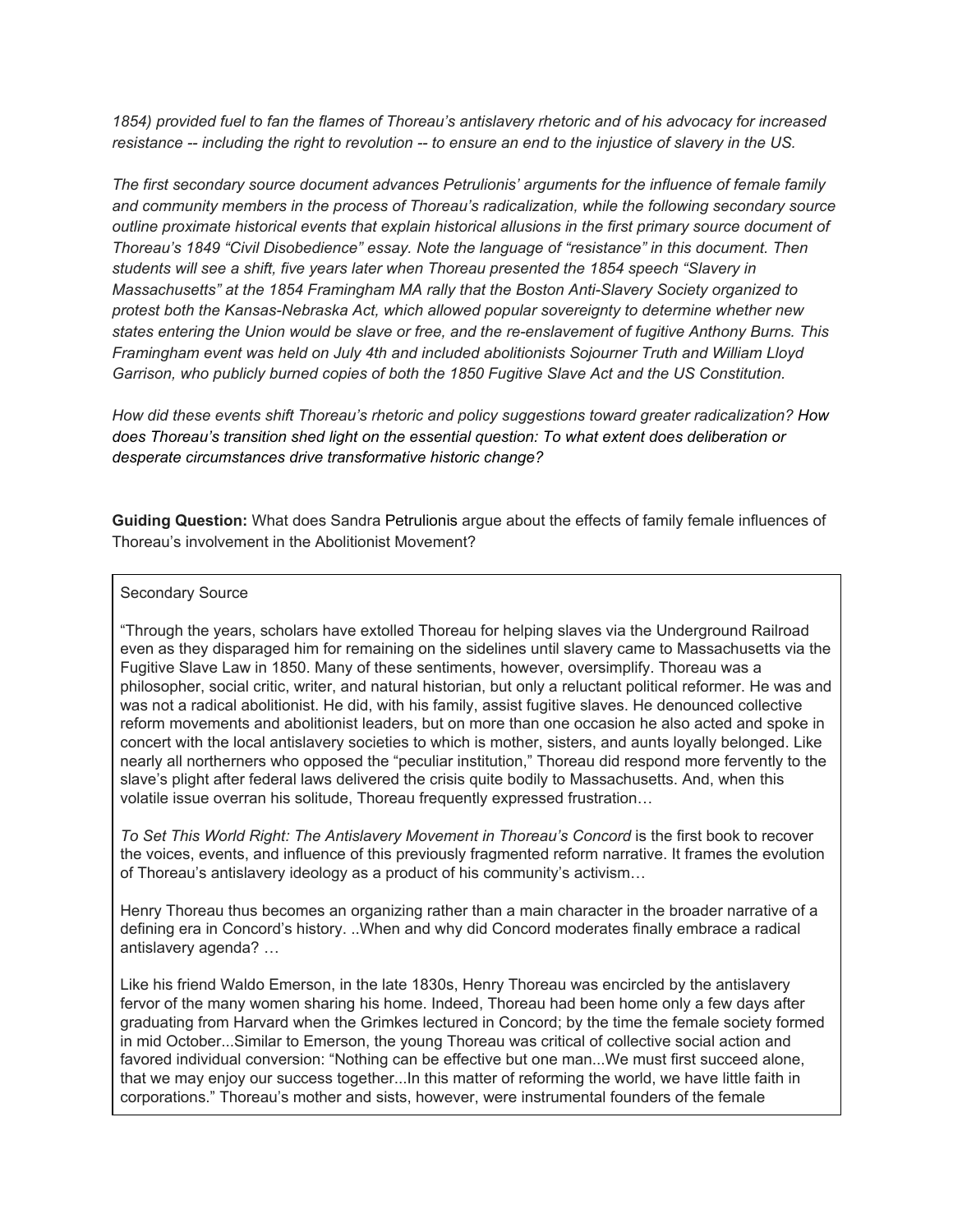antislavery society...They and the outspoken Cynthia Thoreau (Henry David's mother) regularly attended antislavery conventions in Boston with Mary Brooks, Prudence Ward, and Susan Barrett; and Sophia and Helen (Henry David's older and younger sister) held various leadership posts in the county society (Middlesex)."

Petrulionis, Sandra, *To Set the World Right: The Anti-Slavery Movement in Thoreau's Concord,* 2006 (Cornell Univ Press).

#### Secondary Source: From Constitutional Rights Foundation

In 1846, the United States declared war against Mexico. Thoreau and other Northern critics of the war viewed it as a plot by Southerners to expand slavery into the Southwest. Thoreau had already stopped paying his taxes in protest against slavery. The local tax collector had ignored his tax evasion, but decided to act when Thoreau publicly condemned the U.S. invasion and occupation of Mexico.

In July 1846, the sheriff arrested and jailed Thoreau for his tax delinquency. Someone (Petronius confirms his aunt Moria) anonymously paid Thoreau's taxes after he had spent one night in jail. This incident prompted Thoreau to write his famous essay, "Civil Disobedience" (originally published in 1849 as "Resistance to Civil Government").

Thoreau's minor act of defiance caused him to conclude that it was not enough to be simply against slavery and the war. A person of conscience had to act. In "Civil Disobedience," he proclaimed an activist manifesto: "In other words, when a sixth of the population of a nation, which has undertaken to be the refuge of liberty, are slaves, and a whole country [Mexico] is unjustly overrun and conquered by a foreign army, and subjected to military law, I think that it is not too soon for honest men to rebel and revolutionize."

Thoreau argued that the government must end its unjust actions to earn the right to collect taxes from its citizens. As long as the government commits unjust actions, he continued, conscientious individuals must choose whether to pay their taxes or to refuse to pay them and defy the government.

<http://www.crf-usa.org/black-history-month/thoreau-and-civil-disobedience>

### **Primary Source: Excerpts from Henry David Thoreau's "Civil Disobedience" (1849)**

#### **Guiding Questions:**

- What does Thoreau suggest are the true principles of liberty?
- What phrases illustrate lack of freedom in America? (Note that he speaks of more than the institution of slavery.)
- What does Thoreau consider man's primary duty? How does he address the responsibility of citizens?
- What words and phrases indicate tone, and what rhetorical strategies does he employ to persuade his audience?
- What methods does he advocate to address injustice?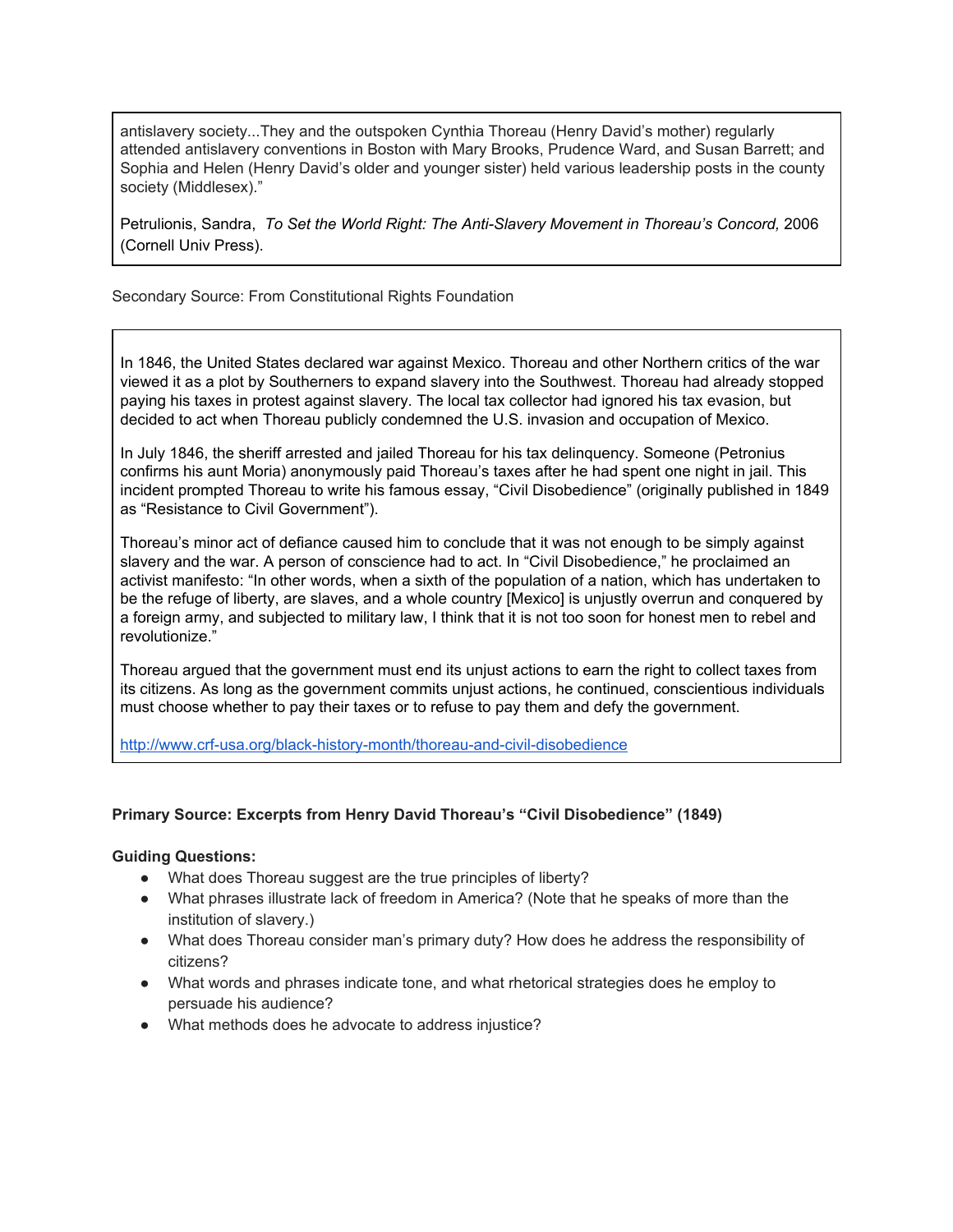### **Excerpts From "Civil Disobedience" - Henry David Thoreau (1849) (originally entitled: Resistance to Civil Government)**

I heartily accept the motto, "That government is best which governs least"; and I should like to see it acted up to more rapidly and systematically. Carried out, it finally amounts to this, which also I believe— "That government is best which governs not at all"; and when men are prepared for it, that will be the kind of government which they will have. Government is at best but an expedient; but most governments are usually, and all governments are sometimes, inexpedient. This American government— what is it but a tradition, though a recent one, endeavoring to transmit itself unimpaired to posterity, but each instant losing some of its integrity? It has not the vitality and force of a single living man; for a single man can bend it to his will. It is a sort of wooden gun to the people themselves. But it is not the less necessary for this; for the people must have some complicated machinery or other, and hear its din, to satisfy that idea of government which they have. Governments show thus how successfully men can be imposed on, even impose on themselves, for their own advantage. It is excellent, we must all allow. Yet this government never of itself furthered any enterprise, but by the alacrity with which it got out of its way. It does not keep the country free. It does not settle the West. It does not educate.

The character inherent in the American people has done all that has been accomplished; and it would have done somewhat more, if the government had not sometimes got in its way. But, to speak practically and as a citizen, unlike those who call themselves no-government men, I ask for, not at once no government, but at once a better government. Let every man make known what kind of government would command his respect, and that will be one step toward obtaining it. Can there not be a government in which majorities do not virtually decide right and wrong, but conscience?— in which majorities decide only those questions to which the rule of expediency is applicable? Must the citizen ever for a moment, or in the least degree, resign his conscience to the legislation? Why has every man a conscience, then? I think that we should be men first, and subjects afterward. It is not desirable to cultivate a respect for the law, so much as for the right. The only obligation which I have a right to assume is to do at any time what I think right. The mass of men serve the state thus, not as men mainly, but as machines, with their bodies. They are the standing army, and the militia, jailers, constables, posse comitatus, etc. In most cases there is no free exercise whatever of the judgment or of the moral sense; but they put themselves on a level with wood and earth and stones; and wooden men can perhaps be manufactured that will serve the purpose as well. Such command no more respect than men of straw or a lump of dirt. They have the same sort of worth only as horses and dogs. Yet such as these even are commonly esteemed good citizens. Others— as most legislators, politicians, lawyers, ministers, and office-holders— serve the state chiefly with their heads; and, as they rarely make any moral distinctions, they are as likely to serve the devil, without intending it, as God. A very few— as heroes, patriots, martyrs, reformers in the great sense, and men— serve the state with their consciences also, and so necessarily resist it for the most part; and they are commonly treated as enemies by it.

...How does it become a man to behave toward this American government today? I answer, that he cannot without disgrace be associated with it. I cannot for an instant recognize that political organization as my government which is the slave's government also. All men recognize the right of revolution; that is, the right to refuse allegiance to, and to resist, the government, when its tyranny or its inefficiency are great and unendurable. But almost all say that such is not the case now. But such was the case, they think, in the Revolution Of '75. If one were to tell me that this was a bad government because it taxed certain foreign commodities brought to its ports, it is most probable that I should not make an ado about it, for I can do without them.

All machines have their friction; and possibly this does enough good to counterbalance the evil. At any rate, it is a great evil to make a stir about it. But when the friction comes to have its machine, and oppression and robbery are organized, I say, let us not have such a machine any longer. In other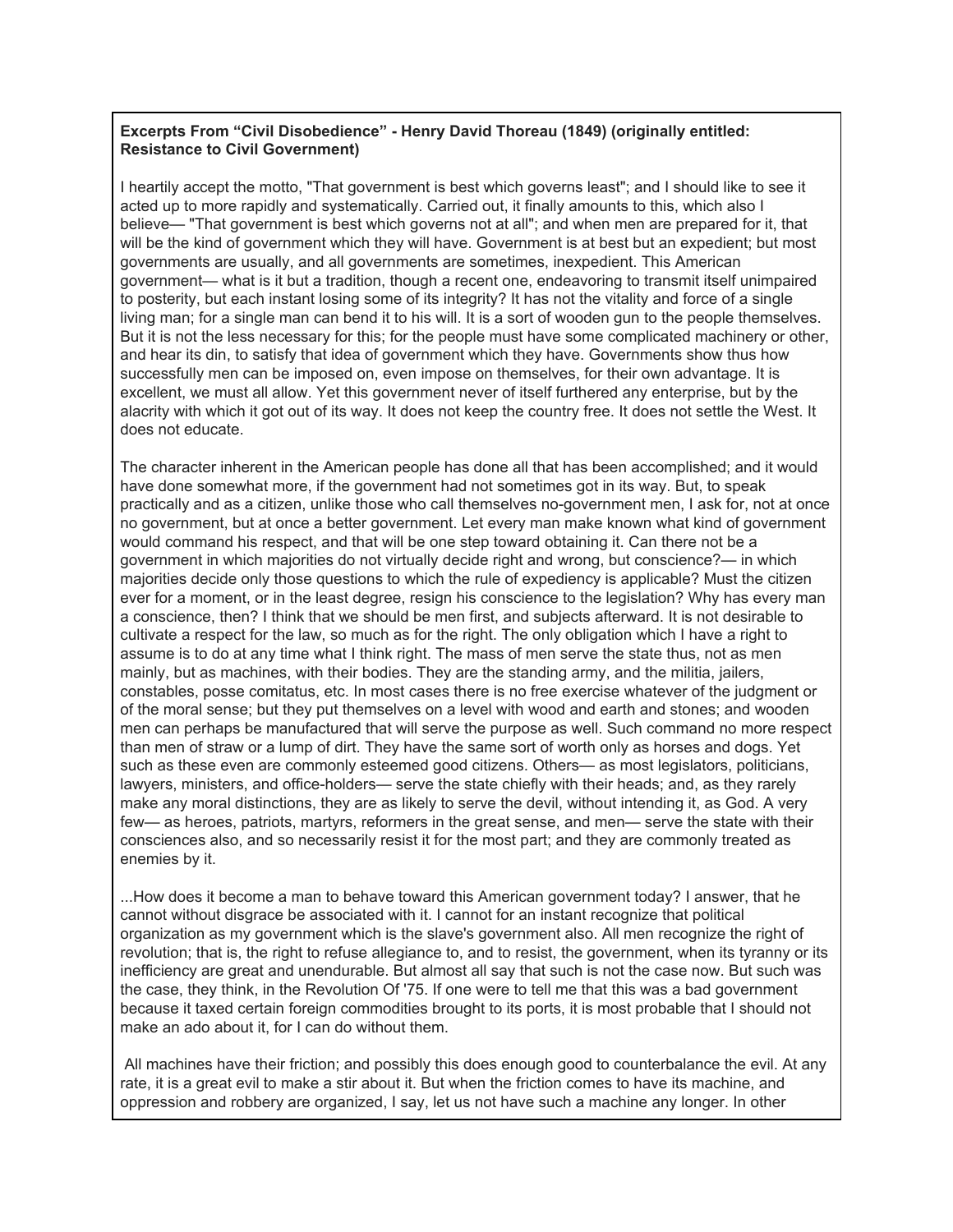words, when a sixth of the population of a nation which has undertaken to be the refuge of liberty are slaves, and a whole country is unjustly overrun and conquered by a foreign army, and subjected to military law, I think that it is not too soon for honest men to rebel and revolutionize. What makes this duty the more urgent is the fact that the country so overrun is not our own, but ours is the invading army.

All voting is a sort of gaming, like checkers or backgammon, with a slight moral tinge to it, a playing with right and wrong, with moral questions; and betting naturally accompanies it. The character of the voters is not staked. I cast my vote, perchance, as I think right; but I am not vitally concerned that that right should prevail...A wise man will not leave the right to the mercy of chance, nor wish it to prevail through the power of the majority. There is but little virtue in the action of masses of men. Unjust laws exist: shall we be content to obey them, or shall we endeavor to amend them, and obey them until we have succeeded, or shall we transgress them at once?

Men generally, under such a government as this, think that they ought to wait until they have persuaded the majority to alter them. They think that, if they should resist, the remedy would be worse than the evil. But it is the fault of the government itself that the remedy is worse than the evil. It makes it worse. Why is it not more apt to anticipate and provide for reform? Why does it not cherish its wise minority? Why does it cry and resist before it is hurt? Why does it not encourage its citizens to be on the alert to point out its faults, and do better than it would have them? Why does it always crucify Christ, and excommunicate Copernicus and Luther, and pronounce Washington and Franklin rebels?

As for adopting the ways which the State has provided for remedying the evil, I know not of such ways. They take too much time, and a man's life will be gone. I have other affairs to attend to. I came into this world, not chiefly to make this a good place to live in, but to live in it, be it good or bad. A man has not everything to do, but something; and because he cannot do everything, it is not necessary that he should do something wrong. It is not my business to be petitioning the Governor or the Legislature any more than it is theirs to petition me; and if they should not bear my petition, what should I do then? But in this case the State has provided no way: its very Constitution is the evil. I meet this American government, or its representative, the State government, directly, and face to face, once a year— no more— in the person of its tax-gatherer; this is the only mode in which a man situated as I am necessarily meets it; and it then says distinctly, Recognize me; and the simplest, the most effectual, and, in the present posture of affairs, the indispensablest mode of treating with it on this head, of expressing your little satisfaction with and love for it, is to deny it then. I know this well, that if one thousand, if one hundred, if ten men whom I could name— if ten honest men only— ay, if one HONEST man, in this State of Massachusetts, ceasing to hold slaves, were actually to withdraw from this copartnership, and be locked up in the county jail therefor, it would be the abolition of slavery in America.

For it matters not how small the beginning may seem to be: what is once well done is done forever. If the alternative is to keep all just men in prison, or give up war and slavery, the State will not hesitate which to choose. If a thousand men were not to pay their tax-bills this year, that would not be a violent and bloody measure, as it would be to pay them, and enable the State to commit violence and shed innocent blood. This is, in fact, the definition of a peaceable revolution, if any such is possible. If the tax-gatherer, or any other public officer, asks me, as one has done, "But what shall I do?" my answer is, "If you really wish to do anything, resign your office." I have paid no poll-tax for six years. I was put into a jail once on this account, for one night; and, as I stood considering the walls of solid stone, two or three feet thick, the door of wood and iron, a foot thick, and the iron grating which strained the light, I could not help being struck with the foolishness of that institution which treated me as if I were mere flesh and blood and bones, to be locked up. I wondered that it should have concluded at length that this was the best use it could put me to, and had never thought to avail itself of my services in some way. I saw that, if there was a wall of stone between me and my townsmen, there was a still more difficult one to climb or break through before they could get to be as free as I was. I did not for a moment feel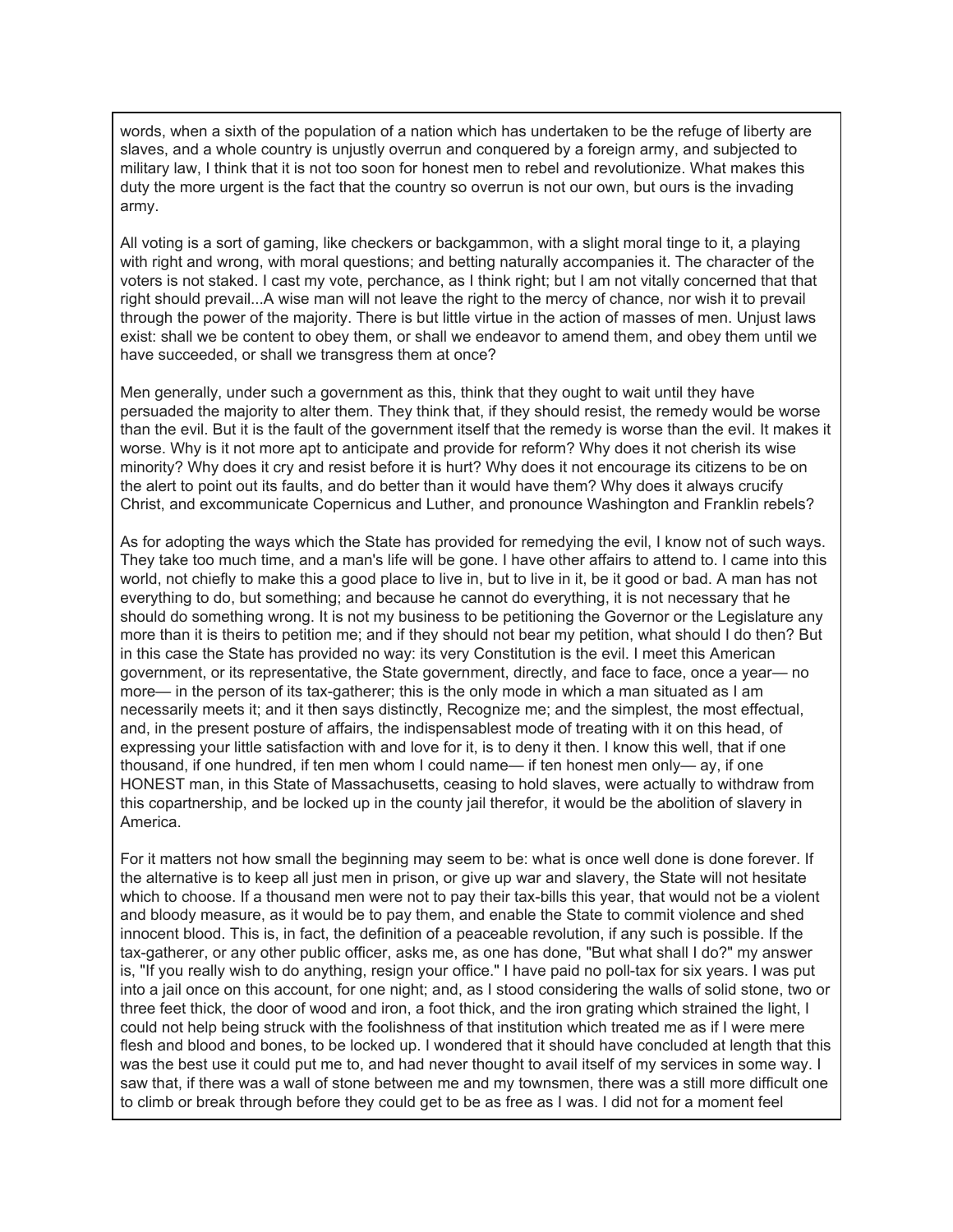confined, and the walls seemed a great waste of stone and mortar. I felt as if I alone of all my townsmen had paid my tax.

**<http://teacherweb.com/CA/WestlakeHighSchool/Schlehner/Civil-Disobediance.pdf>**

### **Secondary & Primary Source Analysis: Thoreau's "Slavery in Massachusetts"**

### **Historical Context to Thoreau's "Slavery in Massachusetts"**

"On May 24, 1854, fugitive slave Anthony Burns was arrested and jailed in Boston while Massachusetts officials arranged for his return to his master in Virginia. The Burns case, which closely resembles that of Thomas Sims, a fugitive slave who had been returned to bondage from Massachusetts three years earlier, fueled the ire of abolitionists as it underscored the Commonwealth's continuing complicity in slavery despite its legal termination in the state during the 1780's. For the anti-slavery forces, Burns' capture was tantamount to kidnapping, a charge that became increasingly hard to deny after the passage of the Fugitive Slave Law put all blacks in danger of being apprehended and sent into servitude in the South even if they had been born free in states where slavery no longer legally prevailed.

"Some of the most prominent abolitionists of the period shared the stage that day, including Wendell Phillips, whose right to speak at the Concord Lyceum had been vigorously defended by Thoreau and others in 1845, and Sojourner Truth, a former slave who started her career as a circuit speaker for progressive causes while living in an anti-slavery spiritual community in Florence, Massachusetts from 1843 to 1857.

"Having prepared his remarks over the previous two months, Thoreau clearly designed his turn at the podium to provoke a spirited response from a crowd that was variously estimated in newspaper accounts as numbering from 500 to as many as 2,000. In "Resistance to Civil Government," published in 1849, he had denounced the evils of slavery and imperial expansion, but suggested that it might yet be possible to withdraw from the political scene and still live a self-respecting life. In his speech in Framingham, in contrast, he called on his sympathetic listeners to recognize that the Fugitive Slave Law had ended any hope that the people of Massachusetts could persist in their usual pursuits…"

#### <http://www.mappingthoreaucountry.org/itineraries/framingham/>

Note some historic references:

- Thoreau's reference to "the destiny of Nebraska" is a reference to the Kansas-Nebraska Act of May 1854 which established that new states entering the Union would determine if they would allow or ban slavery based on popular vote.
- Thoreau also notes the "war with Mexico." The Mexican-American War (1846-1848) followed the 1845 annexation of Texas.. The war ended with the US adding 525,000 miles of territory that became the states of Colorado, Arizona, California, Utah, Nevada, Wyoming and New Mexico. Thoreau decried American imperialism and also the expansion of slavery.
- The reference to Mr Loring was the Boston judge who decided the case of Anthony Burns in favor of his southern master's "property rights" and the Fugitive Slave Act of 1850.
- Reference to Webster is MA Senator Daniel Webster who provided the pivotal vote that enabled the Fugitive Slave Act of 1850 to pass.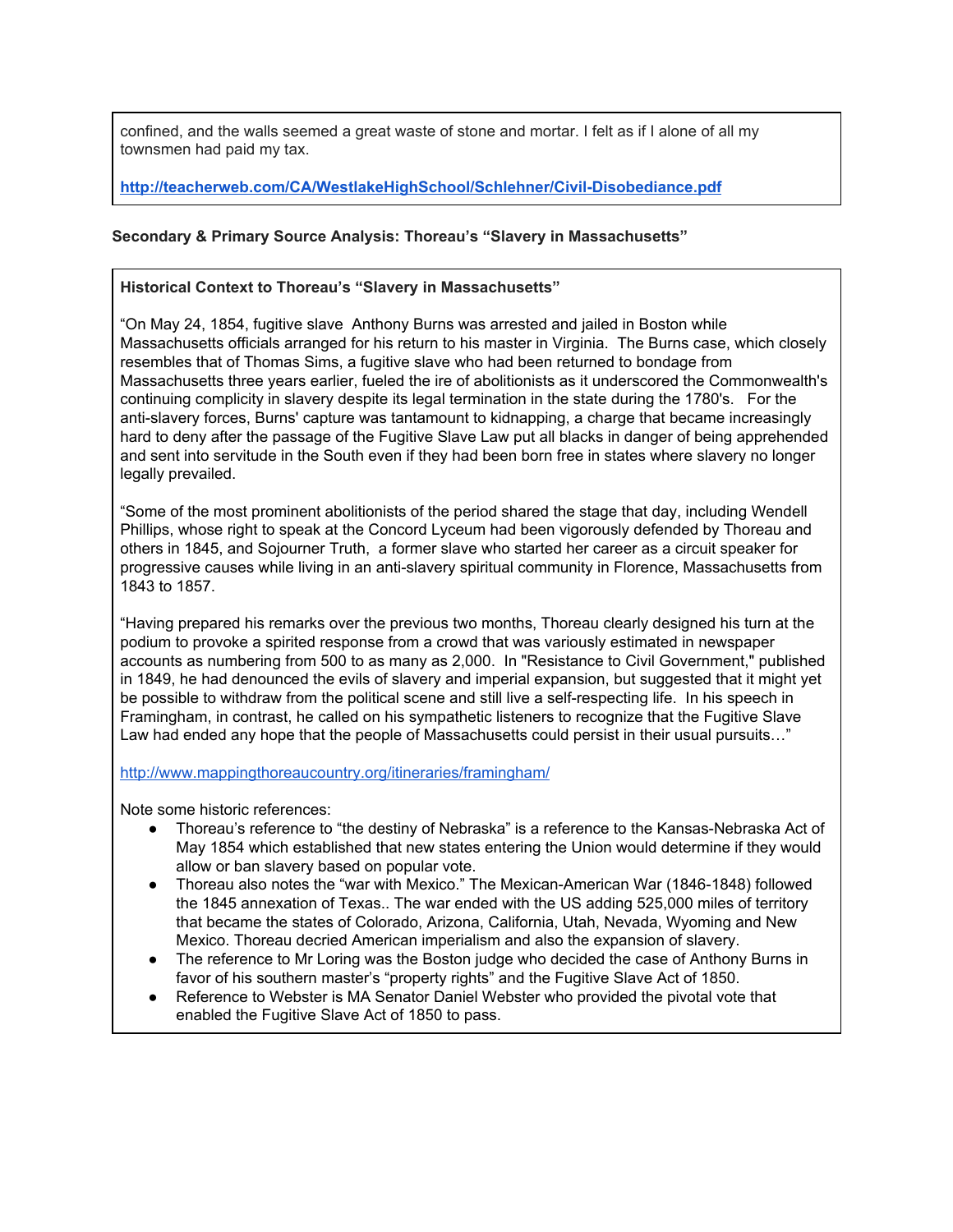### **Primary Source Analysis of Thoreau's 1854 Framingham MA address: "Slavery in Massachusetts"**

### **Guiding Questions:**

- What phrases note a shift in Thoreau's tone toward his fellow citizens of Concord, toward key leaders in Boston, and toward the federal government?
- What methods does Thoreau seem to advocate to promote justice?
- What does Thoreau say about how historical developments have affected his personal life?

Slavery in Massachusetts [Thoreau] delivered in Framingham, MA

1854 SLAVERY IN MASSACHUSETTS by Henry David Thoreau

I LATELY ATTENDED a meeting of the citizens of Concord, expecting, as one among many, to speak on the subject of slavery in Massachusetts; but I was surprised and disappointed to find that what had called my townsmen together was the destiny of Nebraska, and not of Massachusetts, and that what I had to say would be entirely out of order. I had thought that the house was on fire, and not the prairie; but though several of the citizens of Massachusetts are now in prison for attempting to rescue a slave from her own clutches, not one of the speakers at that meeting expressed regret for it, not one even referred to it. It was only the disposition of some wild lands a thousand miles off which appeared to concern them. The inhabitants of Concord are not prepared to stand by one of their own bridges, but talk only of taking up a position on the highlands beyond the Yellowstone River. Our Buttricks and Davises and Hosmers are retreating thither, and I fear that they will leave no Lexington Common between them and the enemy. There is not one slave in Nebraska; there are perhaps a million slaves in Massachusetts.

... As I had no opportunity to express my thoughts at that meeting, will you allow me to do so here? Again it happens that the Boston Court-House is full of armed men, holding prisoner and trying a MAN, to find out if he is not really a SLAVE. Does any one think that justice or God awaits Mr. Loring's decision? For him to sit there deciding still, when this question is already decided from eternity to eternity, and the unlettered slave himself and the multitude around have long since heard and assented to the decision, is simply to make himself ridiculous. We may be tempted to ask from whom he received his commission, and who he is that received it; what novel statutes he obeys, and what precedents are to him of authority. Such an arbiter's very existence is an impertinence. We do not ask him to make up his mind, but to make up his pack.

I listen to hear the voice of a Governor, Commander-in-Chief of the forces of Massachusetts. I hear only the creaking of crickets and the hum of insects which now fill the summer air. The Governor's exploit is to review the troops on muster days. I have seen him on horseback, with his hat off, listening to a chaplain's prayer. It chances that that is all I have ever seen of a Governor. I think that I could manage to get along without one. If he is not of the least use to prevent my being kidnapped, pray of what important use is he likely to be to me? When freedom is most endangered, he dwells in the deepest obscurity. A distinguished clergyman told me that he chose the profession of a clergyman because it afforded the most leisure for literary pursuits. I would recommend to him the profession of a Governor.

Three years ago, also, when the Sims tragedy was acted, I said to myself, There is such an officer, if not such a man, as the Governor of Massachusetts- what has he been about the last fortnight? Has he had as much as he could do to keep on the fence during this moral earthquake? ...Yet no doubt he was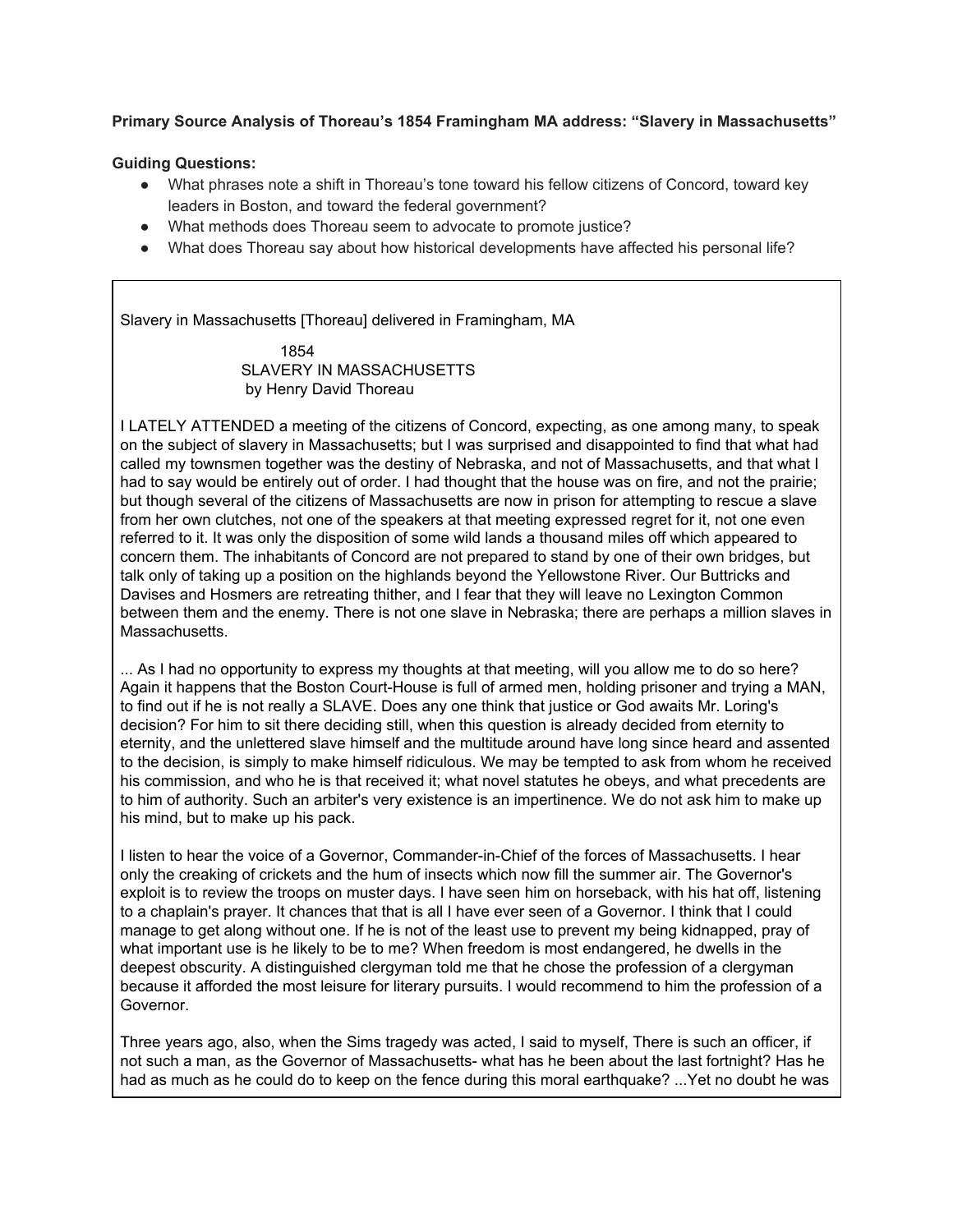endeavoring to fill the gubernatorial chair all the while. He was no Governor of mine. He did not govern me.

But at last, in the present case, the Governor was heard from. After he and the United States government had perfectly succeeded in robbing a poor innocent black man of his liberty for life, and, as far as they could, of his Creator's likeness in his breast, he made a speech to his accomplices, at a congratulatory supper!

I have read a recent law of this State, making it penal for any officer of the "Commonwealth" to "detain or aid in the... detention," anywhere within its limits, "of any person, for the reason that he is claimed as a fugitive slave." ...I had thought that the Governor was, in some sense, the executive officer of the State; that it was his business, as a Governor, to see that the laws of the State were executed; while, as a man, he took care that he did not, by so doing, break the laws of humanity; but when there is any special important use for him, he is useless, or worse than useless, and permits the laws of the State to go unexecuted. Perhaps I do not know what are the duties of a Governor; but if to be a Governor requires to subject one's self to so much ignominy without remedy, if it is to put a restraint upon my manhood, I shall take care never to be Governor of Massachusetts. I have not read far in the statutes of this Commonwealth. It is not profitable reading. They do not always say what is true; and they do not always mean what they say. What I am concerned to know is, that that man's influence and authority were on the side of the slaveholder, and not of the slave- of the guilty, and not of the innocent- of injustice, and not of justice. I never saw him of whom I speak; indeed, I did not know that he was Governor until this event occurred. I heard of him and Anthony Burns at the same time, and thus, undoubtedly, most will hear of him. So far am I from being governed by him. I do not mean that it was anything to his discredit that I had not heard of him, only that I heard what I did. The worst I shall say of him is, that he proved no better than the majority of his constituents would be likely to prove. In my opinion, be was not equal to the occasion.

The whole military force of the State is at the service of a Mr. Suttle, a slaveholder from Virginia, to enable him to catch a man whom he calls his property; but not a soldier is offered to save a citizen of Massachusetts from being kidnapped! Is this what all these soldiers, all this training, have been for these seventy-nine years past? Have they been trained merely to rob Mexico and carry back fugitive slaves to their masters?

These very nights I heard the sound of a drum in our streets. There were men training still; and for what? I could with an effort pardon the cockerels of Concord for crowing still, for they, perchance, had not been beaten that morning; but I could not excuse this rub-a-dub of the "trainers." The slave was carried back by exactly such as these; i.e., by the soldier, of whom the best you can say in this connection is that he is a fool made conspicuous by a painted coat.

Three years ago, also, just a week after the authorities of Boston assembled to carry back a perfectly innocent man, and one whom they knew to be innocent, into slavery, the inhabitants of Concord caused the bells to be rung and the cannons to be fired, to celebrate their liberty- and the courage and love of liberty of their ancestors who fought at the bridge. As if those three millions had fought for the right to be free themselves, but to hold in slavery three million others. Nowadays, men wear a fool's-cap, and call it a liberty-cap. I do not know but there are some who, if they were tied to a whipping-post, and could but get one hand free, would use it to ring the bells and fire the cannons to celebrate their liberty. So some of my townsmen took the liberty to ring and fire. That was the extent of their freedom; and when the sound of the bells died away, their liberty died away also; when the powder was all expended, their liberty went off with the smoke.

This is what I thought about my neighbors.

...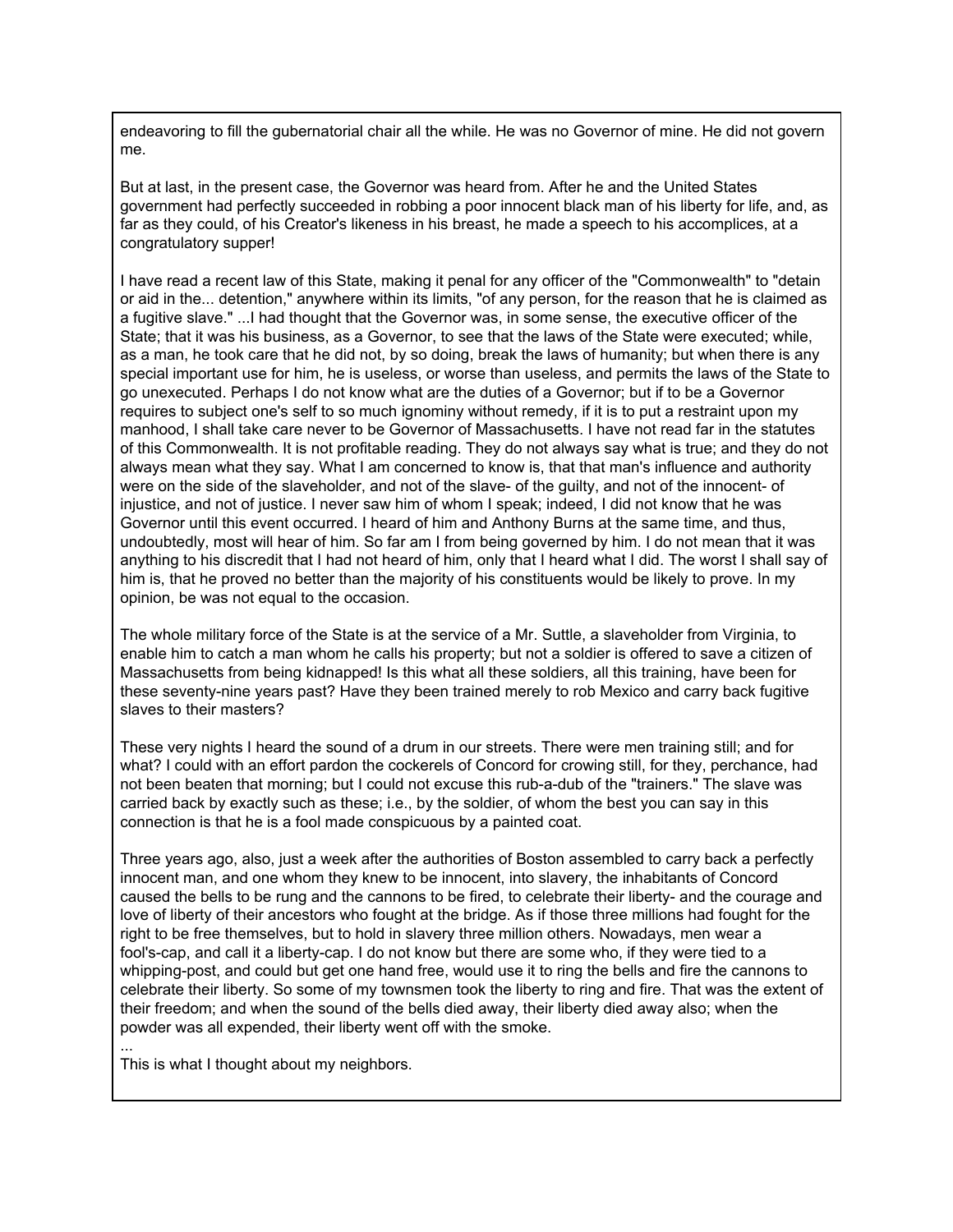Every humane and intelligent inhabitant of Concord, when he or she heard those bells and those cannons, thought not with pride of the events of the 19th of April, 1775, but with shame of the events of the 12th of April, 1851. But now we have half buried that old shame under a new one.

...I wish my countrymen to consider, that whatever the human law may be, neither an individual nor a nation can ever commit the least act of injustice against the obscurest individual without having to pay the penalty for it. A government which deliberately enacts injustice, and persists in it, will at length even become the laughing-stock of the world.

Much has been said about American slavery, but I think that we do not even yet realize what slavery is. If I were seriously to propose to Congress to make mankind into sausages, I have no doubt that most of the members would smile at my proposition, and if any believed me to be in earnest, they would think that I proposed something much worse than Congress had ever done. But if any of them will tell me that to make a man into a sausage would be much worse- would be any worse- than to make him into a slave- than it was to enact the Fugitive Slave Law- I will accuse him of foolishness, of intellectual incapacity, of making a distinction without a difference. The one is just as sensible a proposition as the other.

I hear a good deal said about trampling this law under foot. Why, one need not go out of his way to do that. This law rises not to the level of the head or the reason; its natural habitat is in the dirt. It was born and bred, and has its life, only in the dust and mire, on a level with the feet; and he who walks with freedom, and does not with Hindoo mercy avoid treading on every venomous reptile, will inevitably tread on it, and so trample it under foot- and Webster, its maker, with it, like the dirt- bug and its ball. Recent events will be valuable as a criticism on the administration of justice in our midst, or, rather, as showing what are the true resources of justice in any community. It has come to this, that the friends of liberty, the friends of the slave, have shuddered when they have understood that his fate was left to the legal tribunals of the country to be decided. Free men have no faith that justice will be awarded in such a case. The judge may decide this way or that; it is a kind of accident, at best. It is evident that he is not a competent authority in so important a case. It is no time, then, to be judging according to his precedents, but to establish a precedent for the future. I would much rather trust to the sentiment of the people. ...

Among human beings, the judge whose words seal the fate of a man furthest into eternity is not he who merely pronounces the verdict of the law, but he, whoever he may be, who, from a love of truth, and unprejudiced by any custom or enactment of men, utters a true opinion or sentence concerning him. He it is that sentences him. Whoever can discern truth has received his commission from a higher source than the chiefest justice in the world who can discern only law. He finds himself constituted judge of the judge. Strange that it should be necessary to state such simple truths!

It is evident that there are, in this Commonwealth at least, two parties, becoming more and more distinct- the party of the city, and the party of the country. I know that the country is mean enough, but I am glad to believe that there is a slight difference in her favor. But as yet she has few, if any organs, through which to express herself. The editorials which she reads, like the news, come from the seaboard. Let us, the inhabitants of the country, cultivate self-respect. Let us not send to the city for aught more essential than our broadcloths and groceries; or, if we read the opinions of the city, let us entertain opinions of our own.

...

Among measures to be adopted, I would suggest to make as earnest and vigorous an assault on the press as has already been made, and with effect, on the church. The church has much improved within a few years; but the press is, almost without exception, corrupt. I believe that in this country the press exerts a greater and a more pernicious influence than the church did in its worst period. We are not a religious people, but we are a nation of politicians. We do not care for the Bible, but we do care for the newspaper. At any meeting of politicians- like that at Concord the other evening, for instance- how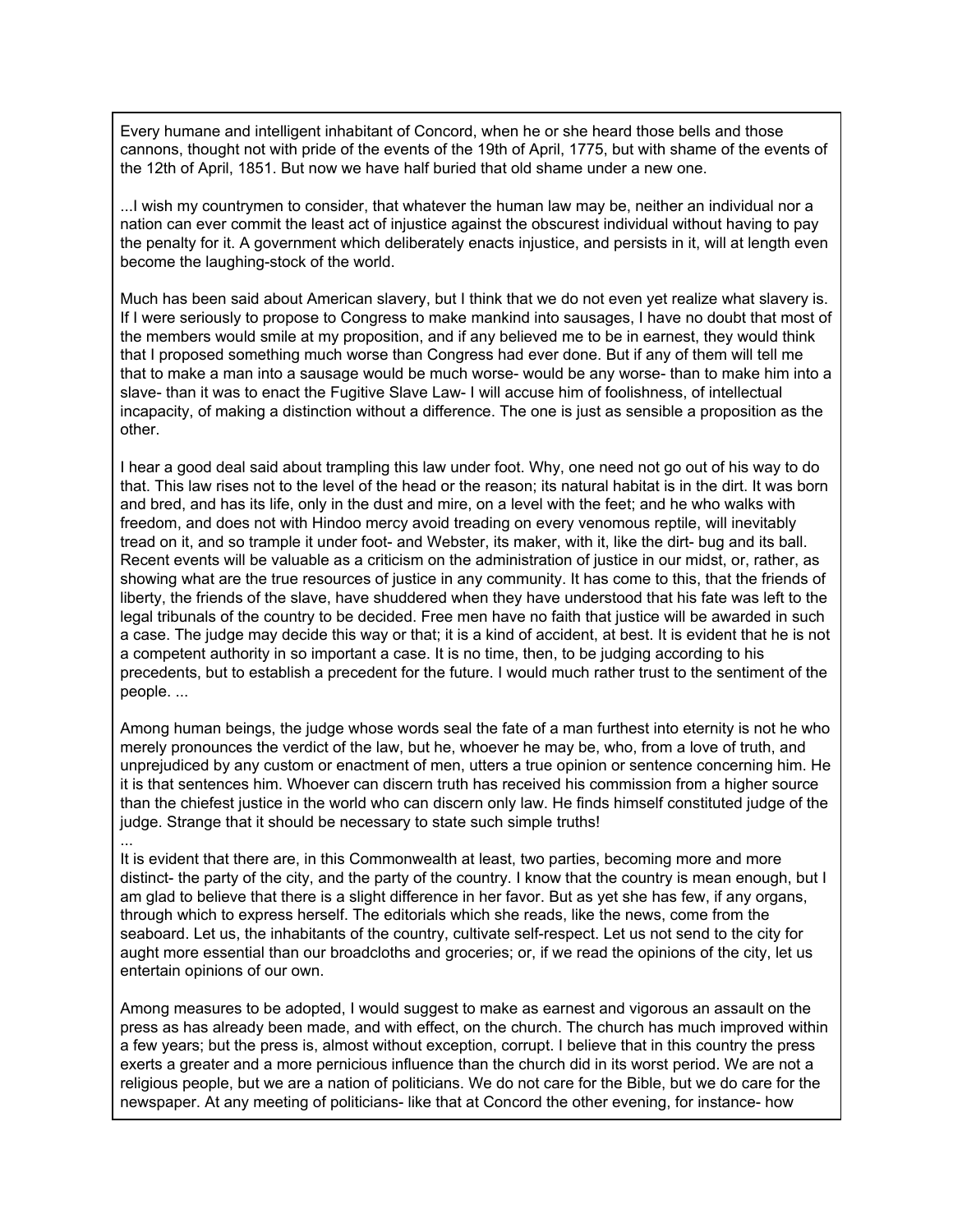impertinent it would be to quote from the Bible! how pertinent to quote from a newspaper or from the Constitution! The newspaper is a Bible which we read every morning and every afternoon, standing and sitting, riding and walking. It is a Bible which every man carries in his pocket, which lies on every table and counter, and which the mail, and thousands of missionaries, are continually dispersing. It is, in short, the only book which America has printed and which America reads. So wide is its influence. The editor is a preacher whom you voluntarily support. Your tax is commonly one cent daily, and it costs nothing for pew hire. But how many of these preachers preach the truth? I repeat the testimony of many an intelligent foreigner, as well as my own convictions, when I say, that probably no country was ever rubled by so mean a class of tyrants as, with a few noble exceptions, are the editors of the periodical press in this country. And as they live and rule only by their servility, and appealing to the worse, and not the better, nature of man, the people who read them are in the condition of the dog that returns to his vomit….

Are they Americans? are they New Englanders? are they inhabitants of Lexington and Concord and Framingham, who read and support the Boston Post, Mail, Journal, Advertiser, Courier, and Times? Are these the Flags of our Union? I am not a newspaper reader, and may omit to name the worst. Could slavery suggest a more complete servility than some of these journals exhibit? Is there any dust which their conduct does not lick, and make fouler still with its slime?...

The majority of the men of the North, and of the South and East and West, are not men of principle. If they vote, they do not send men to Congress on errands of humanity; but while their brothers and sisters are being scourged and hung for loving liberty, while- I might here insert all that slavery implies and is- it is the mismanagement of wood and iron and stone and gold which concerns them. Do what you will, O Government, with my wife and children, my mother and brother, my father and sister, I will obey your commands to the letter. It will indeed grieve me if you hurt them, if you deliver them to overseers to be hunted by bounds or to be whipped to death; but, nevertheless, I will peaceably pursue my chosen calling on this fair earth, until perchance, one day, when I have put on mourning for them dead, I shall have persuaded you to relent. Such is the attitude, such are the words of Massachusetts. Rather than do thus, I need not say what match I would touch, what system endeavor to blow up; but as I love my life, I would side with the light, and let the dark earth roll from under me, calling my mother and my brother to follow.

I would remind my countrymen that they are to be men first, and Americans only at a late and convenient hour. No matter how valuable law may be to protect your property, even to keep soul and body together, if it do not keep you and humanity together.

I am sorry to say that I doubt if there is a judge in Massachusetts who is prepared to resign his office, and get his living innocently, whenever it is required of him to pass sentence under a law which is merely contrary to the law of God. I am compelled to see that they put themselves, or rather are by character, in this respect, exactly on a level with the marine who discharges his musket in any direction he is ordered to. They are just as much tools, and as little men. Certainly, they are not the more to be respected, because their master enslaves their understandings and consciences, instead of their bodies.

The judges and lawyers- simply as such, I mean- and all men of expediency, try this case by a very low and incompetent standard. They consider, not whether the Fugitive Slave Law is right, but whether it is what they call constitutional. Is virtue constitutional, or vice? Is equity constitutional, or iniquity? In important moral and vital questions, like this, it is just as impertinent to ask whether a law is constitutional or not, as to ask whether it is profitable or not. They persist in being the servants of the worst of men, and not the servants of humanity. The question is, not whether you or your grandfather, seventy years ago, did not enter into an agreement to serve the Devil, and that service is not accordingly now due; but whether you will not now, for once and at last, serve God- in spite of your own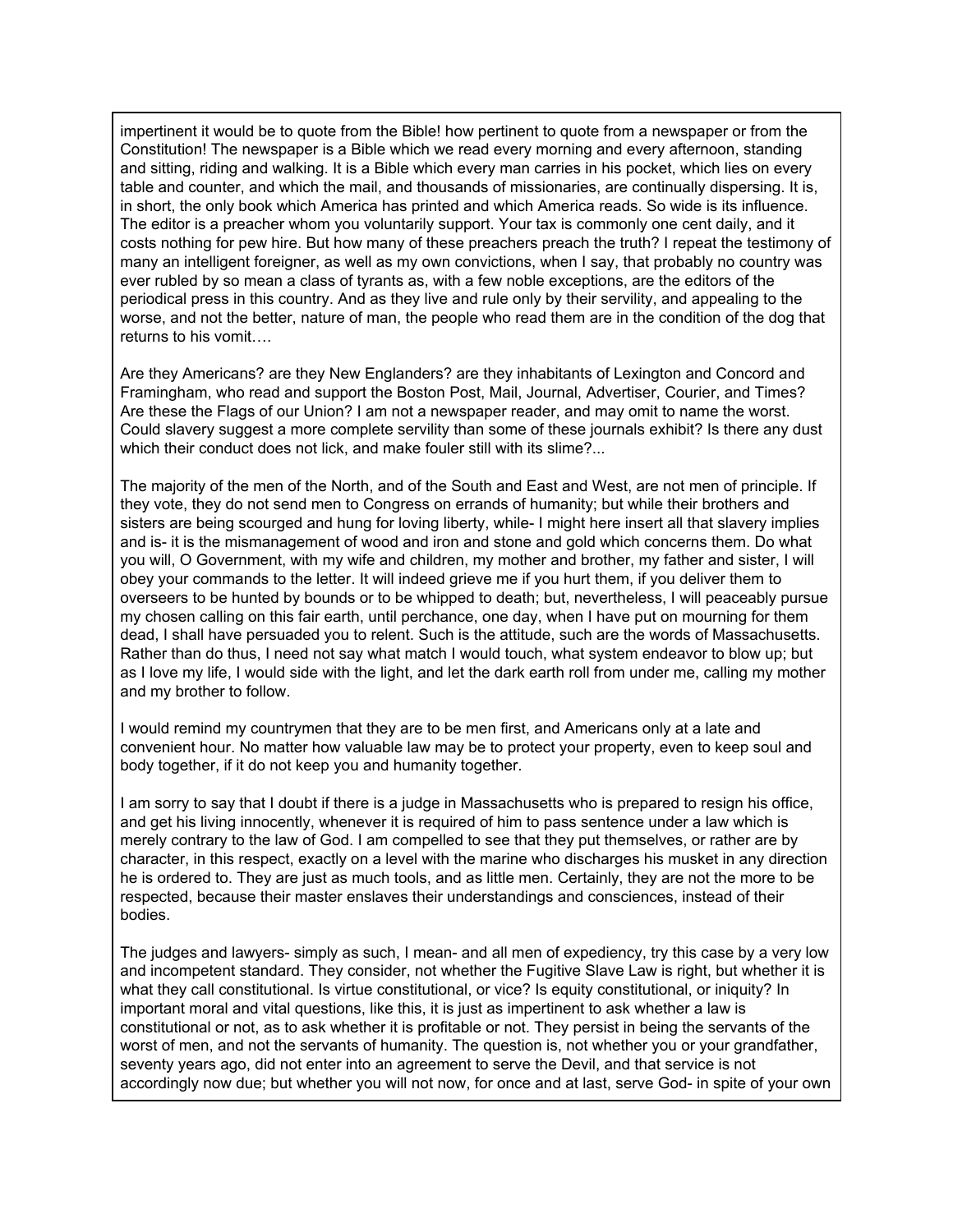past recreancy, or that of your ancestor- by obeying that eternal and only just CONSTITUTION, which He, and not any Jefferson or Adams, has written in your being.

The amount of it is, if the majority vote the Devil to be God, the minority will live and behave accordingly- and obey the successful candidate, trusting that, some time or other, by some Speaker's casting- vote, perhaps, they may reinstate God. This is the highest principle I can get out or invent for my neighbors. These men act as if they believed that they could safely slide down a hill a little way- or a good way- and would surely come to a place, by and by, where they could begin to slide up again. This is expediency, or choosing that course which offers the slightest obstacles to the feet, that is, a downhill one. But there is no such thing as accomplishing a righteous reform by the use of "expediency." There is no such thing as sliding up hill. In morals the only sliders are backsliders. Thus we steadily worship Mammon, both school and state and church, and on the seventh day curse

God with a tintamar from one end of the Union to the other.

Will mankind never learn that policy is not morality- that it never secures any moral right, but considers merely what is expedient? chooses the available candidate- who is invariably the Devil- and what right have his constituents to be surprised, because the Devil does not behave like an angel of light? What is wanted is men, not of policy, but of probity- who recognize a higher law than the Constitution, or the decision of the majority. The fate of the country does not depend on how you vote at the polls- the worst man is as strong as the best at that game; it does not depend on what kind of paper you drop into the ballot- box once a year, but on what kind of man you drop from your chamber into the street every morning.

What should concern Massachusetts is not the Nebraska Bill, nor the Fugitive Slave Bill, but her own slaveholding and servility. Let the State dissolve her union with the slaveholder. She may wriggle and hesitate, and ask leave to read the Constitution once more; but she can find no respectable law or precedent which sanctions the continuance of such a union for an instant.

Let each inhabitant of the State dissolve his union with her, as long as she delays to do her duty. The events of the past month teach me to distrust Fame. I see that she does not finely discriminate, but coarsely hurrahs. She considers not the simple heroism of an action, but only as it is connected with its apparent consequences. She praises till she is hoarse the easy exploit of the Boston tea party, but will be comparatively silent about the braver and more disinterestedly heroic attack on the Boston Court-House, simply because it was unsuccessful!

# ...

Do you suppose that that Massachusetts which is now doing these things- which hesitates to crown these men, some of whose lawyers, and even judges, perchance, may be driven to take refuge in some poor quibble, that they may not wholly outrage their instinctive sense of justice- do you suppose that she is anything but base and servile? that she is the champion of liberty?

Show me a free state, and a court truly of justice, and I will fight for them, if need be; but show me Massachusetts, and I refuse her my allegiance, and express contempt for her courts. The effect of a good government is to make life more valuable- of a bad one, to make it less valuable.

We can afford that railroad and all merely material stock should lose some of its value, for that only compels us to live more simply and economically; but suppose that the value of life itself should be diminished! How can we make a less demand on man and nature, how live more economically in respect to virtue and all noble qualities, than we do? I have lived for the last month- and I think that every man in Massachusetts capable of the sentiment of patriotism must have had a similar experience- with the sense of having suffered a vast and indefinite loss. I did not know at first what ailed me. At last it occurred to me that what I had lost was a country. I had never respected the government near to which I lived, but I had foolishly thought that I might manage to live here, minding my private affairs, and forget it. For my part, my old and worthiest pursuits have lost I cannot say how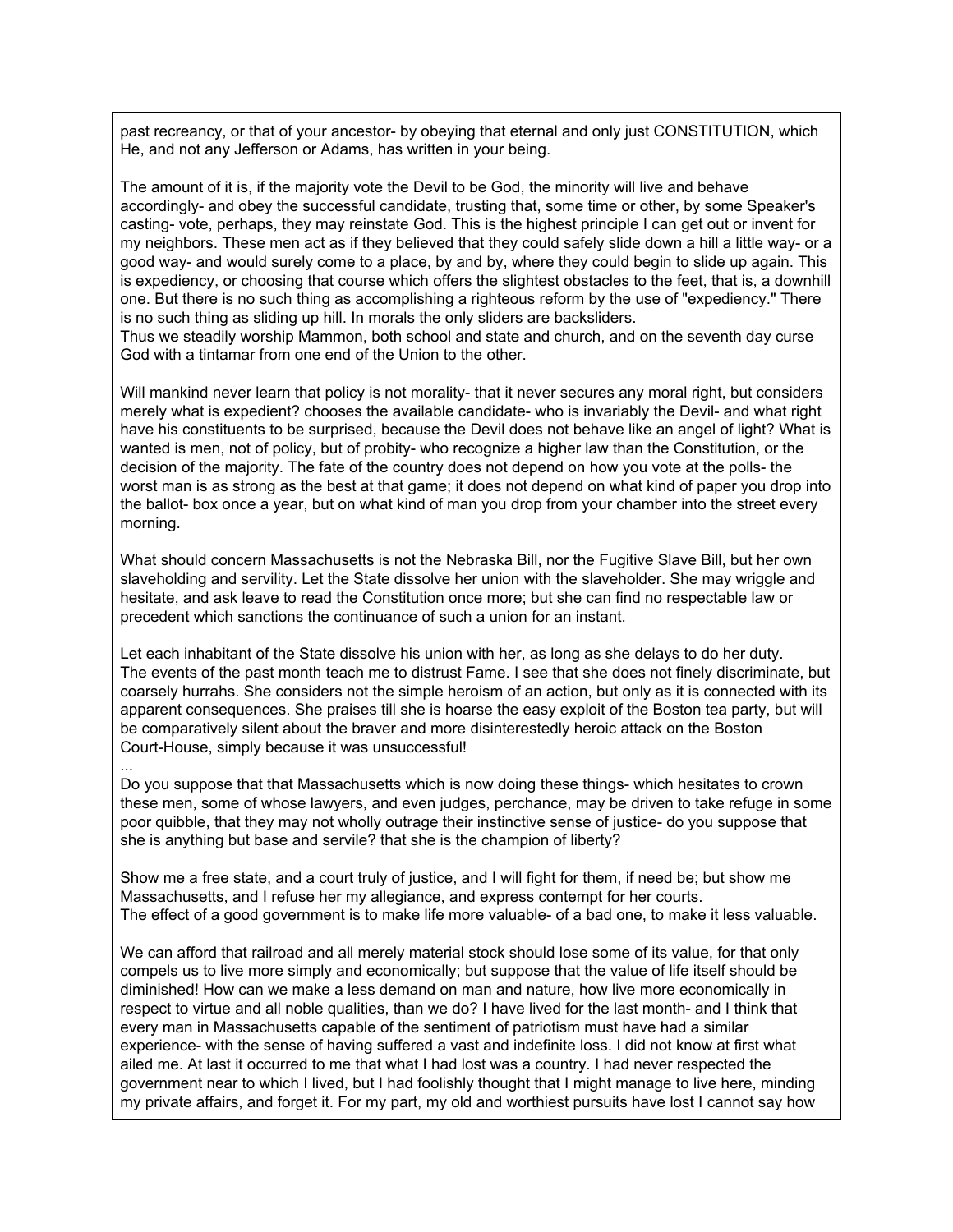much of their attraction, and I feel that my investment in life here is worth many per cent less since Massachusetts last deliberately sent back an innocent man, Anthony Burns, to slavery. I dwelt before, perhaps, in the illusion that my life passed somewhere only between heaven and hell, but now I cannot persuade myself that I do not dwell wholly within hell. The site of that political organization called Massachusetts is to me morally covered with volcanic scoriae and cinders, such as Milton describes in the infernal regions. If there is any hell more unprincipled than our rulers, and we, the ruled, I feel curious to see it. Life itself being worth less, all things with it, which minister to it, are worth less. Suppose you have a small library, with pictures to adorn the walls- a garden laid out around- and contemplate scientific and literary pursuits and discover all at once that your villa, with all its contents is located in hell, and that the justice of the peace has a cloven foot and a forked tail- do not these things suddenly lose their value in your eyes?

I feel that, to some extent, the State has fatally interfered with my lawful business. It has not only interrupted me in my passage through Court Street on errands of trade, but it has interrupted me and every man on his onward and upward path, on which he had trusted soon to leave Court Street far behind. What right had it to remind me of Court Street? I have found that hollow which even I had relied on for solid.

I am surprised to see men going about their business as if nothing had happened. I say to myself, "Unfortunates! they have not heard the news." I am surprised that the man whom I just met on horseback should be so earnest to overtake his newly bought cows running away- since all property is insecure, and if they do not run away again, they may be taken away from him when he gets them. Fool! does he not know that his seed-corn is worth less this year- that all beneficent harvests fail as you approach the empire of hell? No prudent man will build a stone house under these circumstances, or engage in any peaceful enterprise which it requires a long time to accomplish. Art is as long as ever, but life is more interrupted and less available for a man's proper pursuits. It is not an era of repose. We have used up all our inherited freedom. If we would save our lives, we must fight for them.

I walk toward one of our ponds; but what signifies the beauty of nature when men are base? We walk to lakes to see our serenity reflected in them; when we are not serene, we go not to them. Who can be serene in a country where both the rulers and the ruled are without principle? The remembrance of my country spoils my walk. My thoughts are murder to the State, and involuntarily go plotting against her. But it chanced the other day that I scented a white water-lily, and a season I had waited for had arrived. It is the emblem of purity. It bursts up so pure and fair to the eye, and so sweet to the scent, as if to show us what purity and sweetness reside in, and can be extracted from, the slime and muck of earth. I think I have plucked the first one that has opened for a mile. What confirmation of our hopes is in the fragrance of this flower! I shall not so soon despair of the world for it, notwithstanding slavery, and the cowardice and want of principle of Northern men. It suggests what kind of laws have prevailed longest and widest, and still prevail, and that the time may come when man's deeds will smell as sweet. Such is the odor which the plant emits. If Nature can compound this fragrance still annually, I shall believe her still young and full of vigor, her integrity and genius unimpaired, and that there is virtue even in man, too, who is fitted to perceive and love it. It reminds me that Nature has been partner to no Missouri Compromise. I scent no compromise in the fragrance of the water-lily. It is not a Nymphaea Douglasii. In it, the sweet, and pure, and innocent are wholly sundered from the obscene and baleful. I do not scent in this the time- serving irresolution of a Massachusetts Governor, nor of a Boston Mayor. So behave that the odor of your actions may enhance the general sweetness of the atmosphere, that when we behold or scent a flower, we may not be reminded how inconsistent your deeds are with it; for all odor is but one form of advertisement of a moral quality, and if fair actions had not been performed, the lily would not smell sweet. The foul slime stands for the sloth and vice of man, the decay of humanity; the fragrant flower that springs from it, for the purity and courage which are immortal. Slavery and servility have produced no sweet-scented flower annually, to charm the senses of men, for they have no real life: they are merely a decaying and a death, offensive to all healthy nostrils. We do not complain that they live, but that they do not get buried. Let the living bury them: even they are good for manure.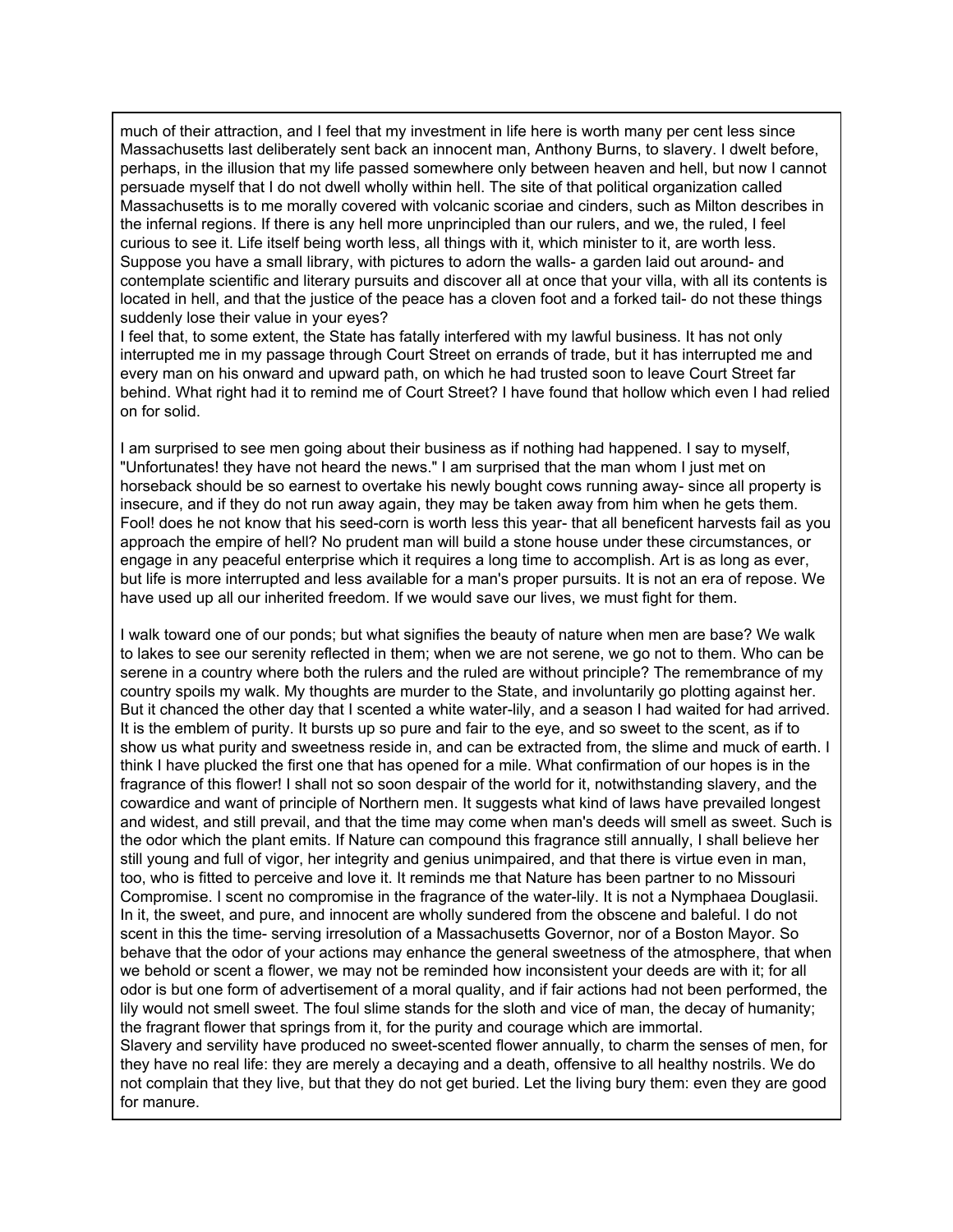#### **Assessment: Document Based Question**

**Overview:** *John Brown was a white abolitionist who participated in deliberate discussions as well as desperately violent efforts to support the Free Soil Movement against slavery in Kansas and to support arming Southern slaves for an insurrection through his 1859 raid on Harper's Ferry (Virginia) with twenty some conspirators, most of whom were captured by Robert E Lee's troops and executed, including Brown in December of that year.*

*While the Harper's Ferry incident further polarized America and drove the country further toward Civil War, the Abolitionist community in Concord rallied behind Brown. The Concord Free Public Library's 200th Anniversary of Thoreau's birth exhibit explains John Brown's connections to Concord MA:*

"Brown first came to Concord in March of 1857 at the request of members of the Concord Ladies' Antislavery Society, who were planning a fair on March 10th and 11th. Their invitation was extended by Frank Sanborn. On his first day in Concord, Brown dined with the Thoreaus and met Emerson, who invited him to his home the following night. On the 11th, he spoke at the Town Hall.

"Brown returned to Concord as Sanborn's guest on May 7, 8, and 9, 1859, again talked with Emerson and Thoreau, met Sarah Alden Bradford Ripley at the Old Manse, and on May 8th addressed a local audience at the Town Hall. Bronson Alcott wrote of Brown on this occasion: "He tells his story with surpassing simplicity and sense, impressing us all deeply by his courage and religious earnestness. Our best people listen to his words—Emerson, Thoreau, Judge Hoar, my wife—and some of them contribute something in aid of his plans without asking particulars, such confidence does he inspire with his integrity and abilities." Alcott found Brown "superior to legal traditions and a disciple of the right, an idealist in thought and affairs of state." Immediately following Brown's October 16, 1859 raid at Harpers Ferry, people everywhere struggled to make sense of the barrage of conflicting and sensational reports that flooded the press. Many—including abolitionist William Lloyd Garrison—were critical. When the details of what had happened in Virginia became clear, his supporters in Concord did what they could to draw sympathetic attention to Brown's situation and to counter his portrayal as a madman and a traitor. Thoreau prepared and, on October 30th, delivered his lecture "A Plea for Captain John Brown" in Concord. Later, he wrote a tribute that was read on July 4, 1860 by Richard J. Hinton at the John Brown commemoration in North Elba, New York (Brown's home). Emerson lectured on Brown and helped to raise money for his destitute family. Jointly, the two did much to promote the image of Brown as a saint and a martyr rather than a fanatic.

"Not everyone in Concord revered John Brown. Nevertheless, Brown's execution on December 2, 1859 was mourned here with solemn public ceremony. John Shepard Keyes, who took part in the memorial service in the Town Hall that day, reported in his autobiography that the hall was crowded. The participants had agreed ahead of time to offer a program of readings so as to avoid the possibility of extemporaneously saying anything "treasonous" in the emotion of the moment. Rev. Grindall Reynolds of the First Parish read from the Bible, Emerson from Milton, Bronson Alcott, Keyes, Sanborn, and Judge Hoar from other texts. According to Keyes, Thoreau alone disregarded the plan and spoke his own mind. The singing of a dirge concluded the service.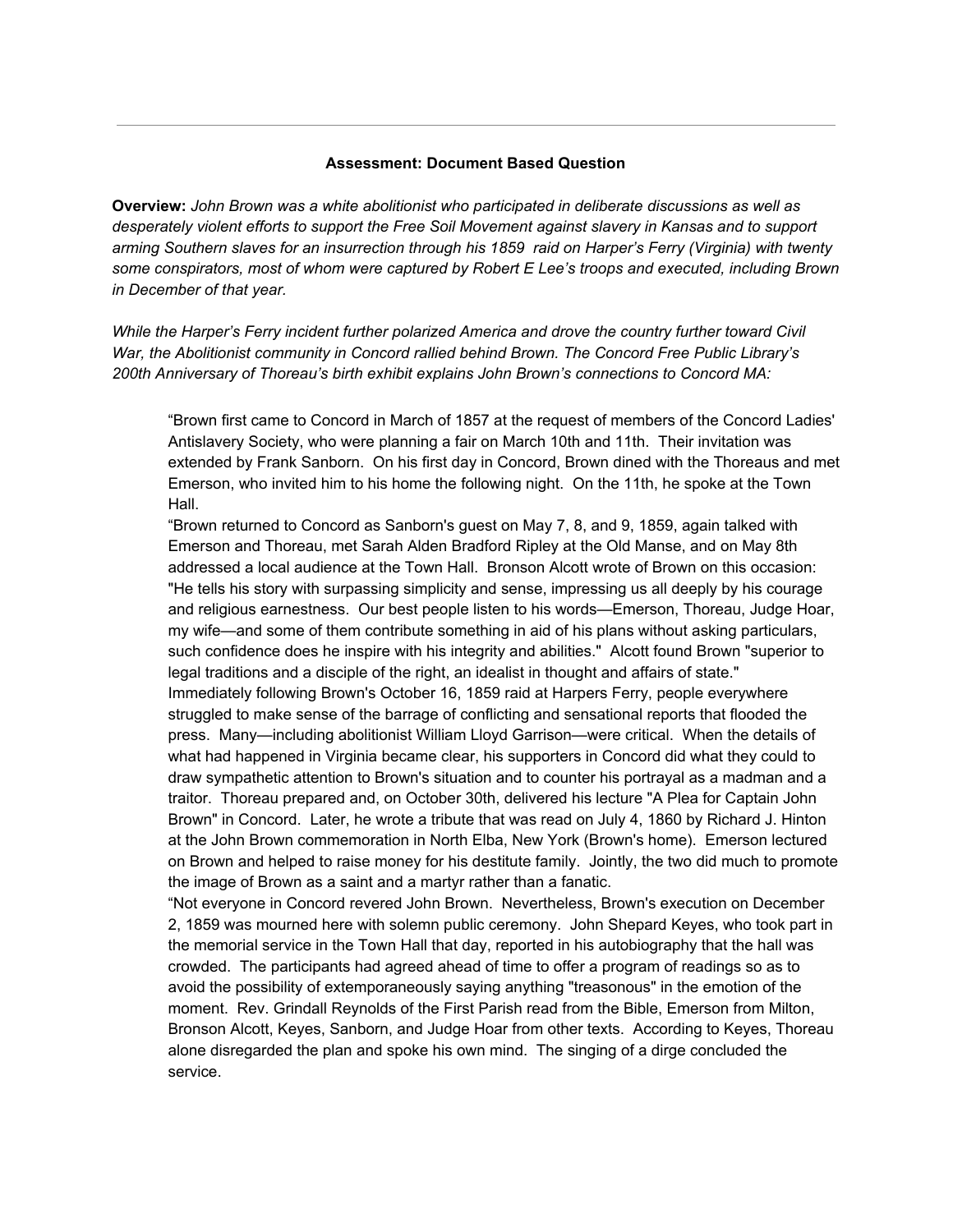"The next day, Henry Thoreau assisted the return to Canada of Francis Jackson Meriam—one of Brown's conspirators ... to the South Acton train station.

"Louisa Alcott's poem "With a Rose That Bloomed on the Day of John Brown's Martyrdom" appeared in the Liberator for January 20, 1860. In February, Sanborn arranged to bring Anna and Sarah Brown, two of John Brown's children, to Concord to attend his school. The Brown girls stayed with the Emersons when they first arrived in Concord, later with the Clarks on Lexington Road. In April, many townspeople rallied around Sanborn when federal officers attempted to arrest him to investigate his part in Brown's raid."

[https://concordlibrary.org/special-collections/antislavery/07\\_essay](https://concordlibrary.org/special-collections/antislavery/07_essay)

*Clearly, the town of Concord -- including its once reluctant abolitionist agitators Emerson and Thoreau - became more radicalized because of events led by Brown. These documents represent a diverse set of perspectives on John Brown. Use these to address the question:*

**Question:** *How did John Brown's raid in Harper's Ferry affect the Abolitionist Movement?*

**Source A:** Lincoln **Source B:** Brown **Source C:** Emerson **Source D:** Thoreau **Source E:** Douglas **Source F:** Whitman **Source G:** Harper's Weekly

**Source A**

Abraham Lincoln on John Brown, February 27, 1860

Abraham Lincoln's address at the Cooper Institute in February of 1860, a speech which many believe helped secure Lincoln's nomination for the presidency.

I would address a few words to the Southern people. I would say to them: You consider yourselves a reasonable and a just people; and I consider that in the general qualities of reason and justice you are not inferior to any other people. Still, when you speak of us Republicans, you do so only to denounce us as reptiles, or, at the best, as no better than outlaws. You will grant a hearing to pirates or murderers, but nothing like it to "Black Republicans." In all your contentions with one another, each of you deems an unconditional condemnation of "Black Republicanism" as the first thing to be attended to. Indeed, such condemnation of us seems to be an indispensable prerequisite—license, so to speak—among you to be admitted or permitted to speak at all. Now, can you, or not, be prevailed upon to pause and to consider whether this is quite just to us, or even to yourselves. . . .

You charge that we stir up insurrections among your slaves. We deny it; and what is your proof? Harper's Ferry! John Brown!! John Brown was no Republican; and you have failed to implicate a single Republican in his Harper's Ferry enterprise. If any member of our party is guilty in that matter, you know it or you do not know it. If you do know it, you are inexcusable for not designating the man and proving the fact. If you do not know it, you are inexcusable for asserting it, and especially for persisting in the assertion after you have tried and failed to make the proof. You need not be told that persisting in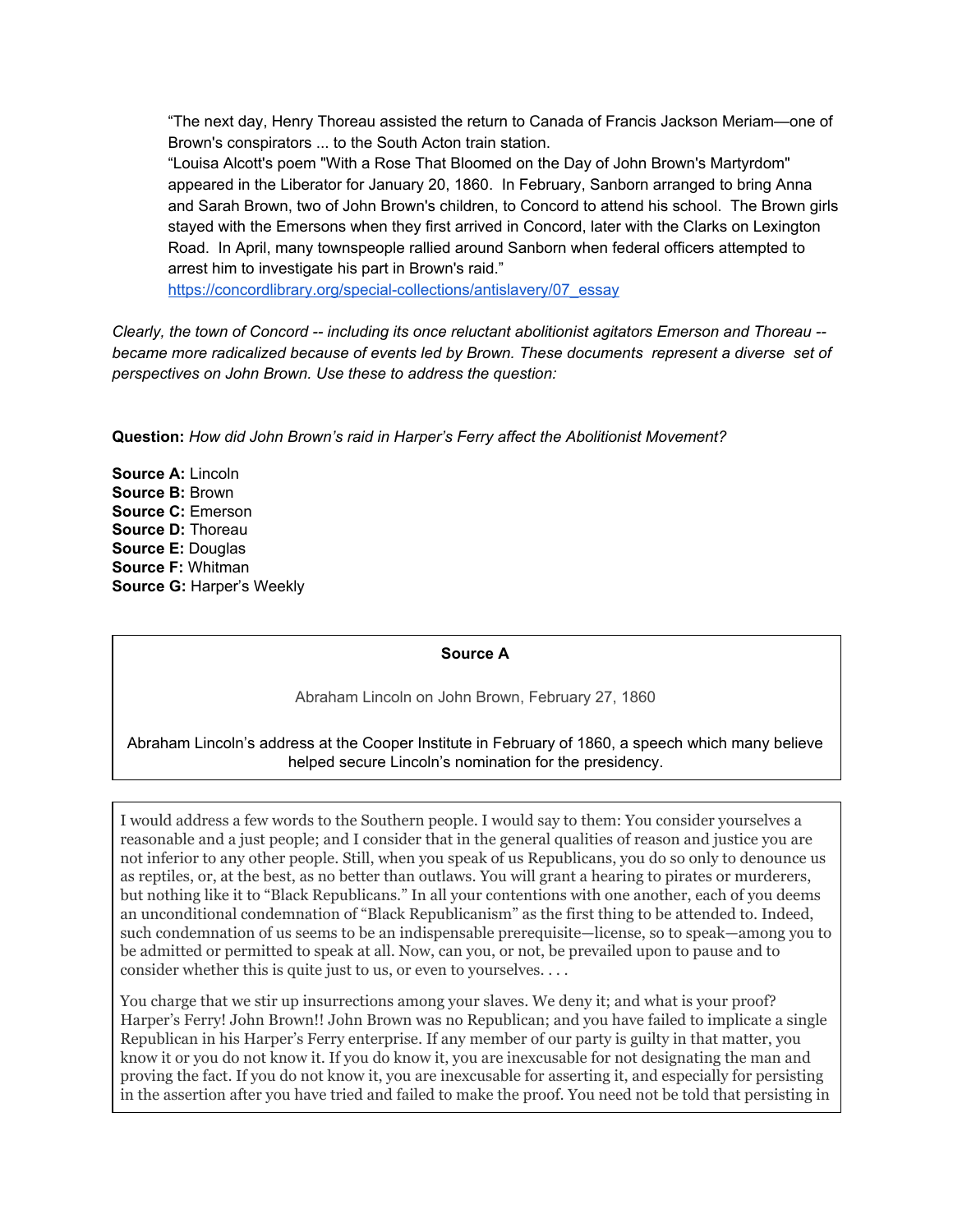a charge which one does not know to be true, is simply malicious slander.

Some of you admit that no Republican designedly aided or encouraged the Harper's Ferry affair; but still insist that our doctrines and declarations necessarily lead to such results. We do not believe it. We know we hold to no doctrine, and make no declaration, which were not held to and made by "our fathers who framed the Government under which we live." You never dealt fairly by us in relation to this affair. When it occurred, some important State elections were near at hand, and you were in evident glee with the belief that, by charging the blame upon us, you could get an advantage of us in those elections. The elections came, and your expectations were not quite fulfilled. Every Republican man knew that, as to himself at least, your charge was a slander, and he was not much inclined by it to cast his vote in your favor. Republican doctrines and declarations are accompanied with a continual protest against any interference whatever with your slaves, or with you about your slaves. Surely, this does not encourage them to revolt. True, we do, in common with "our fathers, who framed the Government under which we live," declare our belief that slavery is wrong; but the slaves do not hear us declare even this. For anything we say or do, the slaves would scarcely know there is a Republican party. I believe they would not, in fact, generally know it but for your misrepresentations of us, in their hearing. In your political contests among yourselves, each faction charges the other with sympathy with Black Republicanism; and then, to give point to the charge, defines Black Republicanism to simply be insurrection, blood and thunder among the slaves.

[http://harvardpress.typepad.com/hup\\_publicity/2012/12/abraham-lincoln-on-john-brown-february-27-18](http://harvardpress.typepad.com/hup_publicity/2012/12/abraham-lincoln-on-john-brown-february-27-1860.html) [60.html](http://harvardpress.typepad.com/hup_publicity/2012/12/abraham-lincoln-on-john-brown-february-27-1860.html)

**Source B** John Brown's Last Speech, November 2, 1859 One month before his execution, John Brown addressed a courtroom in Charlestown, West Virginia, defending his role in the action at Harper's Ferry.

I have, may it please the Court, a few words to say.

In the first place, I deny everything but what I have all along admitted, the design on my part to free the slaves. I intended certainly to have made a clean thing of that matter, as I did last winter, when I went into Missouri and there took slaves without the snapping of a gun on either side, moved them through the country, and finally left them in Canada. I designed to have done the same thing again, on a larger scale. That was all I intended. I never did intend murder, or treason, or the destruction of property, or to excite or incite slaves to rebellion, or to make insurrection.

I have another objection; and that is, it is unjust that I should suffer such a penalty. Had I interfered in the manner which I admit, and which I admit has been fairly proved (for I admire the truthfulness and candor of the greater portion of the witnesses who have testified in this case), had I so interfered in behalf of the rich, the powerful, the intelligent, the so-called great, or in behalf of any of their friends, either father, mother, brother, sister, wife, or children, or any of that class, and suffered and sacrificed what I have in this interference, it would have been all right; and every man in this court would have deemed it an act worthy of reward rather than punishment.

This court acknowledges, as I suppose, the validity of the law of God. I see a book kissed here which I suppose to be the Bible, or at least the New Testament. That teaches me that all things whatsoever I would that men should do to me, I should do even so to them. It teaches me, further, to "remember them that are in bonds, as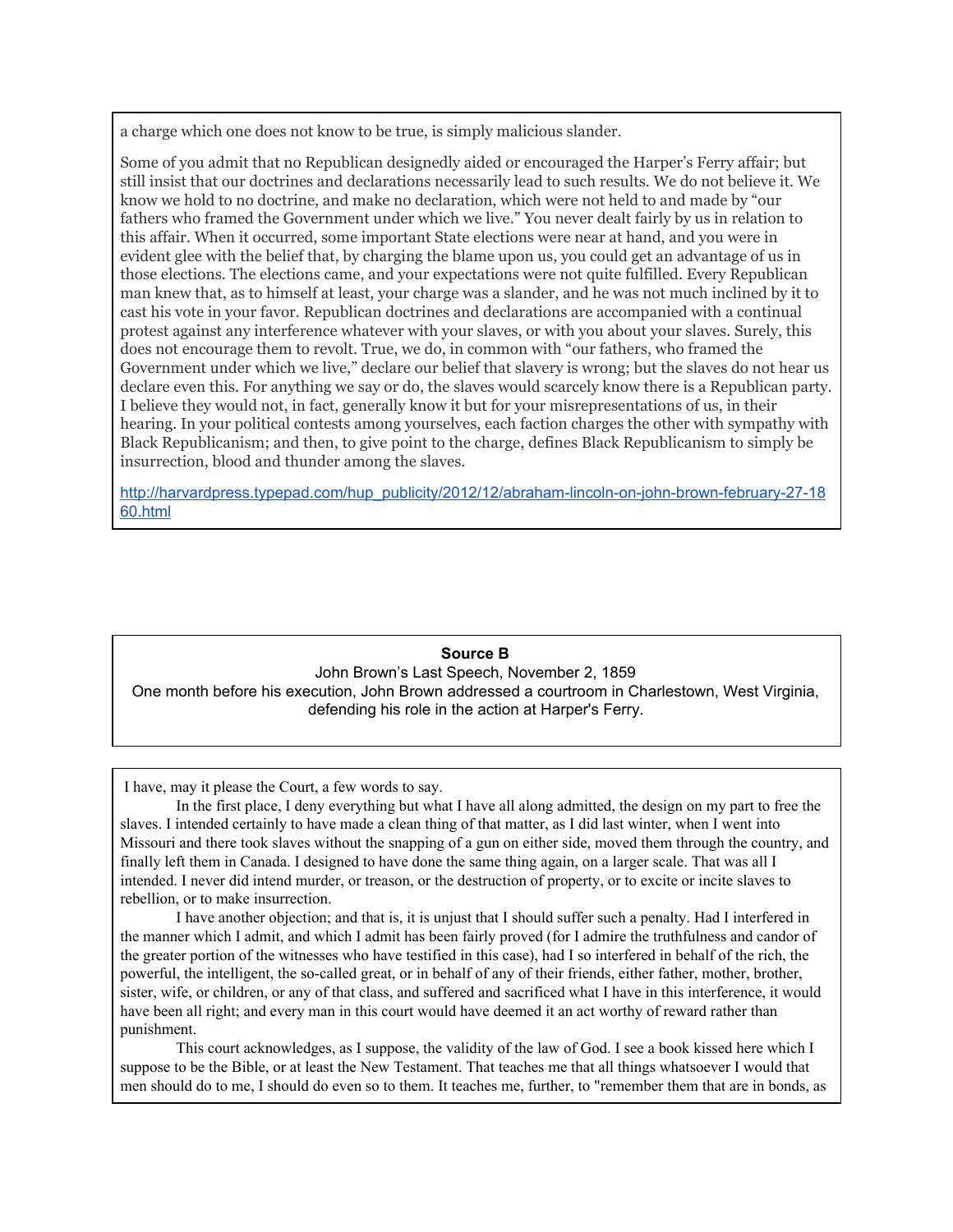bound with them." I endeavored to act up to that instruction. I say, I am yet too young to understand that God is any respecter of persons. I believe that to have interfered as I have done as I have always freely admitted I have done in behalf of His despised poor, was not wrong, but right. Now, if it is deemed necessary that I should forfeit my life for the furtherance of the ends of justice, and mingle my blood further with the blood of my children and with the blood of millions in this slave country whose rights are disregarded by wicked, cruel, and unjust enactments, I submit; so let it be done!

Let me say one word further.

I feel entirely satisfied with the treatment I have received on my trial. Considering all the circumstances. it has been more generous than I expected. But I feel no consciousness of guilt. I have stated from the first what was my intention and what was not. I never had any design against the life of any person, nor any disposition to commit treason, or excite slaves to rebel, or make any general insurrection. I never encouraged any man to do so, but always discouraged any idea of that kind.

Let me say, also, a word in regard to the statements made by some of those connected with me. I hear it has been stated by some of them that I have induced them to join me. But the contrary is true. I do not say this to injure them, but as regretting their weakness. There is not one of them but joined me of his own accord, and the greater part of them at their own expense. A number of them I never saw, and never had a word of conversation with, till the day they came to me; and that was for the purpose I have stated.

Now I have done.

<http://www.historyisaweapon.com/defcon1/johnbrown.html>

**Document C**

Remarks by Ralph Waldo Emerson At a Meeting for the Relief of the Family of John Brown, at Tremont Temple, Boston November 18, 1859

"JOHN BROWN in Kansas settled, like a steadfast Yankee farmer,

Brave and godly, with four sons—all stalwart men of might.

There he spoke aloud for Freedom, and the Border strife grew warmer

Till the Rangers fired his dwelling, in his absence, in the night;

And Old Brown,

Osawatomie Brown,

Came homeward in the morning to find his house burned down.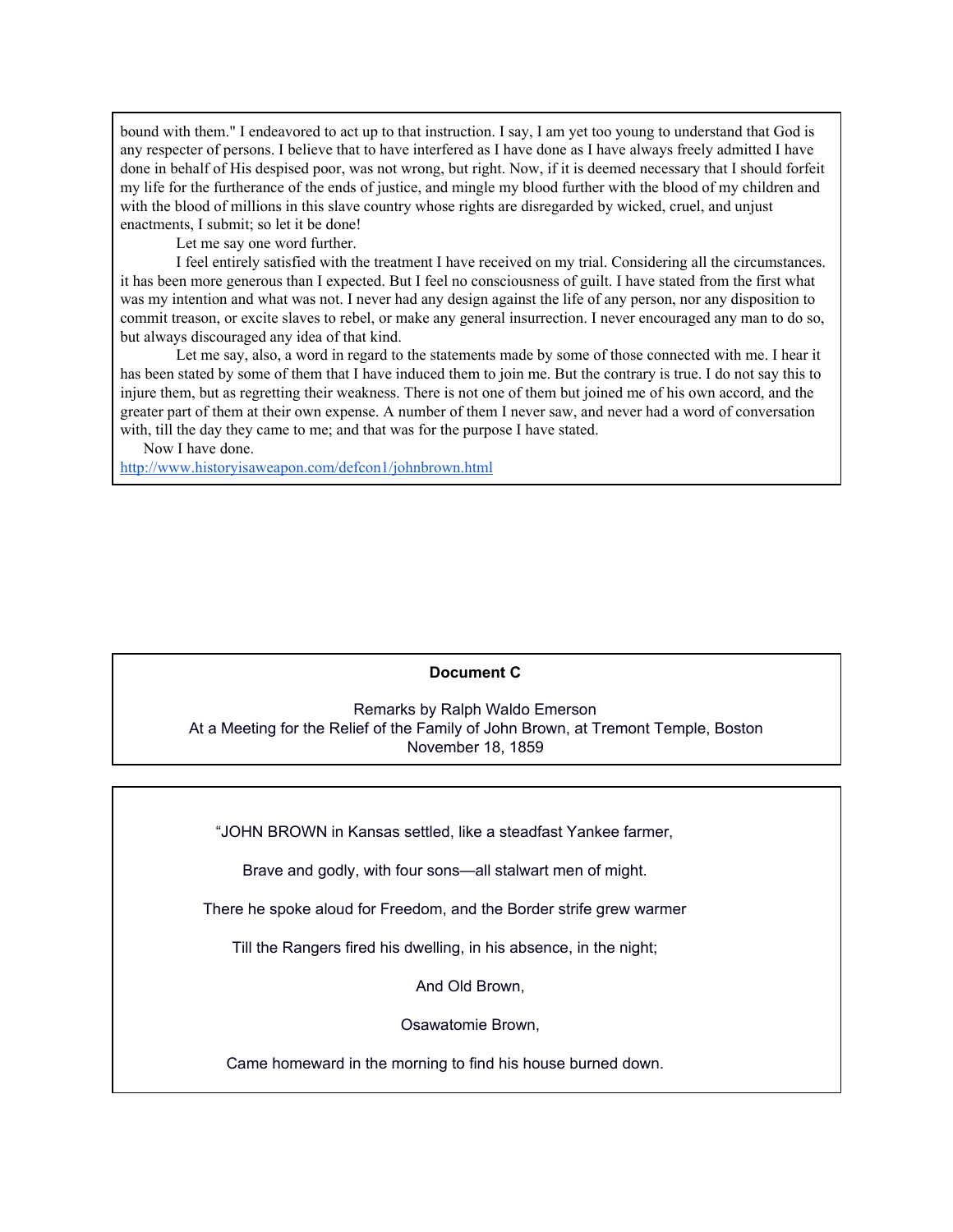Then he grasped his trusty rifle, and boldly fought for Freedom;

Smote from border unto border the fierce invading band:

And he and his brave boys vowed—so might Heaven help and speed 'em—

They would save those grand old prairies from the curse that blights the land;

And Old Brown,

Osawatomie Brown,

Said, 'Boys, the Lord will aid us!' and he shoved his ramrod down."

#### EDMUND CLARENCE STEDMAN, *John [Brown.](http://www.bartleby.com/270/13/451.html)*

MR. CHAIRMAN, AND FELLOW CITIZENS: [1](http://www.bartleby.com/90/1110.html#note1110.1) I share the sympathy and sorrow which have brought us together. Gentlemen who have preceded me have well said that no wall of separation could here exist. This commanding event which has brought us together, eclipses all others which have occurred for a long time in our history, and I am very glad to see that this sudden interest in the hero of Harper's Ferry has provoked an extreme curiosity in all parts of the Republic, in regard to the details of his history. Every anecdote is eagerly sought, and I do not wonder that gentlemen find traits of relation readily between him and themselves. One finds a relation in the church, another in the profession, another in the place of his birth. He was happily a representative of the American Republic. Captain John Brown is a farmer, the fifth in descent from Peter Brown, who came to Plymouth in the Mayflower, in 1620. All the six have been farmers. His grandfather, of Simsbury, in Connecticut, was a captain in the Revolution. His father, largely interested as a raiser of stock, became a contractor to supply the army with beef, in the war of 1812, and our Captain John Brown, then a boy, with his father was present and witnessed the surrender of General Hull. He cherishes a great respect for his father, as a man of strong character, and his respect is probably just. For himself, he is so transparent that all men see him through. He is a man to make friends wherever on earth courage and integrity are esteemed, the rarest of heroes, a pure idealist, with no by-ends of his own. Many of you have seen him, and every one who has heard him speak has been impressed alike by his simple, artless goodness, joined with his sublime courage. He joins that perfect Puritan faith which brought his fifth ancestor to Plymouth Rock with his grandfather's ardor in the Revolution. He believes in two articles,—two instruments, shall I say?—the Golden Rule and the Declaration of Independence; and he used this expression in conversation here concerning them, "Better that a whole generation of men, women and children should pass away by a violent death than that one word of either should be violated in this country." There is a Unionist,—there is a strict constructionist for you. He believes in the Union of the States, and he conceives that the only obstruction to the Union is Slavery, and for that reason, as a patriot, he works for its abolition. The governor of Virginia has pronounced his eulogy in a manner that discredits the moderation of our timid parties. His own speeches to the court have interested the nation in him. What magnanimity, and what innocent pleading, as of childhood! You remember his words: "If I had interfered in behalf of the rich, the powerful, the intelligent, the so-called great, or any of their friends, parents, wives or children, it would all have been right. But I believe that to have interfered as I have done, for the despised poor, was not wrong, but right." [2](http://www.bartleby.com/90/1110.html#note1110.2)

It is easy to see what a favorite he will be with history, which plays such pranks with temporary reputations. Nothing can resist the sympathy which all elevated minds must feel with Brown, and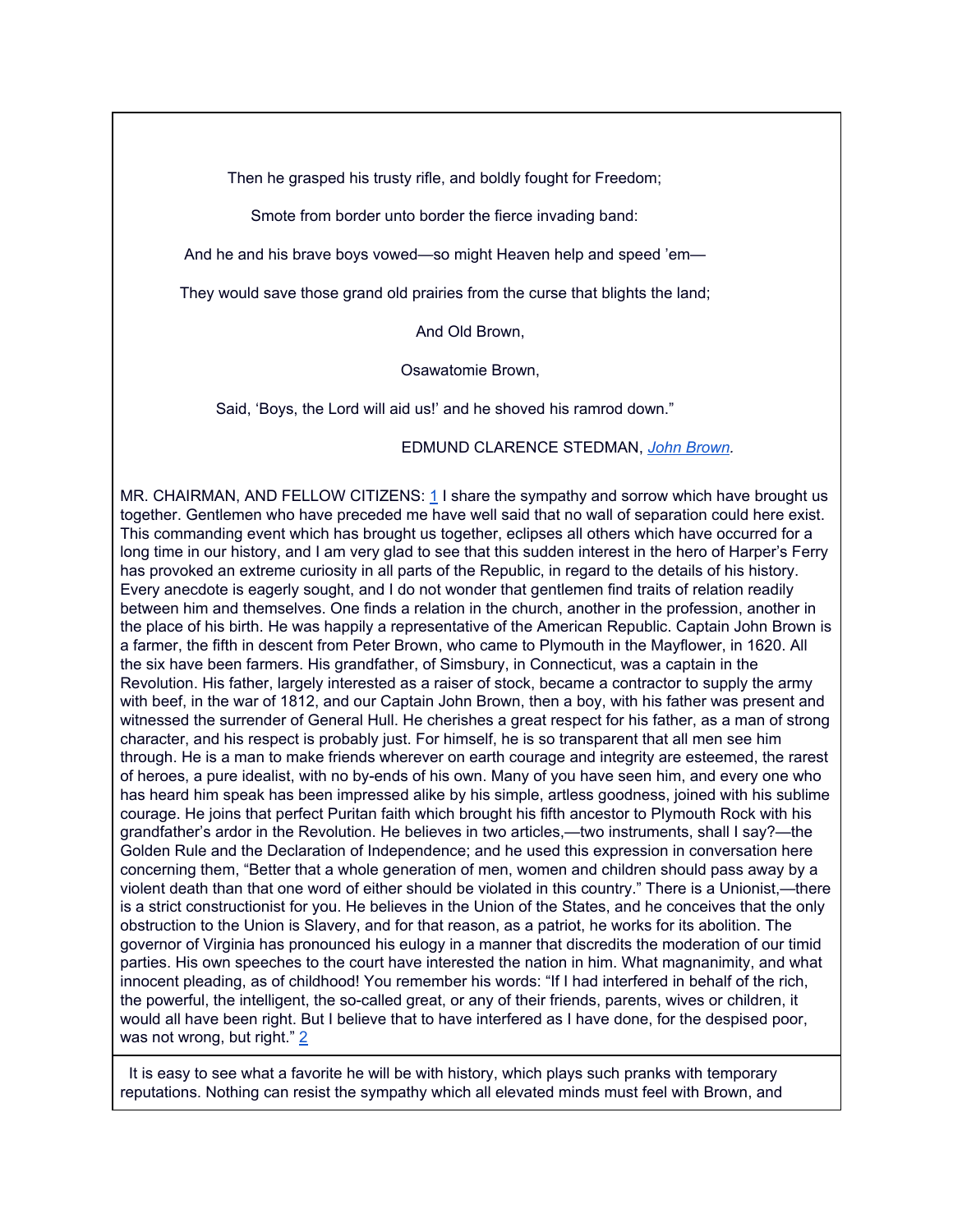through them the whole civilized world; and if he must suffer, he must drag official gentlemen into an immortality most undesirable, of which they have already some disagreeable forebodings. Indeed, it is the *reductio ad absurdum* of Slavery, when the governor of Virginia is forced to hang a man whom he declares to be a man of the most integrity, truthfulness and courage he has ever met. Is that the kind of man the gallows is built for? It were bold to affirm that there is within that broad commonwealth, at this moment, another citizen as worthy to live, and as deserving of all public and private honor, as this poor prisoner. [3](http://www.bartleby.com/90/1110.html#note1110.3)

But we are here to think of relief for the family of John Brown. To my eyes, that family looks very large and very needy of relief. It comprises his brave fellow sufferers in the Charlestown Jail; the fugitives still hunted in the mountains of Virginia and Pennsylvania; the sympathizers with him in all the states; and, I may say, almost every man who loves the Golden Rule and the Declaration of Independence, like him, and who sees what a tiger's thirst threatens him in the malignity of public sentiment in the slave states. It seems to me that a common feeling joins the people of Massachusetts with him.

I said John Brown was an idealist. He believed in his ideas to that extent that he existed to put them all into action; he said 'he did not believe in moral suasion, he believed in putting the thing through.' He saw how deceptive the forms are. We fancy, in Massachusetts, that we are free; yet it seems the government is quite unreliable... The state judges fear collision between their two allegiances; but there are worse evils than collision; namely, the doing substantial injustice. A good man will see that the use of a judge is to secure good government, and where the citizen's weal is imperilled by abuse of the federal power, to use that arm which can secure it, viz., the local government. Had that been done on certain calamitous occasions, we should not have seen the honor of Massachusetts trailed in the dust, stained to all ages, once and again, by the ill-timed formalism of a venerable bench. If judges cannot find law enough to maintain the sovereignty of the state, and to protect the life and freedom of every inhabitant not a criminal, it is idle to compliment them as learned and venerable. What avails their learning or veneration? At a pinch, they are no more use than idiots. After the mischance they wring their hands, but they had better never have been born. [5](http://www.bartleby.com/90/1110.html#note1110.5) …...

But I am detaining the meeting on matters which others understand better. I hope, then, that, in administering relief to John Brown's family, we shall remember all those whom his fate concerns, all who are in sympathy with him, and not forget to aid him in the best way, by securing freedom and independence in Massachusetts.

<http://www.bartleby.com/90/1110.html>

#### **Document D**

Henry David Thoreau, "A Plea for Captain John Brown" (1853)

Our foes are in our midst and all about us. There is hardly a house but is divided against itself, for our foe is the all but universal woodenness of both head and heart, the want of vitality in man, which is the effect of our vice; and hence are begotten fear, superstition, bigotry, persecution, and slavery of all kinds. We are mere figure-heads upon a bulk, with livers in the place of hearts. The curse is the worship of idols, which at length changes the worshipper into a stone image himself; and the New Englander is just as much an idolater as the Hindoo. This man was an exception, for he did not set up even a political graven image between him and his God.

A church that can never have done with excommunicating Christ while it exists! Away with your broad and flat churches, and your narrow and tall churches! Take a step forward, and invent a new style of out-houses. Invent a salt that will save you, and defend our nostrils.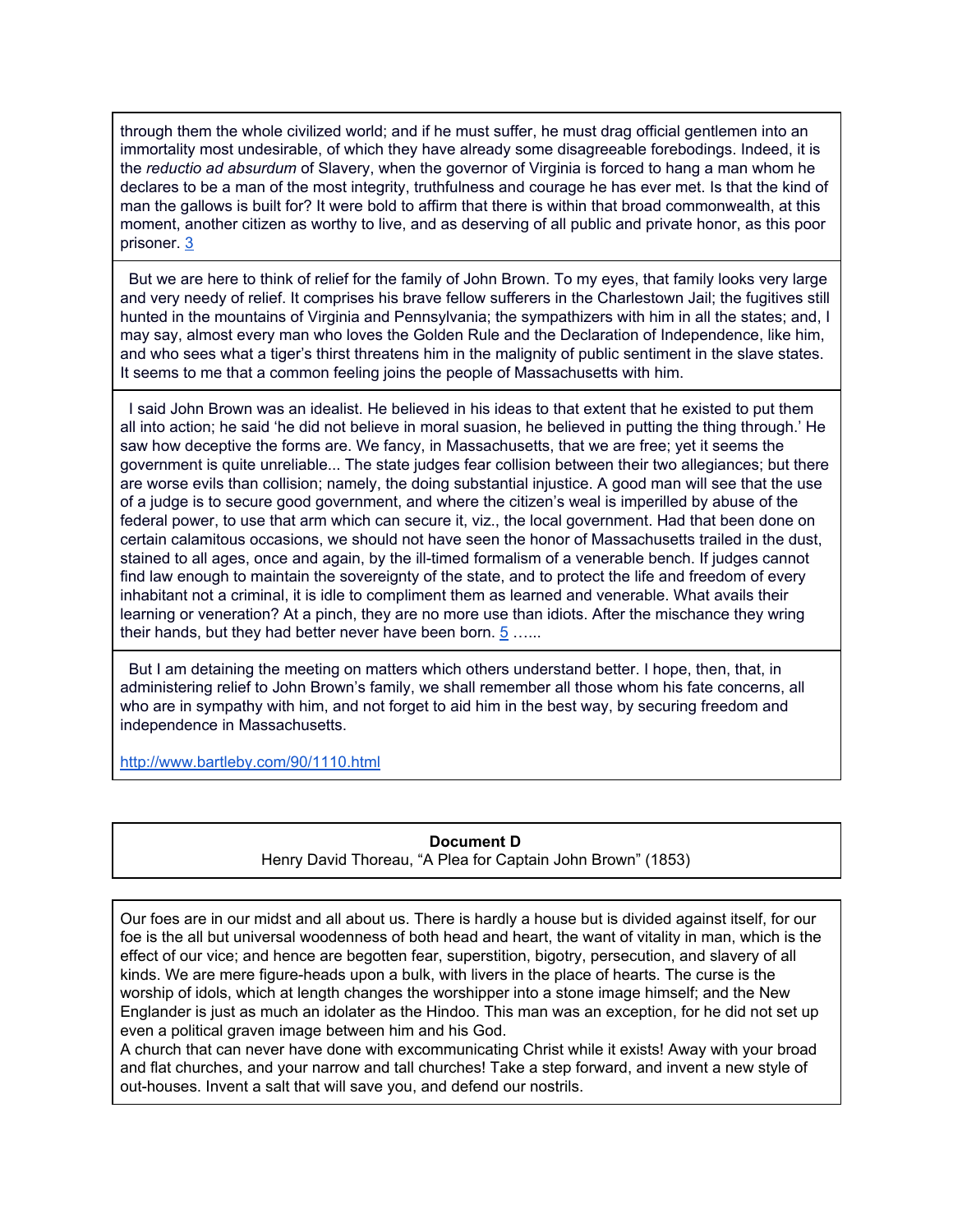The modern Christian is a man who has consented to say all the prayers in the liturgy, provided you will let him go straight to bed and sleep quietly afterward. All his prayers begin with "Now I lay me down to sleep," and he is forever looking forward to the time when he shall go to his "long rest." He has consented to perform certain old-established charities, too, after a fashion, but he does not wish to hear of any new-fangled ones; he doesn't wish to have any supplementary articles added to the contract, to fit it to the present time. He shows the whites of his eyes on the Sabbath, and the blacks all the rest of the week. The evil is not merely a stagnation of blood, but a stagnation of spirit. Many, no doubt, are well disposed, but sluggish by constitution and by habit, and they cannot conceive of a man who is actuated by higher motives than they are. Accordingly they pronounce this man insane, for they know that they could never act as he does, as long as they are themselves.

### **Source E** SPEECH OF SENATOR S. A. DOUGLAS ON THE INVASION OF STATES; AND HIS REPLY TO MR. FESSENDEN. DELIVERED IN THE SENATE OF THE UNITED STATES, JANUARY 28, 1860.

Can any man say to us that although this outrage has been perpetrated at Harper's Ferry, there is no danger of its recurrence? Sir, is not the Republican party still embodied, organized, confident of success, and defiant in its pretensions? Does it not now hold and proclaim the same creed that it did before this invasion? It is true that most of its representatives here disavow the *acts* of John Brown at Harper's Ferry. I am glad that they do so; I am rejoiced that they have gone thus far; but I must be permitted to say to them that it is not sufficient that they disavow the act, unless they also repudiate and denounce the doctrines and teachings which produced the act. Those doctrines remain the same; those teachings are being poured into the minds of men throughout the country by means of speeches and pamphlets and books and through partisan presses. The causes that produced the Harper's Ferry invasion are now in active operation. It is true that the people of all the border States are required by the Constitution to have their bands tied, without the power of self-defence, and remain patient under a threatened invasion in the day or in the night? Can you expect people to be patient, when they dare not lie down to sleep at night without first stationing sentinels around their houses to see if a band of marauders and murderers are not approaching with torch and pistol? Sir, it requires more patience than freemen ever should cultivate, to submit to constant annoyance, irritation and apprehension.

If we expect to preserve this Union, we must remedy, within the Union and in obedience to the Constitution, every evil for which disunion would furnish a remedy. If the federal Government fails to act, either from choice or from an apprehension of the want of power, it cannot be expected that the States will be content to remain unprotected. Then, sir, I see no hope of peace, of fraternity, of good feeling, between the different portions of the United States, except by bringing to bear the power of the Federal Government to the extent authorized by the Constitution - to protect the people of all the States against any external violence or aggression. I repeat, that if the theory of the Constitution shall be carried out by conceding the right of the people of every State to have just such institutions as they choose, there cannot be a conflict, much less an "irrepressible conflict," between the free and the slaveholding States.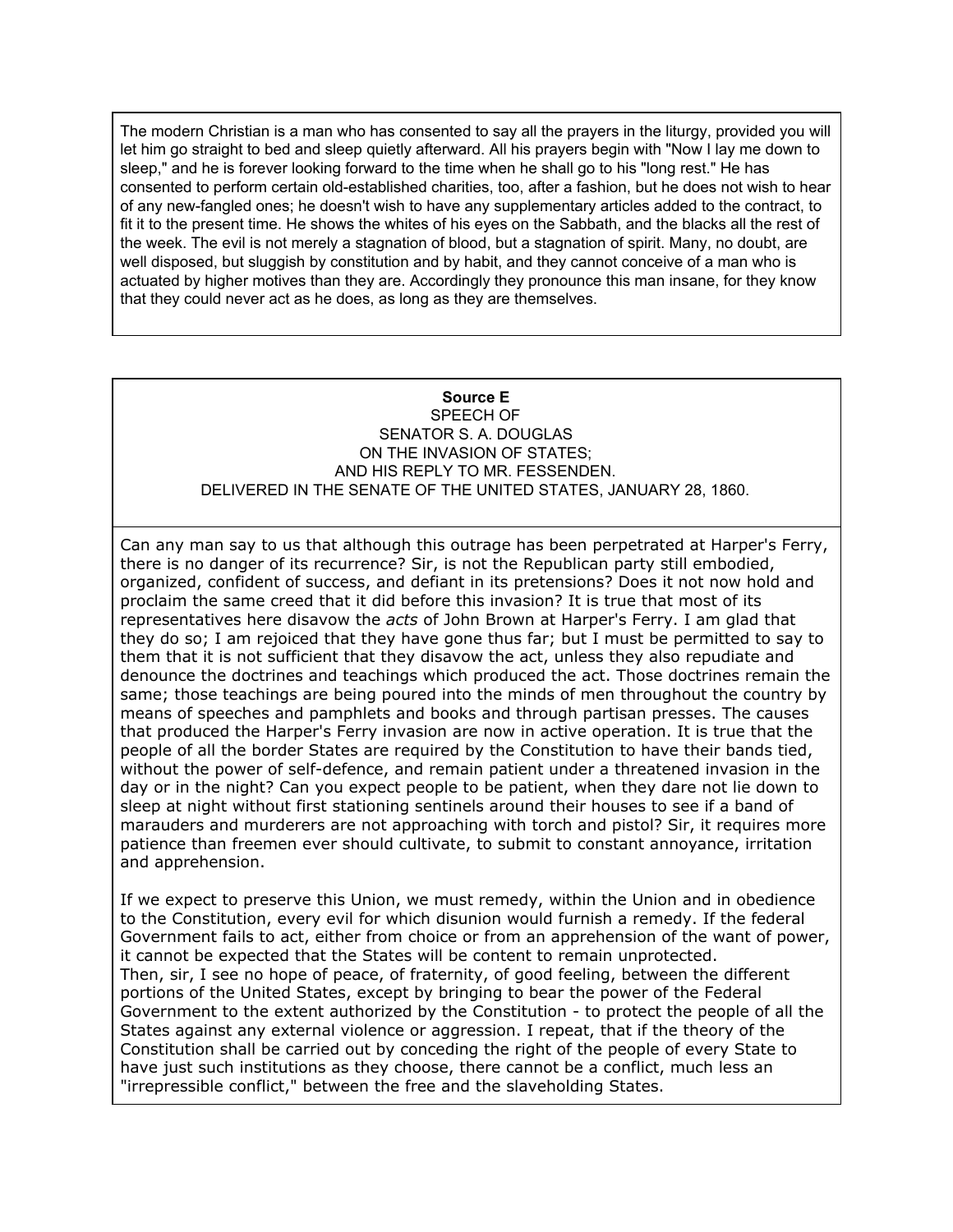### <http://www.wvculture.org/history/jbexhibit/bbspr02-0012.html>

#### **Source F**

Re-evaluating John Brown's Raid at Harpers Ferry By Karen Whitman West Virginia Archives and History, Volume 34, Number 1 (October 1972), pp. 46-84

Many abolitionist had abandoned their commitments to peaceful means, and some seemed almost to look forward to a confrontation which appeared more and more unavoidable. Henry Wadsworth Longfellow wrote in his journal on December 2, 1859: "This will be a great day in our history; the date of a new Revolution, - quite as much needed as the old one. Even now as I write, they are leading Old John Brown to execution in Virginia for attempting to rescue slaves! This is sowing the wind to reap the whirlwind, which will come soon." 119

Even Moncure Conway, an abolitionist who had left his Southern home because of his convictions, finally, after much agonizing, joined in praising Brown as a martyr, even though he realized that the South's firm commitment to slavery could well lead to fratricidal war. <sup>120</sup> Charles H. Langston, a black abolitionist, issued a statement denying that he had a hand in the Harpers Ferry raid. But he went on to express his solidarity with the attempt at slave liberation: "But what shall I deny? I cannot deny that I feel the very deepest sympathy with the immortal John Brown in his heroic and daring effort to free the slaves." This sentiment, according to Benjamin Quarles, in Black Abolitionists, "mirrored the reaction of the overwhelming majority of black Americans."<sup>121</sup>

Few abolitionists had any enthusiasm about arguing for non-resistance and moral suasion after John Brown was hanged. They seemed to agree with "Old Ossawatomie" himself, and the statement he handed to a guard on his way to the gallows: "I, John Brown am now quite certain that the crimes of this guilty land: will never be purged away; but with Blood. I had as I now think: vainly flattered myself that without much bloodshed; it might be done." 122

[http://www.wvculture.org/history/journal\\_wvh/wvh34-1.html](http://www.wvculture.org/history/journal_wvh/wvh34-1.html)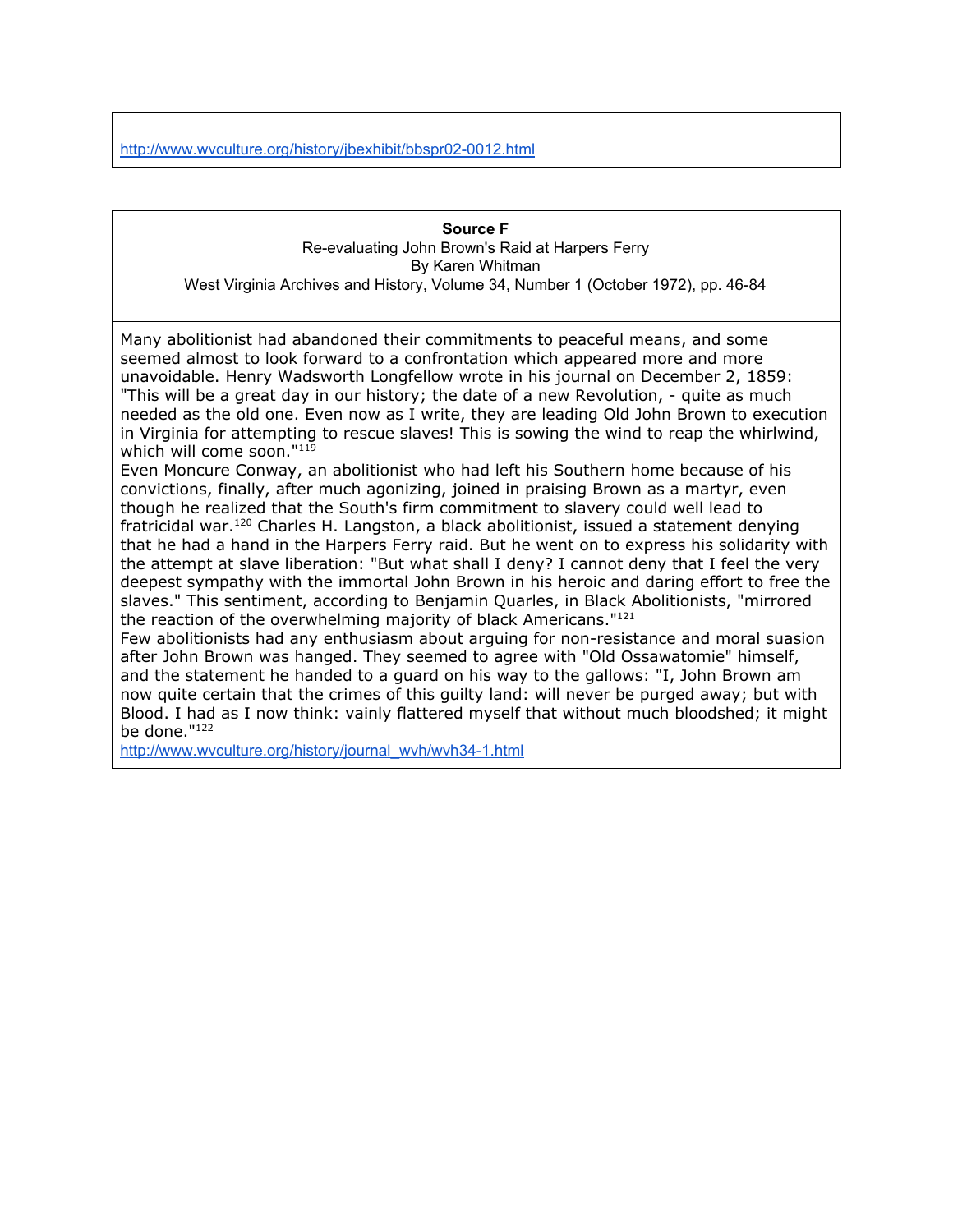#### **Source G**

Porte Crayon, illustrator for Harper's Weekly November 19, 1859

On October 16, 1859, Brown and a group of followers attacked and captured the federal arsenal at Harper's Ferry, Virginia (today, West Virginia), from which they planned to supply slaves with arms for an insurrection. Brown and his cohorts were captured on October 18, tried for murder and treason on October 27-30, and executed on December 2, 1859. John Brown's raid was a polarizing event in a nation already suffering from increasing sectional tensions centering on the issue of slavery. This cartoon of a slaveowner arming his slaves to fight against Brown reflects the artist's view that outside attacks on the South united whites and blacks in defense of the region.

Strother was a native Virginian known for his colorful tales and sketches of rural life in the South and West, published primarily in Harper's Monthly. Although a firm opponent of secession (and a Unionist during the Civil War), his family included many slaveowners and he adamantly opposed abolitionism. Strother was also related to the special prosecutor at John Brown's trial, Andrew Hunter, and was therefore allowed to accompany Hunter and Governor Henry Wise as they interviewed Brown. Aware of the importance of language in influencing readers' impressions, Strother labeled Brown and his men "outlaws" and the incident an "invasion," rather than "insurgents" and "insurrection" as many reporters had done. He understood that the term "insurrection" still resonated with the legitimacy of the American Revolution and implied a local (slave) rebellion against unjust rule.

<http://www.harpweek.com/09Cartoon/RelatedCartoon.asp?Month=November&Date=19>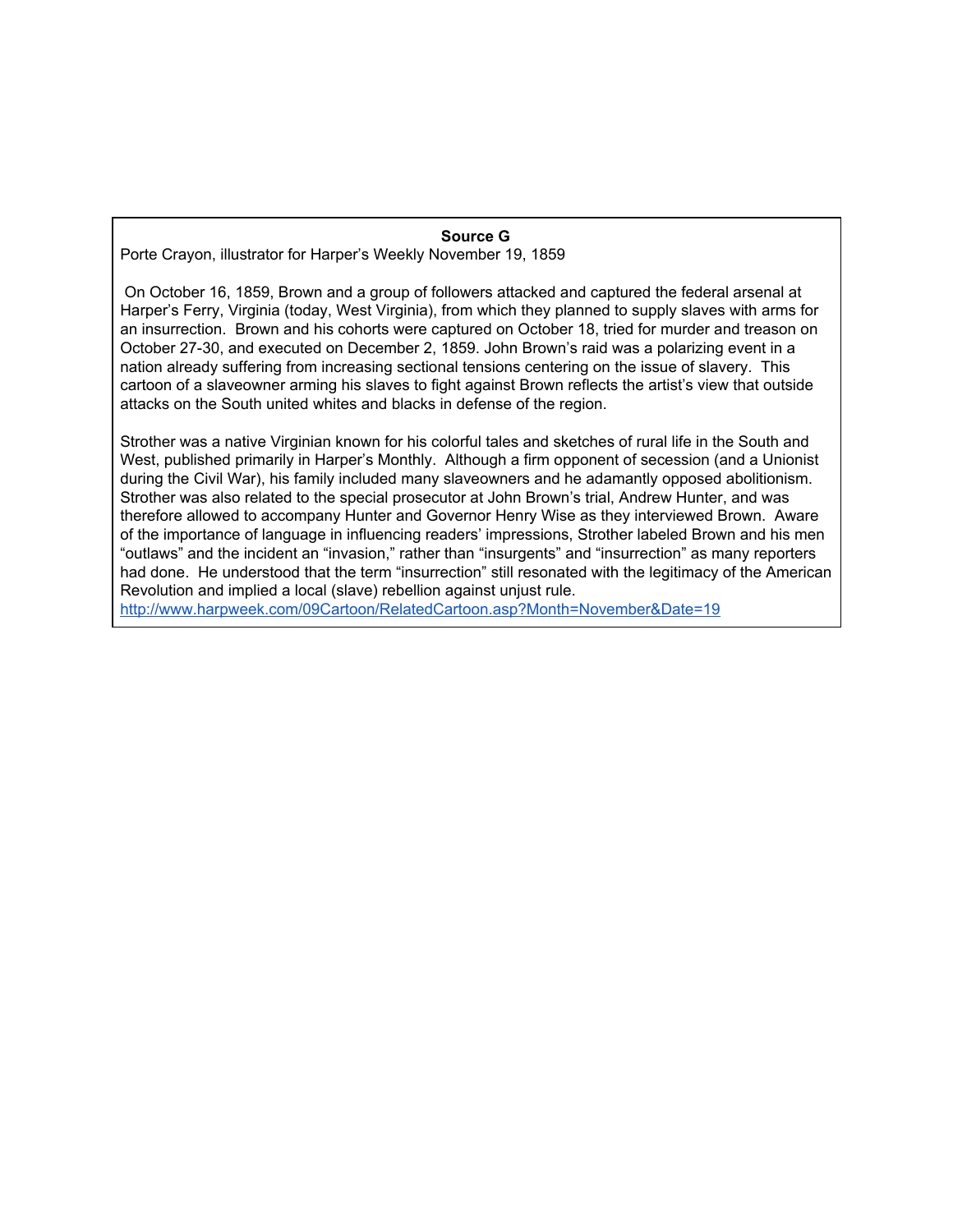



**Extension Activities:** Use the thematic thread of Examining Desperate and Deliberate Lives to compare many pivotal "rights" struggles in the US:

### **Civil Rights:**

- Martin Luther King, Jr and Malcolm X's responses to Civil Rights Era (1954-1968).
- Compare contemporary movements such as Black Lives Matter [\(http://blacklivesmatter.com/guiding-principles/\)](http://blacklivesmatter.com/guiding-principles/), Moveon.org [\(https://front.moveon.org/about/#.WXYx2oTyvIU](https://front.moveon.org/about/#.WXYx2oTyvIU)) and Eric Foner's Dec 2014 article in *The Nation:* <https://www.thenation.com/article/teaching-the-history-of-radicalism-in-the-age-of-obama/>